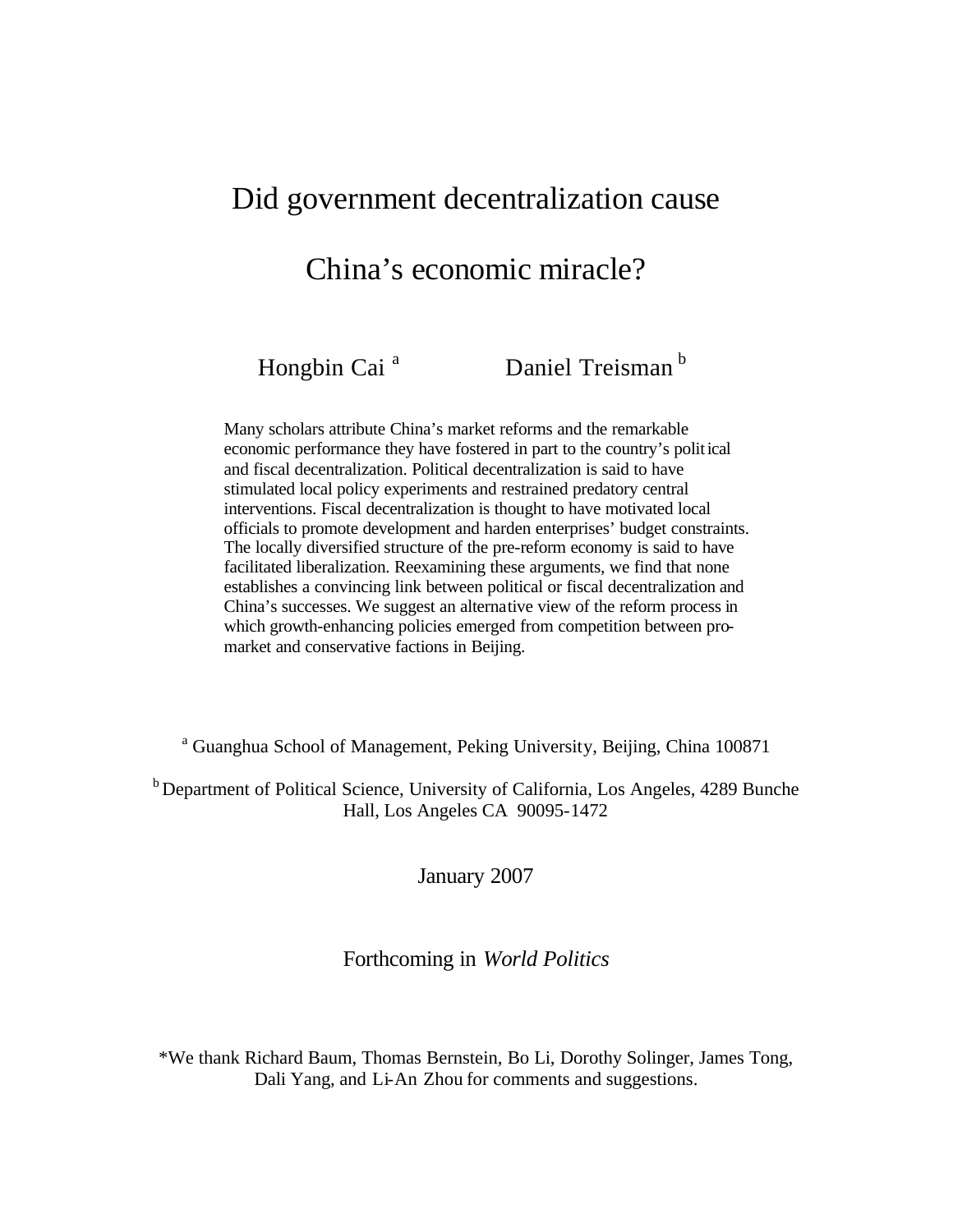### 1 Introduction

 $\overline{a}$ 

What roles have political and fiscal decentralization played in China's economic reforms and in the remarkable development they fostered? Since the late 1970s, China has liberalized most prices, de-collectivized agriculture, and integrated into world markets. These changes fueled an unprecedented period of growth that increased GDP per capita from \$674 in 1978 to \$5,085 in  $2004$  (in PPP-adjusted  $2000$  dollars).<sup>1</sup> Scholars have attributed this economic miracle to many causes—recovery from the Cultural Revolution, initial underdevelopment, and a rich diaspora, to name a few. But some suggest the country's decentralized structures of government and public finance played an important part. $^{2}$ 

Those who link the success of China's reforms to decentralization make five main arguments. First, some focus on the pre-reform economy's cellular organization. Rather than a specialized, nationwide hierarchy, China's economy consisted of parallel, diversified provincial economies. This reduced dislocations and stimulated competition when markets were introduced. Second, some believe political decentralization encouraged local reform experiments, allowing

<sup>&</sup>lt;sup>1</sup> Based on the International Comparison Program, as reported in the World Bank's *World Development Indicators Database*. In non-PPP adjusted 2000 US dollars, the increase was from \$153 to \$1,162.

 $2^{2}$  For instance, Qian and Weingast assert that: "The critical component of China's market-oriented reform, which began in 1979, is decentralization" (Yingyi Qian and Barry R. Weingast, "China's Transition to Markets: Market-Preserving Federalism, Chinese Style," *Journal of Policy Reform* 1 (1996)). Montinola et al. characterize China's reform-era political system as "market-preserving federalism," and see in this various economic benefits (Gabriella Montinola, Yingyi Qian, and Barry R. Weingast, "Federalism, Chinese Style: The Political Basis for Economic Success," *World Politics* 48, no.1 (1996)). Qian and Roland argue that: "one of the most distinct features of China's transition has been associated with devolution of authority from the central to local levels of government" (Yingyi Qian and Gérard Roland, "Federalism and the Soft Budget Constraint," *American Economic Review* 88 (December 1998), 1156). Other articles that link the success of economic reforms to political decentralization include Ping Chen, "China's Challenge to Economic Orthodoxy: Asian Reform as an Evolutionary, Self-Organizing Process," *China Economic Review* 4, no. 2 (1993), and Chenggang Xu and Juzhong Zhuang, "Why China Grew: The Role of Decentralization," in Peter Boone, Stanislaw Gomulka and Richard Layard, eds., *Emerging From Communism: Lessons From Russia, China, and Eastern Europe* (Cambridge, MA: MIT Press, 1998). Adherents note that decentralization can have costs—increased inequality, policy externalities, the creation of local "dukedom" economies—but argue that in China these were outweighed by the benefits (Qian and Weingast (fn. 2), 3). Blanchard and Shleifer make the more nuanced claim that fiscal decentralization helped in China, but only because it was combined with political *centralization* (Olivier Blanchard and Andrei Shleifer, "Federalism With and Without Political Centralization: China Versus Russia," *IMF Staff Papers* 48 (2001)).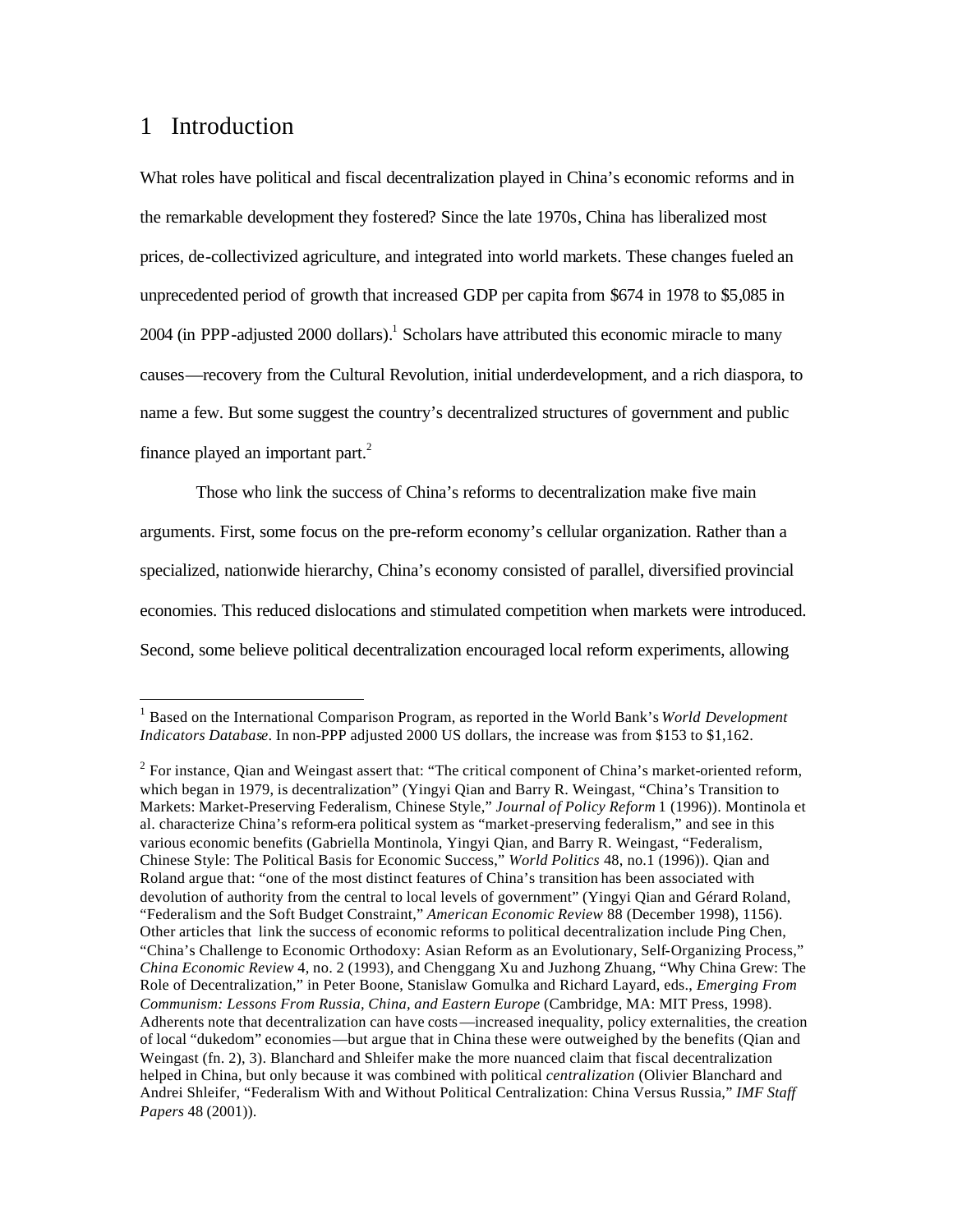new ideas to percolate up from the grass roots. Third, some argue decentralization created political checks on the central authorities, limiting predation and convincing investors reforms would last. Fourth, some suggest fiscal decentralization gave local officials strong incentives to stimulate economic growth. Finally, some contend decentralization helped harden budget constraints on enterprises, forcing them to restructure.

In this article, we challenge the claim that decentralization had much to do with the success of China's reforms and its dramatic growth. Grass roots initiatives did, of course, occur, and considerable administrative decentralization took place from the mid-1980s. But the key reforms that reshaped China's economy began in the late 1970s and early 1980s, before any significant decentralization. In fact, China's authoritarian centralization helped speed the spread of beneficial discoveries. Provincial governors were not then—and still are not—a reliable check on central abuses, and they certainly do not guarantee property rights. The most cited case of a governor resisting Beijing actually ended in victory for the center: he was removed and his successor forced to accept Beijing's preferred policy. Fiscal decentralization cannot explain improved performance because any beneficial effect of larger local revenue shares was offset by the sharp decline in the fraction of GDP collected as taxes and available for sharing. Nor can fiscal decentralization have hardened state enterprises' budget constraints because these did not harden. In fact, loss-making enterprises multiplied in the era of decentralization and rapid growth, and the state banks virtually bankrupted themselves bailing them out. Budget constraints only hardened after *central* fiscal and monetary policy was tightened. To be clear, day-to-day control over various economic activities did pass to subnational officials during the 1980s, subject to ultimate review from above. However, local discretion had both positive and negative effects; from the evidence, it is not clear which on balance dominated.<sup>3</sup>

If decentralization does not explain why China's leaders adopted growth-promoting

 $3$  For a discussion of some dysfunctional behaviors caused by decentralization, see Andrew H. Wedeman, *From Mao to Market: Rent Seeking, Local Protectionism, and Marketization in China* (New York: Cambridge University Press, 2003).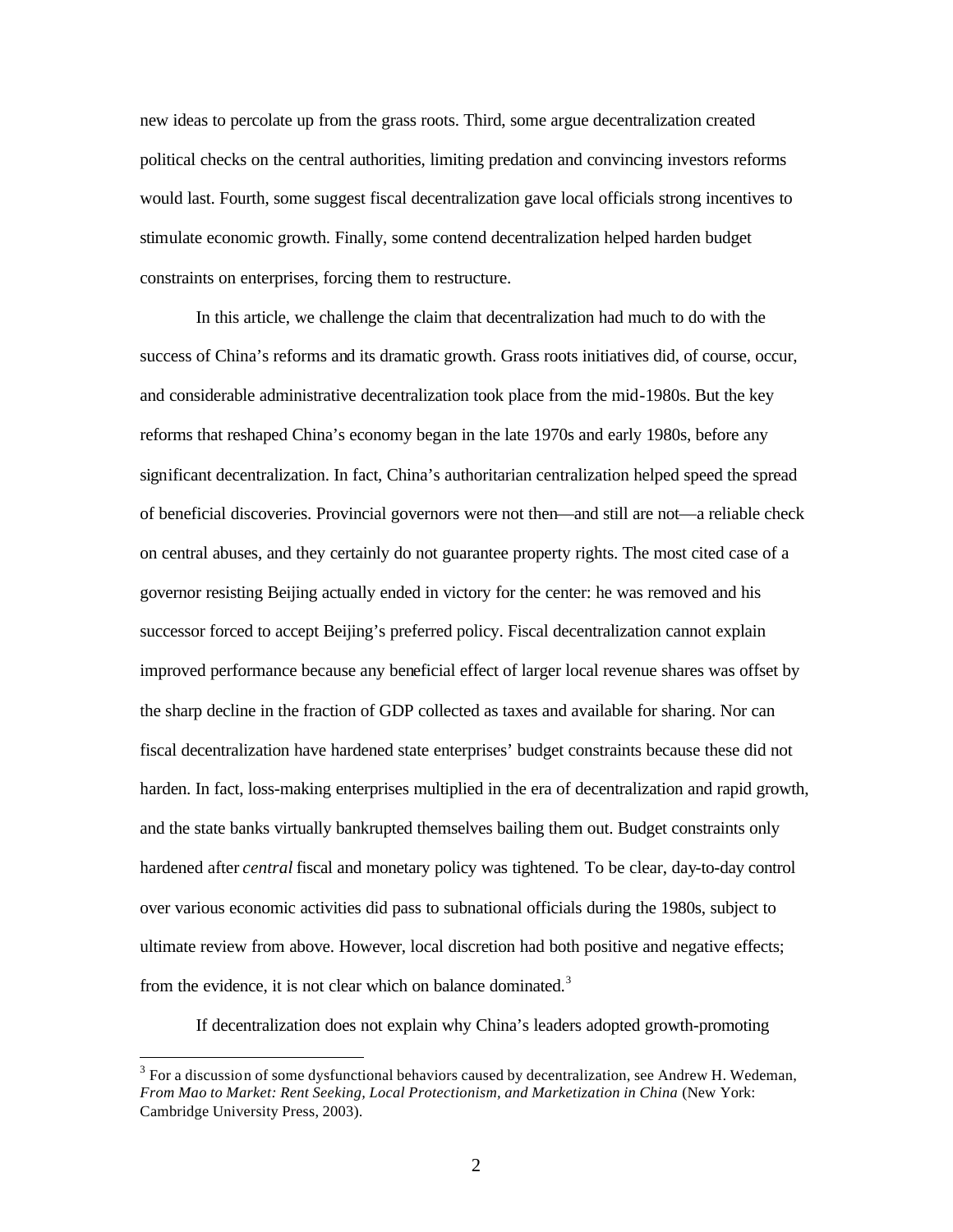market reforms, the explanation must lie elsewhere. We suggest another view of politics in post-Mao China. The driving force behind reform was not pressures from or initiatives of autonomous local officials but competition at the center between rival factions with different ideological predispositions and local connections. Faction leaders sought supremacy within the party by demonstrating the effectiveness of their chosen policies across the chess board of China's territorial administration. Local officials were linked into these factions, and sought to impress higher-ups with suggestions and sometimes spontaneous—even illegal—initiatives. This view, which actually coincides with many traditional understandings of Chinese politics, can explain the temporal pattern of reform, which ebbed and flowed with shifts in the factional balance of power rather than with changes in decentralization.<sup>4</sup> It also explains why reforms continued and economic performance did not deteriorate in the 1990s despite a shift toward recentralization.

### 2 Centralization and Decentralization

 $\overline{a}$ 

Decentralization means different things to different people.<sup>5</sup> Based on examination of common usage, we distinguish three types*. Administrative decentralization* occurs when national authorities permit their subnational agents to make certain policy decisions, subject to review and

<sup>4</sup> For one similar view, see Joseph Fewsmith, *Dilemmas of Reform in China: Political Conflict and Economic Debate* (Armonk, NY: M.E.Sharpe, 1994). For a few of the many works that emphasize the role of factions in Chinese politics, see Andrew J. Nathan, "A Factionalism Model for CCP Politics," *The China Quarterly* 53 (Jan-Mar 1973); Dorothy Solinger, "Politics in Yunnan Province in the Decade of Disorder: Elite Factional Strategies and Central-Local Relations, 1967-1980," *China Quarterly* 92 (December 1982); Richard Baum, *Burying Mao: Chinese Politics in the Age of Deng Xiaoping* (Princeton: Princeton University Press, 1994); Lowell Dittmer and Yu -Shan Wu, "The Modernization of Factionalism in Chinese Politics," *World Politics* 47 (July 1995); and Jing Huang, *Factionalism in Chinese Communist Politics* (New York: Cambridge University Press, 2000). We concur with those who see factions as fluid, evolving as the focus of competition changes, and having policy preferences as well as material interests. Since the early 1990s, all major factions have accepted the goal of marketization, so this is no longer a point of contention; they differ in their personnel networks, sectoral and regional connections, and commitment to income redistribution. The main point, for present purposes, is that the key axis of competit ion ran vertically, dividing members of different factions at each level of the state hierarchy, rather than horizontally, pitting a coalition of local officials against their central counterparts.

<sup>&</sup>lt;sup>5</sup> For recent discussions, see Jonathan Rodden, "Comparative Federalism and Decentralization: On Meaning and Measurement," *Comparative Politics* (July 2004) and Robert D. Ebel and Serdar Yilmaz, *On the Measurement and Impact of Fiscal Decentralization* (Washington, DC: World Bank, 2002).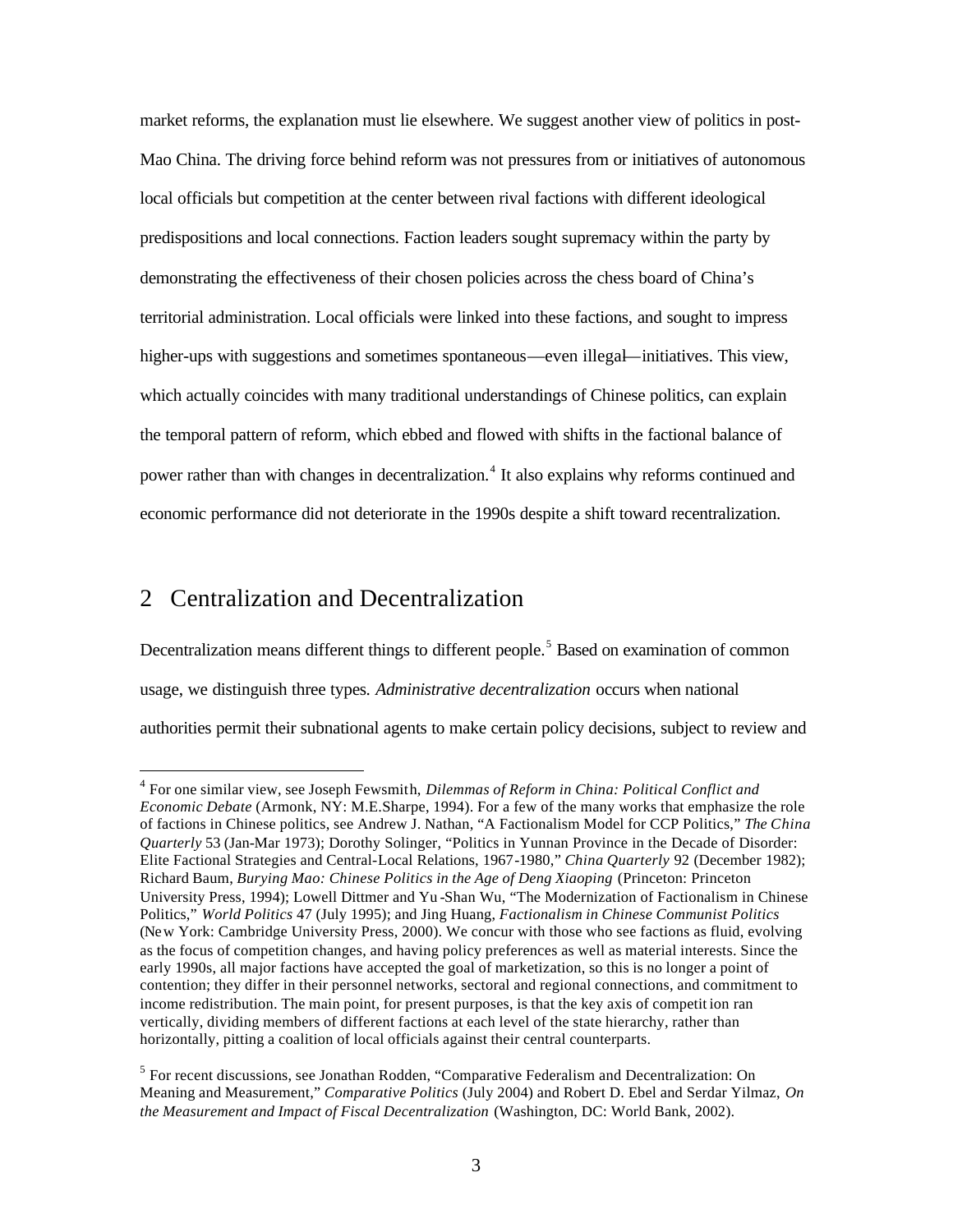possible veto from above. *Political decentralization* can mean either or both of two things. First, a system is more politically decentralized if subnational governments have the right to make certain policy decisions *not* subject to being overruled by higher levels. Second, a system is more politically decentralized if subnational officials are chosen by local residents rather than higher officials. *Fiscal decentralization* is used in various ways, so we will try to interpret which meaning is implied by each argument we examine. We use *government decentralization* to include any or all of these three types of decentralization.

Applying these definitions, we consider China to have been administratively and politically highly centralized in 1978. During the 1980s, the country became much more administratively decentralized. Administrative decentralization peaked around 1988-9, followed by some recentralization in the 1990s. Politically, the system has remained highly centralized throughout. Although in the 1980s subnational officials came to make an increasing share of decisions, especially on economic matters, central authorities could always overrule them or take back authority delegated downwards (as they did in various ways during the 1990s). As for appointments, from the late 1980s village officials have been locally elected. In practice, all other subnational appointments have been made by—or at least subject to approval of—higher authorities, with the center exercising ultimate control. In 1984, the party central committee delegated the right to make and review appointments of sub-provincial officials to provincial party committees; but in 1990 these appointments were again brought under central control.<sup>6</sup> The Chinese regime remains, in Andrew Nathan's words, "a centralized, unitary system in which power at lower levels derives from grants by the center."<sup>7</sup>

Although these definitions seem to us reasonable, and correspond to common usage, our

<sup>6</sup> John P. Burns, "Strengthening Central CCP Control of Leadership Selection: The 1990 Nomenklatura," *The China Quarterly* 138 (June 1994).

<sup>7</sup> Andrew J. Nathan, "Authoritarian Resilience: China's Changing of the Guard," *Journal of Democracy* 14 (January 2003), 13. In the Appendix, we list important changes in the division of powers between center and localities.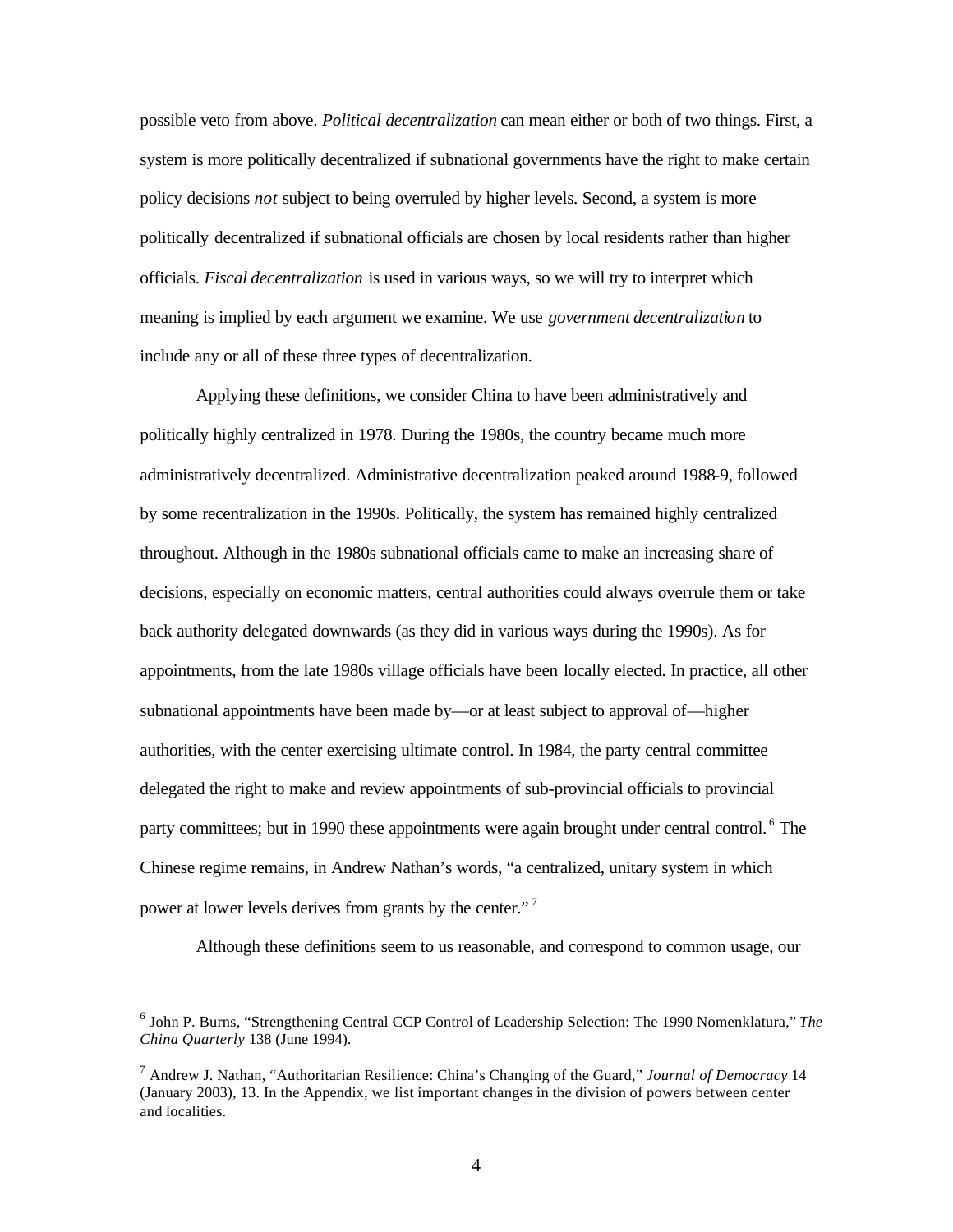critique in subsequent sections does not depend on them. We do not claim that the arguments we challenge fail given just our definitions of administrative and political decentralization: we claim that they fail given their proponents' definitions. We examine these arguments in their own terms, focusing on the definitions authors explicitly adopt or those implied by the arguments themselves. The one possible exception is the argument about the cellular organization of the Chinese economy in Section 3; we find this internally consistent and plausible, but contend it has nothing to do with political or administrative decentralization under *any* definition. Thus, we differ with the authors we discuss not on semantics, but on logic and evidence.

Two points require clarification. First, in Chinese debates, decentralization is sometimes given a far broader meaning, encompassing both devolution of political authority and economic liberalization.<sup>8</sup> "Decentralization" is often translated as *fenquan*, which means the abdication of planning powers by the government. Clearly, if decentralization *means* economic liberalization, decentralization cannot explain why economic liberalization occurred. Consistent with Western discussions, we focus on government decentralization. We distinguish all types of decentralization from a mere weakening of the central state apparatus. A common perception in China is that the central authorities' ability to control economic life has decreased since 1978.<sup>9</sup> However, powers "lost" by Beijing are not necessarily gained by local governments. The increasing complexity of the Chinese economy and society as the country modernizes has made monitoring and control by any level of government less comprehensive.

Second, analysts sometimes equate the occurrence of grass-roots policy initiatives with political or administrative decentralization. That local officials innovate without prior instructions

<sup>&</sup>lt;sup>8</sup> Deng, for instance, in his famous December 1978 speech "Emancipate the Mind, Seek Truth from Facts and Unite as One in Looking to the Future," (People's Daily Online, *Selected Works of Deng Xiaoping*, at http://english.people.com.cn/dengxp/) advocated devolving more decisionmaking power to the "various localities, enterprises and production teams," running together what in the West would be thought of as political decentralization and economic liberalization.

<sup>9</sup> Of course, distance has always facilitated non-compliance, as suggested by the old Chinese saying "*Qiang zai wai jun ming you suo bu shou"* [When the Emperor is far away, a general does not obey all his orders].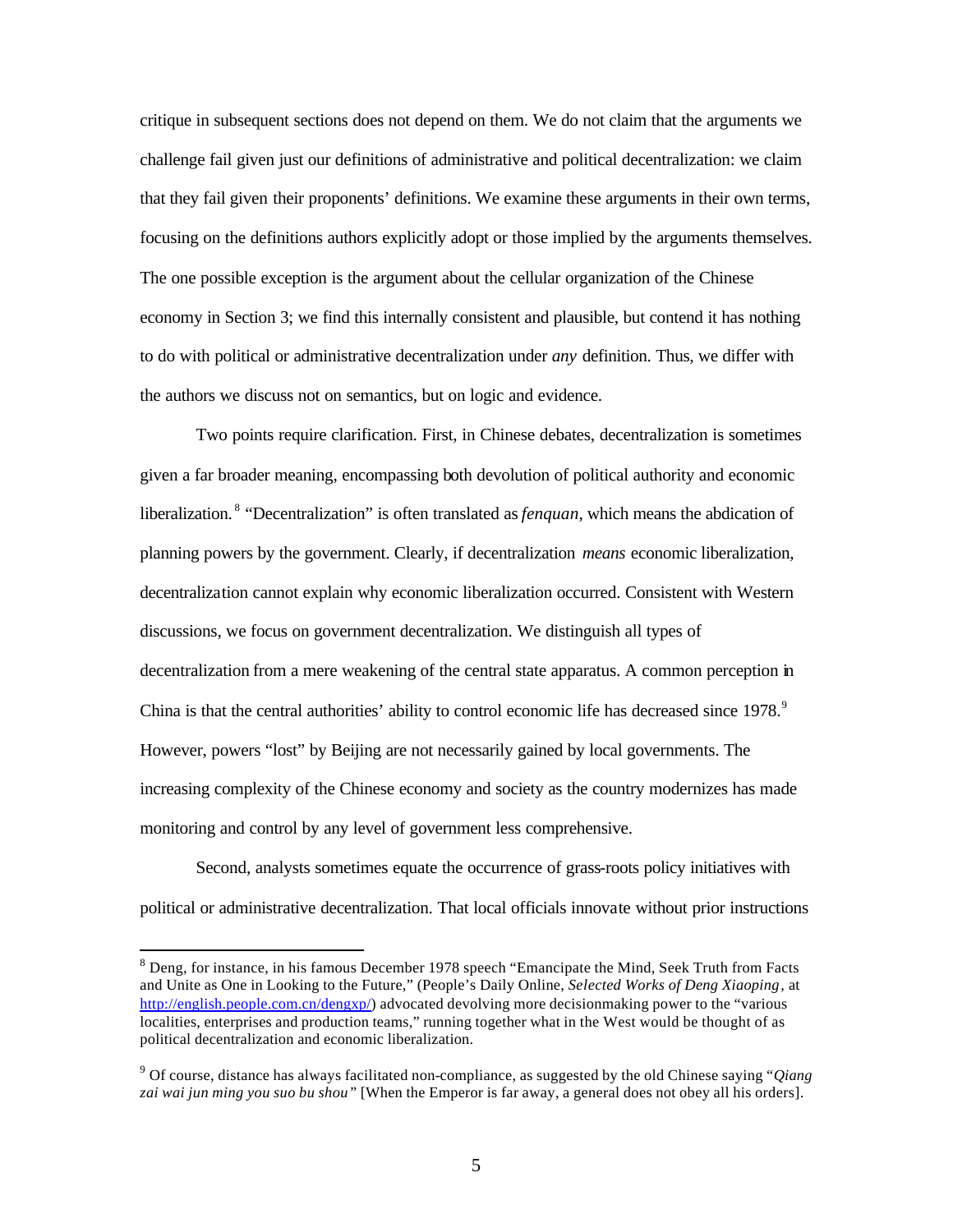is taken as evidence in itself that the political system was decentralized. There are two problems with this. First, it leads to circularity. If local innovation is itself an indicator of decentralization, decentralization cannot explain innovation. Second, grass roots initiatives clearly can occur in states universally considered centralized. Even under Stalin's totalitarian rule, Soviet enterprise managers spontaneously experimented, hoping to be rewarded for success and fearing failure if they stuck to the rules. In 1934, for instance, managers at the Menzhinskii Aviation Firm started paying premia for high quality production, in clear violation of instructions. In 1935, executives at the Stalingrad Dzerzhinskii Tractor Plant "drew up a plan for the total reorganization of the plant and its production, and presented the plan in the national industrial press." In 1937, at the height of the purges, the Moscow Kuibyshev Electrical Plant nevertheless "decided on its own to revise premium systems in order to give timeworkers greater incentives."<sup>10</sup> To our knowledge, no one has suggested such practices rendered the Stalinist system politically or administratively decentralized. If, by contrast, one defines China in 1978 as decentralized *because* local officials innovated, then decentralization does, of course, explain reform—but in an uninteresting way.

#### 3 The M-Form Economy

 $\overline{a}$ 

Qian and Xu and Xu and Zhuang argue that China's economy as of 1978 was structured in a way particularly conduc ive to marketization, at least compared to its northern communist neighbor.<sup>11</sup> In the Soviet Union, regional economies were mutually dependent, specialized units with different roles in the national division of labor, coordinated by central planners. In China, provincial economies were more self-sufficient and internally diversified. Fearing military

<sup>10</sup> See David Granick, *Management of the Industrial Firm in the USSR: A Study in Soviet Economic Planning* (New York: Columbia University Press, 1954), 112-16 and 133, who suggests this was common practice in the Stalinist 1930s: "It is in the plants that grass-roots ideas originate; they may later be taken up by higher bodies and spread to all industries or they may be condemned in official instructions. Nevertheless, it is here that they get their first test and hearing."

<sup>&</sup>lt;sup>11</sup> Yingyi Qian and Chenggang Xu, "Why China's Economic Reforms Differ: The M-Form Hierarchy and Entry/Expansion of the Non-State Sector," *Economics of Transition* 1 (June 1993); Xu and Zhuang (fn. 2).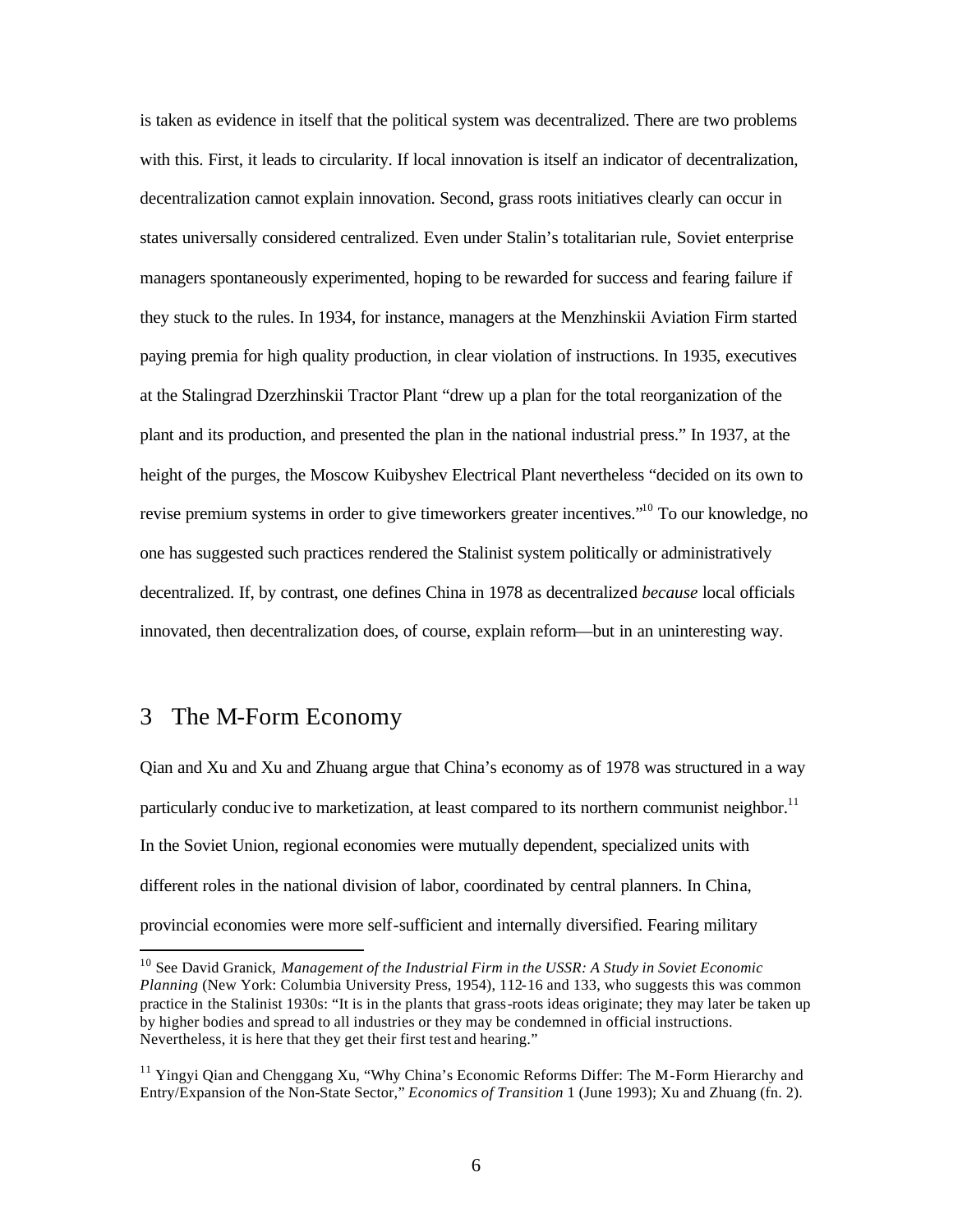invasion, Mao encouraged local self-sufficiency and devolved much planning and administration to provincial cadres.<sup>12</sup> Whereas in the USSR, single plants often supplied the entire market, in China parallel enterprises in different provinces produced similar goods. Using the vocabulary of Chandler and Williamson, Qian and Xu compare the Chinese economy to a multi-divisional ("Mform")—and the Soviet Union to a unitary ("U-form")—organization.<sup>13</sup>

This inherited economic structure helped China as markets replaced planning. Since provinces and counties within them had relatively diversified economies, competition could emerge between rival producers of the same goods. Deliberate redundancy left the system less vulnerable to shocks, reducing the cost of transitional disorganization and the risk of disruption if Beijing conducted localized experiments. Finally, M-form structure enabled central leaders to use yardstick competition to evaluate local officials' performance.<sup>14</sup>

These arguments are quite compelling. However, they have nothing to do with political, administrative, or fiscal decentralization. They concern China's economic structure at the start of transition—specifically, its lower industrial concentration and geographical specialization than the Soviet Union's. Low industrial concentration and diversified regional economies help make market systems more competitive and resilient. But this is true regardless how political authority and fiscal resources are shared between levels of government. The purported benefits of the Mform economy—competition among enterprises, alternative suppliers, less risky local experiments—would help just as much in a politically centralized market economy as in a politically decentralized one. Yardstick competition can be used to evaluate local agents' performance whether the principals are local voters or central leaders. Market liberalization in an

 $12$  Qian and Weingast (fn. 2).

<sup>13</sup> Alfred J. Chandler, *Strategy and Structure* (New York: Doubleday, 1962); Oliver Williamson, *Markets and Hierarchies* (New York: Free Press, 1975); Qian and Xu (fn. 11).

 $14$  Eric Maskin, Yingyi Qian, and Chenggang Xu, "Incentives, Information, and Organizational Form," *Review of Economic Studies* 67 (April 2000).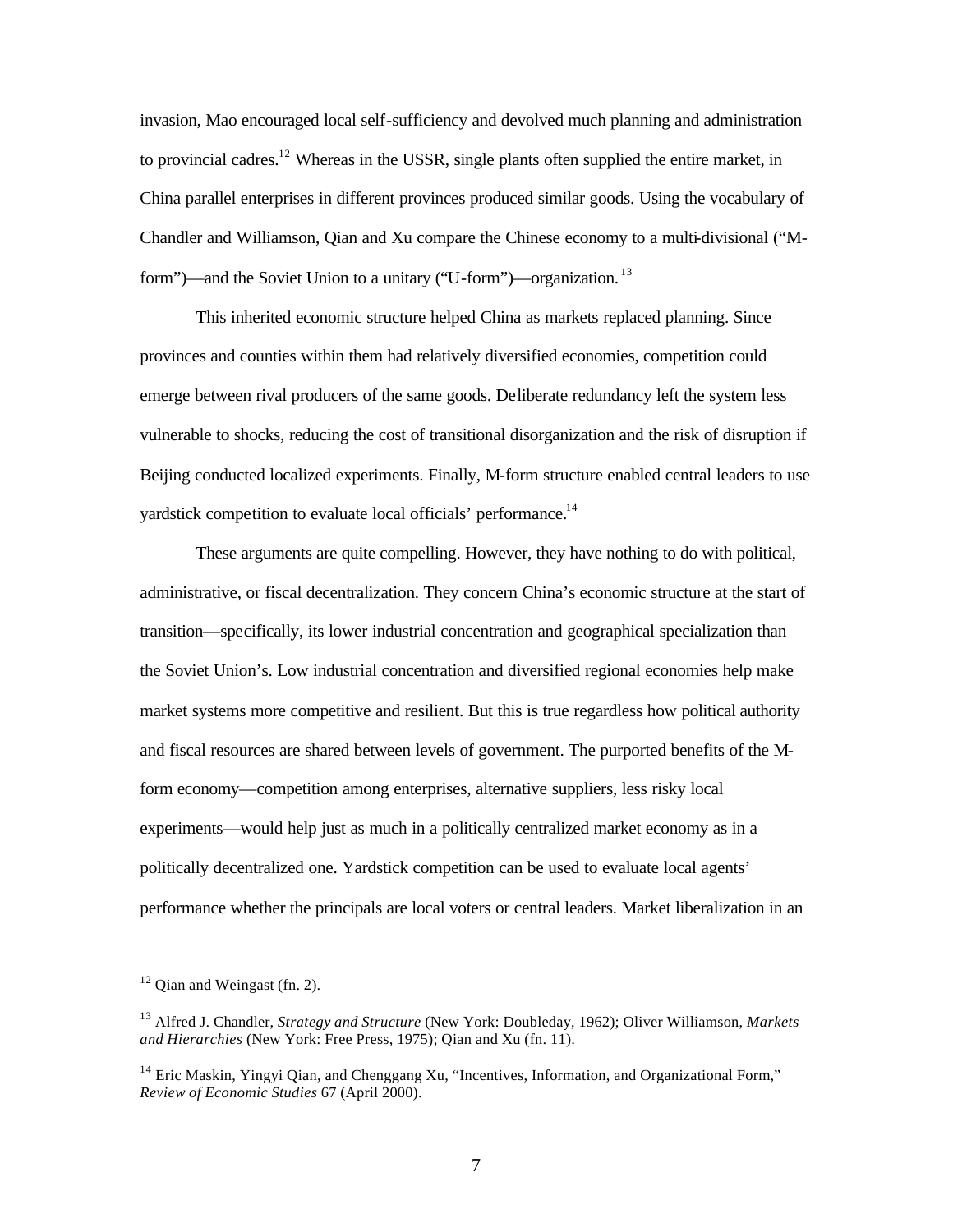M-form economy, like China's, may indeed be less disruptive than in a U-form economy, like that of the Soviet Union. But it does not follow that decentralization outperforms centralization in either system. To make this case, some other argument is needed.

## 4 Local policy experiments

China's political or administrative decentralization is often said to have stimulated spontaneous local experiments that grew into nationwide reforms. Cao, Qian and Weingast, paraphrasing Justice Louis Brandeis' famous remark, note that China has relied on "the 'laboratory of the local governments' to pursue reform."<sup>15</sup> Xu and Zhuang see China's reform strategy as distinctive in its success "in using local experiments and in adopting the 'bottom-up' approach."<sup>16</sup> The lesson China's experience teaches, write Montinola et al., is that: "Experimentation, learning, and adaptation all follow from the inception of local political freedom over the economy."<sup>17</sup>

Three sets of local experiments are usually singled out. First, Chinese agriculture was transformed by the introduction of the "household responsibility system" (HRS). This apparently began when in 1978 peasants in drought-stricken Fengyang County, Anhui Province, divided their team's land into separate plots for individual households to farm. Grain yields rose, and the higher authorities embraced the scheme, extending it to other provinces. By 1986, almost all China's peasants had adopted the HRS.<sup>18</sup> Second, four "special economic zones" (SEZ's) were established in 1979 in Guangdong and Fujian Provinces. These zones were allowed low tax and

<sup>&</sup>lt;sup>15</sup> Yuanzheng Cao, Yingyi Qian, and Barry R. Weingast, "From federalism, Chinese style to privatization, Chinese style," *Economics of Transition* 7, no. 1 (1999) 123-4.

 $16$  Xu and Zhuang (fn. 2), 194.

 $17$  Montinola et al. (fn. 2), 78.

<sup>18</sup> Jae Ho Chung, *Central Control and Local Discretion in China: Leadership and Implementation During Post-Mao Decollectivization* (New York: Oxford University Press, 2000), 77. For details from Fengyang County, see William Hinton, The Great Reversal: The Privatization of China, 1978-1989 (New York: Monthly Review Press, 1990), 48-73.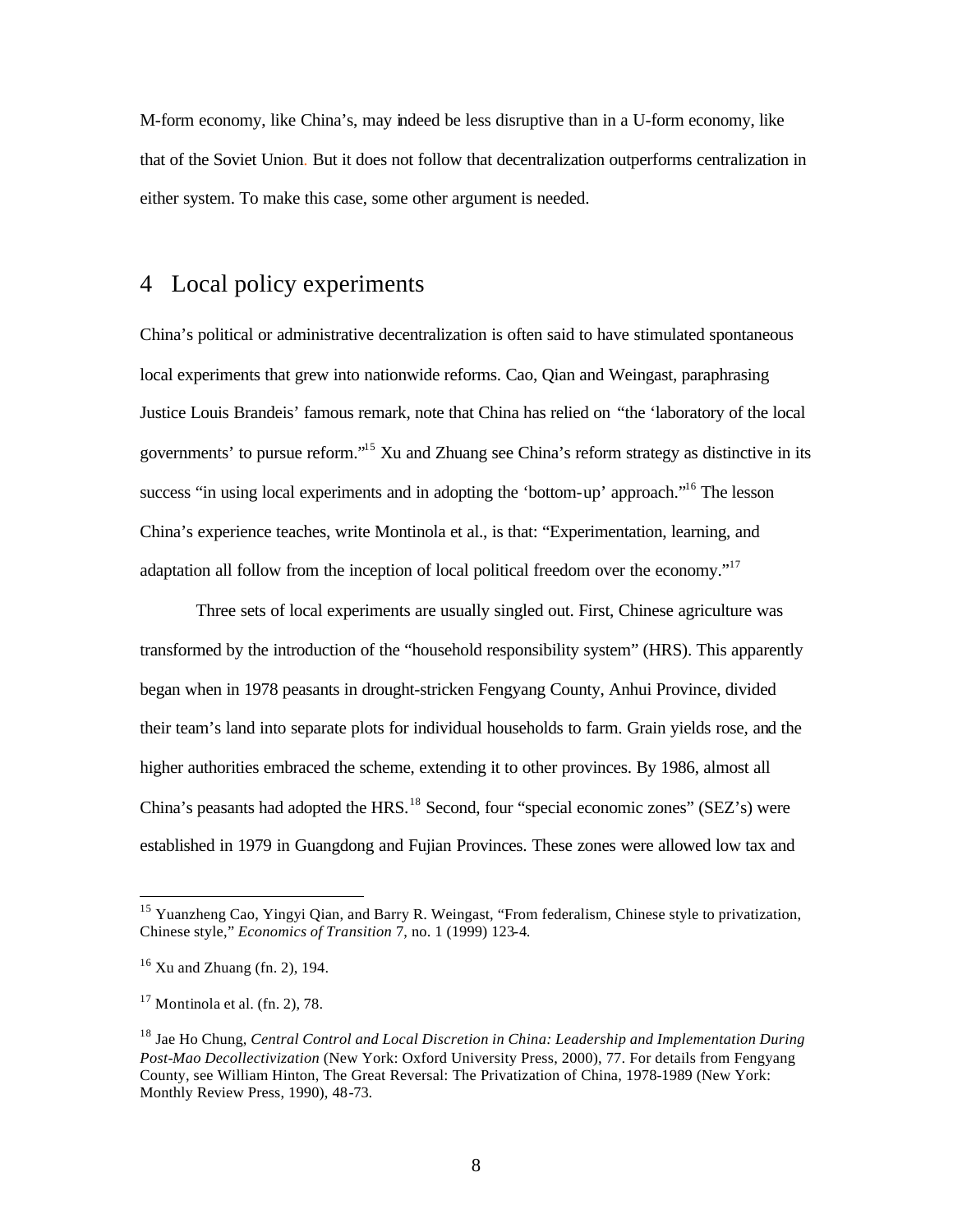tariff rates and flexible investment rules to encourage high technology exports. Their success fueled the proliferation of other privileged zones—"coastal open areas", "coastal open cities", "economic and technological development zones", "hi-tech development zones", "border open cities", etc.—totaling around 3,000 by 1993.<sup>19</sup> Third, parallel experiments with different profitretention schemes in state-owned enterprises (SOEs) were begun in 1978 in the provinces of Sichuan and Hubei, followed by experiments in other locations. These led ultimately to the replacement of profit remittances by taxes in SOEs in 1986.

These three sets of experiments laid the foundations for China's economic transformation. The HRS de-collectivized Chinese agriculture and, along with higher procurement prices, prompted increases in agricultural productivity of more than six percent a year in the early 1980s (see Figure 1). The SEZs began China's integration into the world economy. Exports grew from \$10 billlion in 1978 to \$593 billion in 2004. The state enterprise reforms had a less clear effect. They may have helped secure moderate productivity growth in1984-8, although the highest growth in this period was in collective enterprises. In the 1990s, both state-owned and collective enterprises lost ground to the rapidly growing private sector, which has fueled the expansion of the last 15 years (see Figure 2). But the SOE reforms started the process of converting these into market corporations, leading ultimately to their privatization in the late 1990s after attempts to make them profitable failed.<sup>20</sup>

Were these experiments the result of political or administrative decentralization? We dispute this for three reasons. First, the theory that political decentralization should stimulate policy innovation is open to serious question. Second, even if decentralization did encourage

<sup>&</sup>lt;sup>19</sup> Jae Ho Chung, "Reappraising central-local relations in Deng's China: Decentralization, dilemmas of control, and diluted effects of reform," in Bruce J. Dickson, ed., *Remaking the Chinese State: Strategies, society, and security* (New York: Routledge, 2001), 58.

<sup>&</sup>lt;sup>20</sup> The accuracy of Chinese GDP statistics after 1998 has been disputed (see, e.g., Thomas Rawski, "What is Happening to China's GDP Statistics?" *China Economic Review* 12, no. 4 (2001)). Some consider official growth rates to be exaggerated. On the other hand, a national economic census in 2005 concluded GDP had been under-reported largely due to inadequate measurement of the service sector.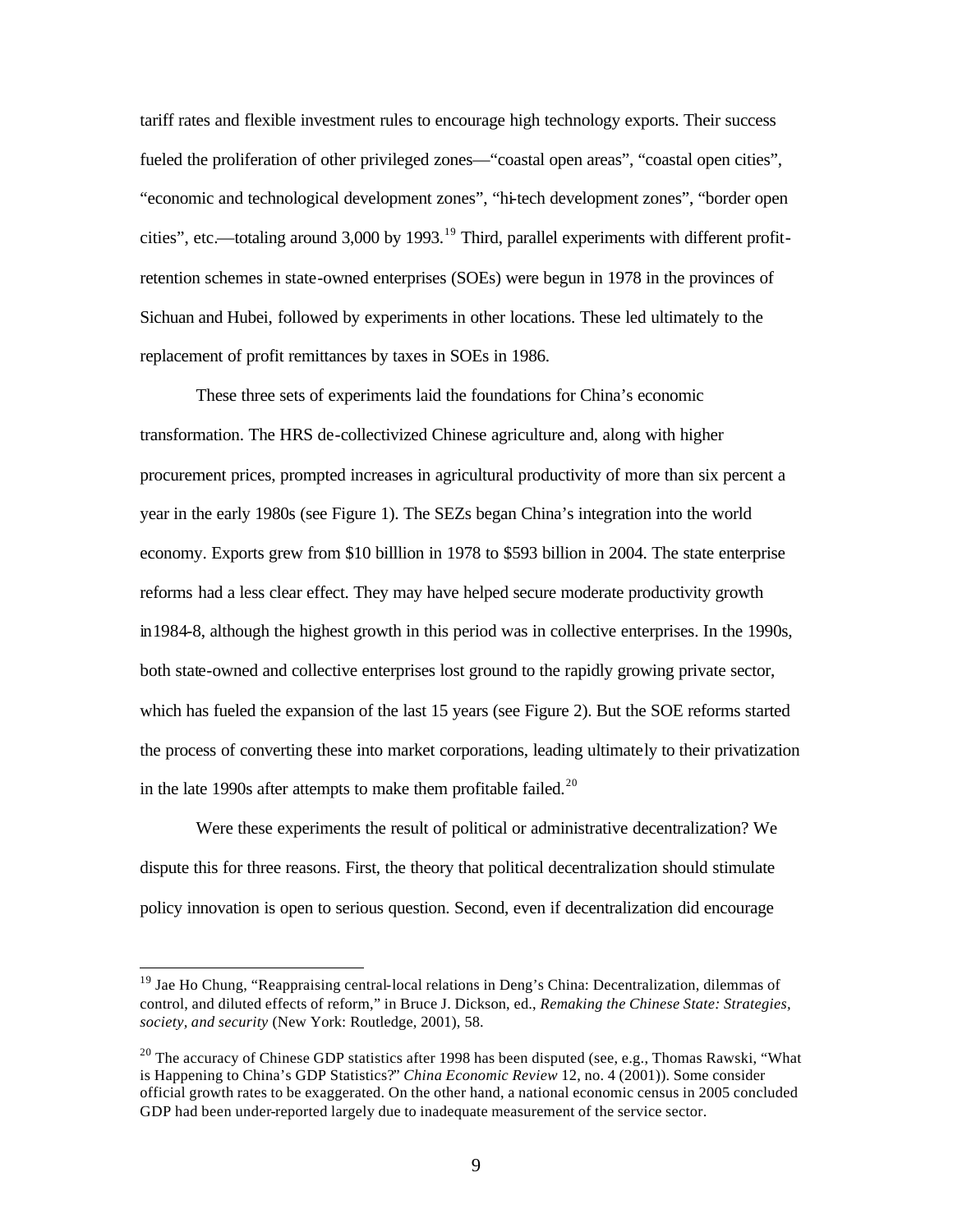

**Figure 1. Total factor productivity growth, percent per year**

Source: Gary H. Jefferson, Thomas Rawski, Wang Li and Zheng Yuxin, "Ownership, Productivity Change, and Financial Performance in Chinese Industry," *Journal of Comparative Economics* 28 (December 2000).

**Figure 2. Real output (bn 1978 yuan)**



Source: Robert Dekle and Guillaume Vandenbroucke, "Whither Chinese Growth? A Sectoral Growth Accounting Approach" (Manuscript, USC, Department of Economics, 2006).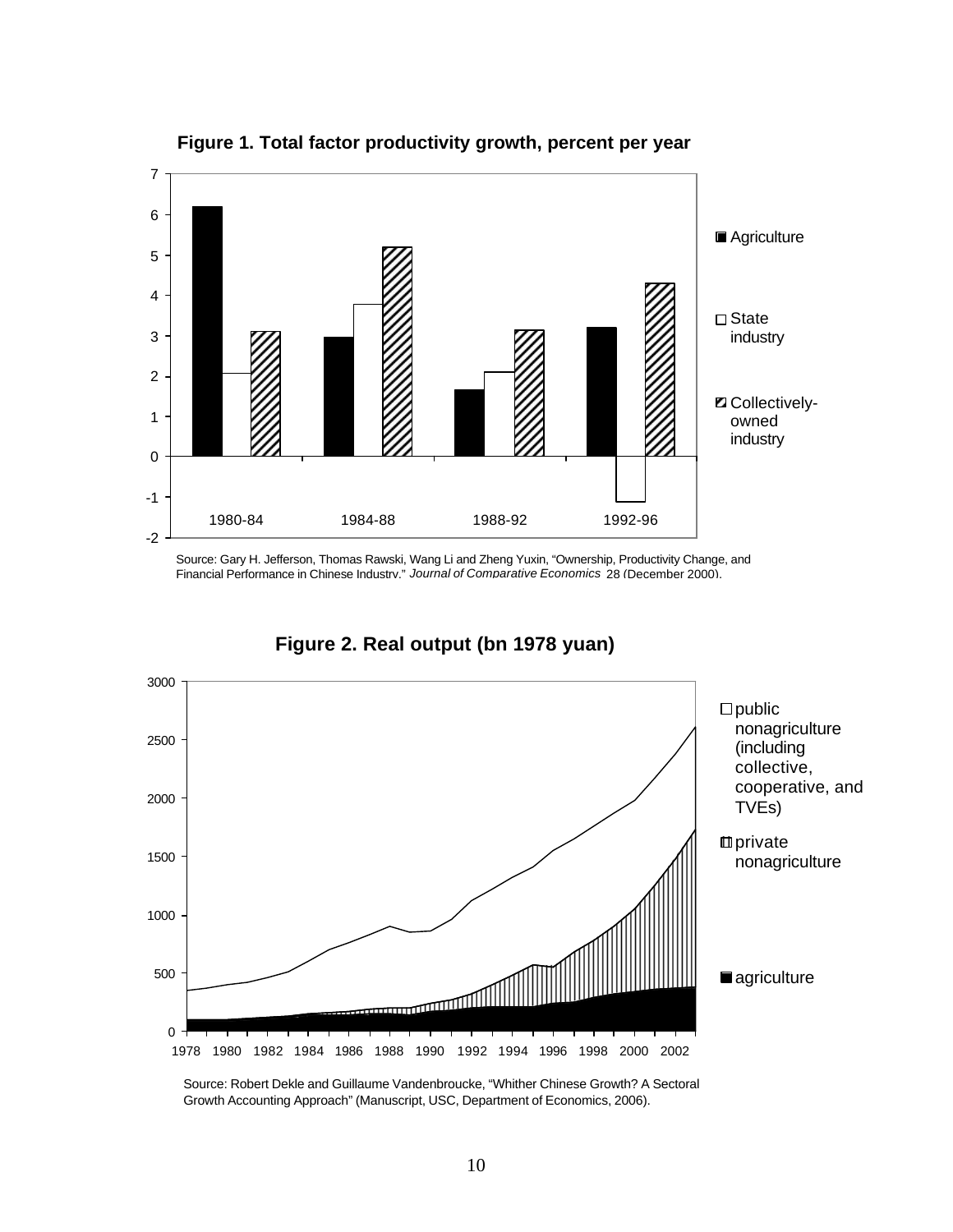experiments, this could not explain China's success because the most important reforms were introduced when China was still highly centralized. Third, the speed with which effective local policies were identified, evaluated, and extended, often against the resistance of conservative local cadres, actually owed much to China's political and administrative *centralization.*

Taking these points in order, there are several reasons to doubt the common intuition that decentralization stimulates policy innovation. First, local experiments generate positive informational externalities. Discoveries from one region can be usefully applied in others. Local leaders will care less about such spillovers than a national leader, whose jurisdiction encompasses the whole country.<sup>21</sup> Second, the risk for a local official experimenting in his unit is greater than that for a central government experimenting in one of the country's many districts.<sup>22</sup> Together, these factors suggest central leaders should generally be *more* eager to introduce local experiments than their local counterparts. Central leaders should also be better able or motivated to coordinate experiments across regions and rapidly exploit discoveries nationwide.<sup>23</sup> China's experience contains evidence of each of these effects.<sup>24</sup>

Even if a stronger logic linked decentralization to experimentation, this could not explain China's experience. The three most significant, trail-blazing experiments occurred at a time when China's political and administrative systems were highly centralized. As of 1978, China was one of the most centralized countries in the world—a communist autocracy, in which local cadres not

 $23$  Ibid.

<sup>21</sup> Susan Rose-Ackerman, "Risk Taking and Reelection: Does Federalism Promote Innovation?" *Journal of Legal Studies* 9 (1980).

 $^{22}$  Hongbin Cai and Daniel Treisman, "Political Decentralization and Policy Experimentation" (Manuscript, Department of Political Science, UCLA, 2005).

 $^{24}$  A vast body of literature in industrial organization explores how the degree of administrative decentralization and the arrangement of responsibilities within a hierarchy may affect innovation and productive efficiency under different conditions. For two examples, see Raaj K. Sah and Joseph E. Stiglitz, "The Architecture of Economic Systems: Hierarchies and Polyarchies," *American Economic Review* 76 (September 1986) and Patrick Bolton and Joseph Farrell, "Decentralization, Duplication, and Delay," *Journal of Political Economy* 98 (August 1990).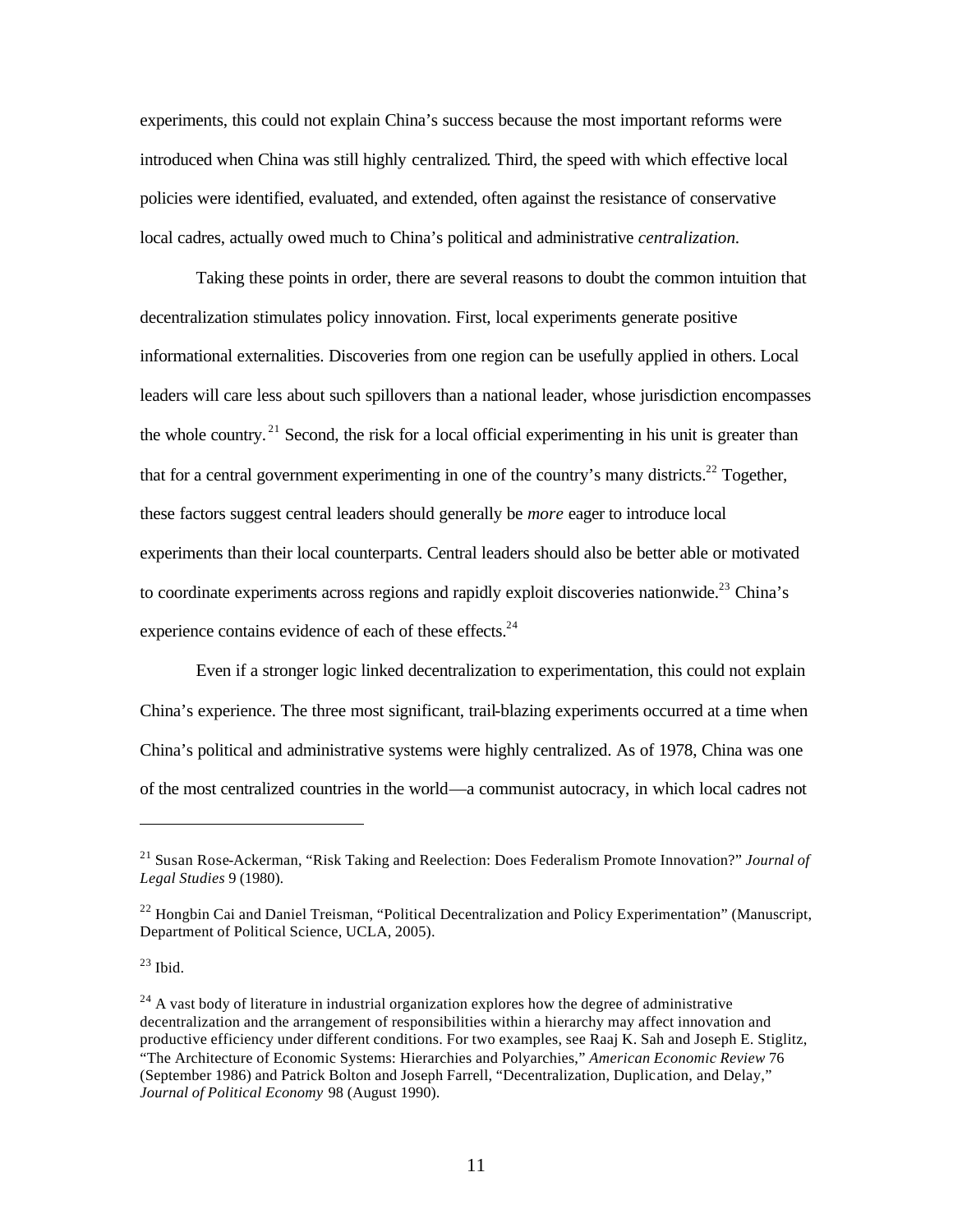only were not free to set policies but knew they could go to jail for trying. In Section 2, we defined "political decentralization" as the local selection of local officials or the right of local officials to decide policies without being overruled. As of the late 1970s, neither of these applied. Until village elections began in the late 1980s, appointment of all subnational officials—even if formally local—was controlled by higher levels. As for choosing policies, one can judge how free local officials felt from the precautions some took. The production team leader implicated in the Fengyang peasants' scheme reportedly agreed only after the peasants pledged to raise his children until age 18 if he should be imprisoned. $25$ 

A 1978 editorial in the *People's Daily* cataloged an impressive list of fears that kept most local officials from innovating: "The fear of being labeled as a 'capitulationist'; the fear of being dismissed from one's post; the fear of being expelled from the party; the fear of being divorced by one's wife; the fear of serving a prison term; and the fear of being beheaded.<sup>226</sup> Repression was less extreme than in the Cultural Revolution. Nevertheless, officials knew that in the past initiative had been punished as often as rewarded. In fact, reforms similar to the HRS had been introduced several times under Mao, but "each such attempt had been ruthlessly criticized"; the official who backed the first such reform, in Zhejiang Province in the 1950s, was later "named a 'rightist element,' expelled from the party, and sent down (*xia fang*) for labor.<sup>27</sup> "Decentralism" was traditionally labeled a serious breach of discipline. As late as 1985, party secretary Hu Yaobang felt the need to reassure local officials that, although they might be fired for committing this "mistake", at least they would "normally not be deprived of their material privileges, nor would their family members and relatives be discriminated against".<sup>28</sup> The local risk-taking of

 $25$  Chung (fn. 18), 90; Fewsmith (fn. 4), 28.

<sup>26</sup> *People's Daily*, December 7, 1978, quoted in Chung (fn. 18), 41.

 $27$  Fewsmith (fn. 4), 23-4.

<sup>&</sup>lt;sup>28</sup> Sen Lin, "A New Pattern of Decentralization in China: The Increase of Provincial Powers in Economic Legislation," *China Information* 7 (Winter 1992-3), 31.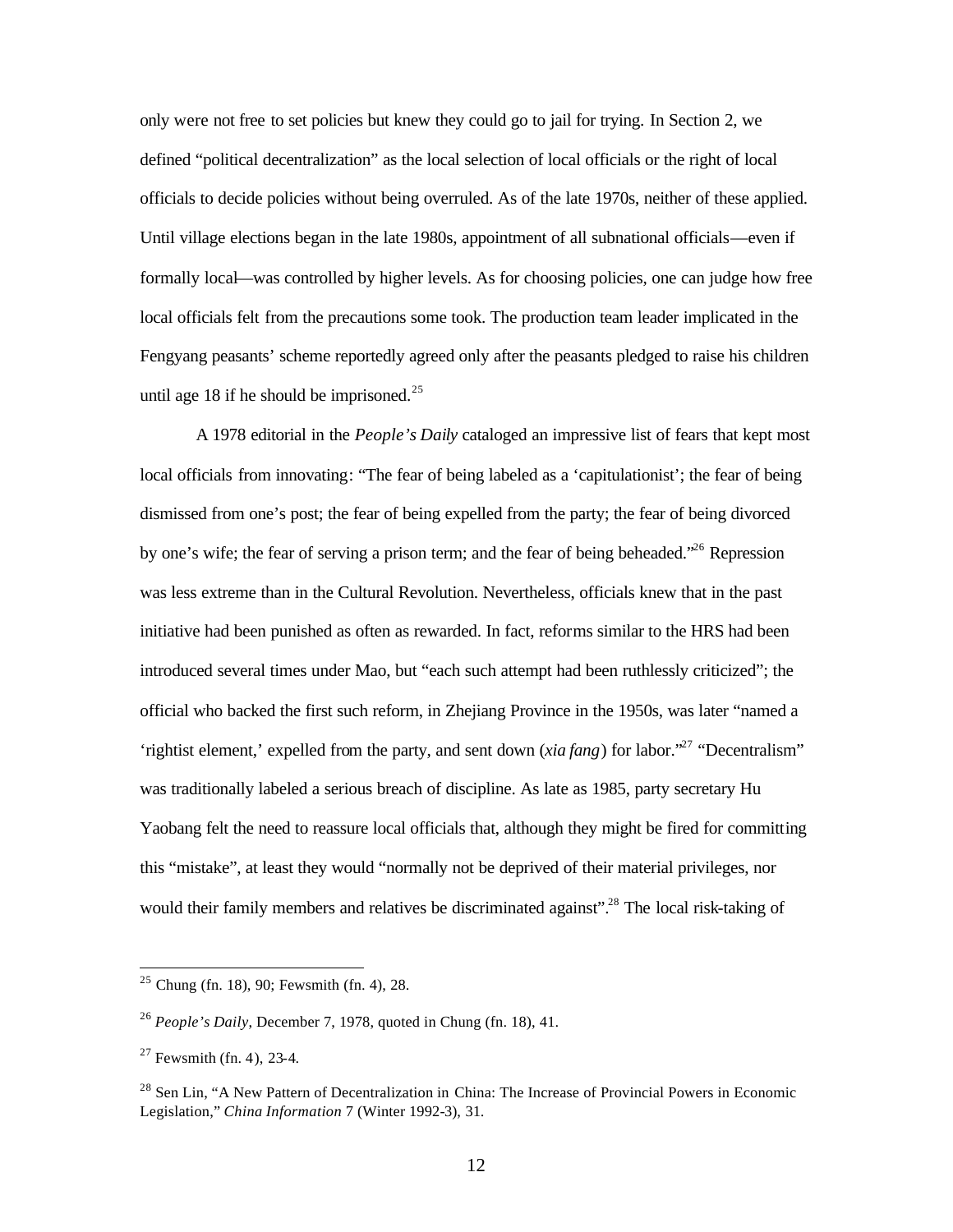peasants in Anhui and elsewhere is actually remarkable evidence of their desperation and enterprise despite a history of Leninist political centralization.<sup>29</sup>

Even those who believe political decentralization stimulated reform apparently agree that China was highly centralized as of 1978-81, at least compared to non-communist countries. In a series of articles, Qian and Weingast trace the success of reforms in China to a kind of federalism in which local governments have "primary *authority over the economy* within their jurisdictions" and "the allocation of authority and responsibility has an *institutionalized degree of durability* so that it cannot be altered by the national government."<sup>30</sup> However, according to Qian and Weingast it was only in 1984-8 that "federalism, Chinese style, took shape." As of the late 1970s, the most one could say was that China was administratively and economically "decentralized in comparison with economies of the Soviet Union and Eastern Europe"—compared, that is, to other communist dictatorships.<sup>31</sup>

Among communist countries, it is true China's economic administration was relatively decentralized after 1978. For the next decade, one could contrast China's successes with the reform failures of the more centralized USSR. However, by late 1989 political decentralization in the Soviet Union had clearly outstripped that in China. The Baltic republics were racing toward independence, and by early 1991 Gorbachev was trying to save the Soviet Union as a loose confederation. After its partly free regional elections in 1990, Russia was also more politically decentralized than China, with economic policies diverging in the regions. If decentralization explains why reforms worked better in China than the Soviet Union in the 1980s, it cannot explain why China fared better than Russia in the 1990s. The opposite should have occurred.

 $31$  Ibid., 13, 15.

 $^{29}$  The memory of the catastrophic famine of 1958-61 may also have emboldened peasants (see Dali L. Yang, *Calamity and Reform in China: State, Rural Society, and Institutional Change Since the Great Leap Famine* (Stanford: Stanford Univesity Press, 1996)).

<sup>30</sup> Qian and Weingast (fn. 2), 6, italics in original.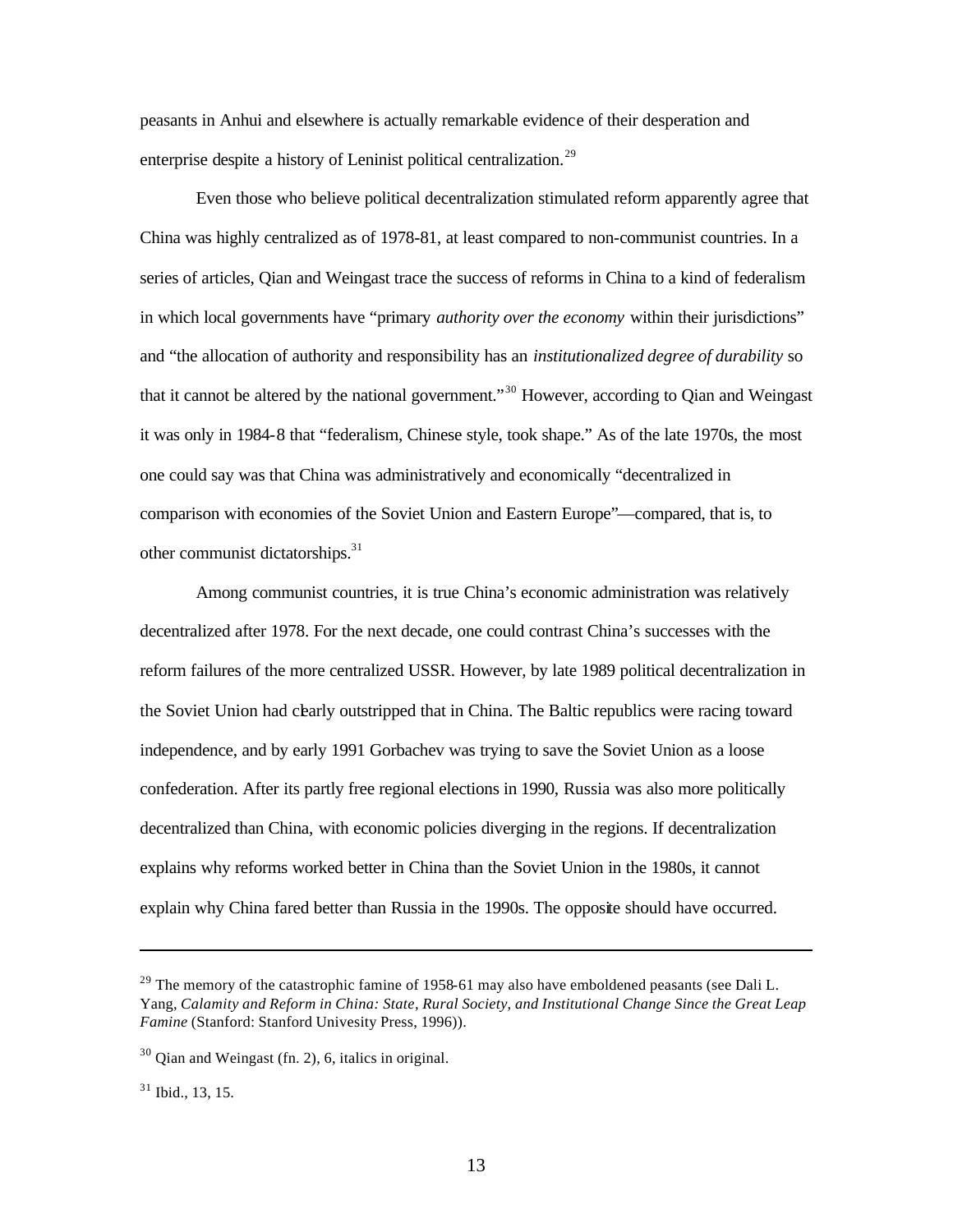Examined closely, China's "local" experiments were not always as local as might appear. Central authorities were often deeply involved, if not from the start then from soon after. And central involvement clearly helped, speeding the spread of useful discoveries, reducing redundancy, and overcoming resistance to reform. The Fengyang peasants apparently acted spontaneously. But higher level reformers promoted the model vigorously. Hu Yaobang and Zhao Ziyang toured sluggish provinces, scolding their leaders, and teams were sent to expose and "rectify" foot-dragging cadres.<sup>32</sup> The Heilongjiang party leader, who resisted the HRS, was removed.<sup>33</sup> The Sichuan SOE experiments, although sometimes portrayed as a spontaneous initiative of Zhao Ziyang, then provincial party chief, were one of a centrally coordinated set of pilot schemes. Lee, who analyzed a number of these, contends that those in Sichuan were authorized in advance by the State Economic Commission and other State Council ministries.<sup>34</sup> Central ministries monitored and reviewed the schemes, codified them in five policy documents, and ordered similar experiments in Beijing, Tianjin, and Shanghai. <sup>35</sup>

If the SEZ's were an experiment, they were clearly an experiment of the central authorities. Initial authorization came in a July 1979 State Council directive.<sup>36</sup> Deng claimed leaders of Guangdong Province—two old comrades of his—suggested the idea, but without Deng's support nothing would have come of it, and their slowness to implement the reforms casts

<sup>32</sup> John P. Burns, "Local Cadre Accommodation to the "Responsibility System" in Rural China," *Pacific Affairs* 58 (Winter 1985), 619-21.

 $33$  Fewsmith (fn. 4), 125. Demand from the population was also important in the HRS's spread (Xiaopeng) Luo, "Rural Reform and the Rise of Localism," in Jia Hao and Zhimin Lin, eds., *Changing Central-Local Relations in China: Reform and State Capacity*, Boulder: Westview Press, 1994).

<sup>&</sup>lt;sup>34</sup> Peter Nan-shong Lee, "Enterprise autonomy policy in Post-Mao China: A case study of policy-making, 1978-83," *The China Quarterly* 105 (March 1986), 57.

 $35$  Fewsmith (fn. 4), 74; Lee (fn. 34); Barry Naughton, "False Starts and Second Wind: Financial Reforms in China's Industrial System," in Elizabeth J. Perry and Christine Wong, eds., *The Political Economy of Reform in Post-Mao China* (Cambridge, MA: Harvard University Press, 1985).

<sup>36</sup> Clyde D. Stoltenberg, "China's Special Economic Zones: Their Development and Prospects," *Asian Survey* 24 (June 1984), 639.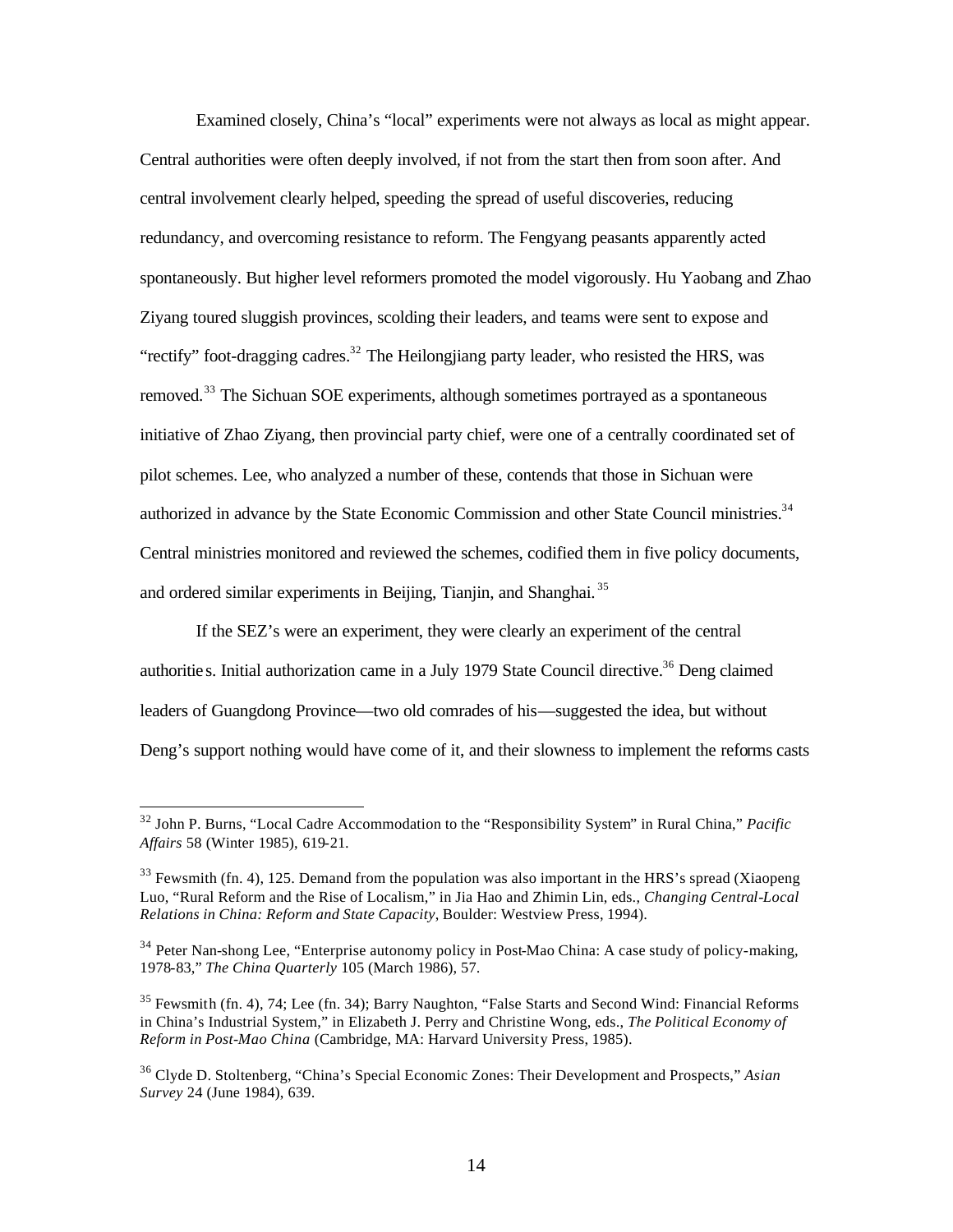doubt on the enthusiasm of these two oldtimers.<sup>37</sup> Frustrated with their delays, Deng replaced them in late 1980 with more committed reformers.<sup>38</sup> Similarly, in Fujian the leaders were replaced in the early 1980s for their delay in building the Xiamen SEZ. First secretary Liao "distinguished himself by his lack of enthusiasm for reform."<sup>39</sup> Deng sent a more dynamic ally instead. The zones' host provinces helped work out implementation; but central authorities regulated this process, set guidelines, monitored the results, and authorized extensions.<sup>40</sup>

Central control also shows in the way SEZ locations were chosen. To reduce political and economic risk, they were placed in relatively sparsely populated, underdeveloped provinces. Fujian "had no international airport, and its major ports and railroad system were inadequate for moving large volumes of freight and passengers."<sup>41</sup> Guangdong also "suffered from the lack of a strong industrial base as well as insufficient infrastructural facilities."<sup>42</sup> In 1988 an additional SEZ was sited on the island of Hainan, in part because "leaders of the CCP believed that Hainan was expendable."<sup>43</sup> Only after the idea was tested in the periphery was it extended to the less "expendable" Shanghai. Although grass roots initiatives played a part in these reforms, their design and geographical spread owed much to the authoritarian centralization of Chinese politics.

Local experiments continued in some areas as economic administration was decentralized

 $\overline{a}$ 

 $42$  Cheung (fn. 38), 122.

<sup>37</sup> Barry Naughton, "Deng Xiaoping: The Economist," *China Quarterly* 135 (September 1993), 509.

<sup>&</sup>lt;sup>38</sup> Peter T.Y. Cheung, "The Guangdong Advantage: Provincial Leadership and Strategy toward Resource Allocation since 1979," in Peter Cheung, Jae Ho Chung, and Zhimin Lin, eds., *Provincial Strategies of Economic Reform in Post-Mao China: Leadership, Politics, and Implementation* (Armonk, NY: M.E. Sharpe, 1998).

<sup>&</sup>lt;sup>39</sup> Shawn Shieh, "Provincial Leadership and the Implementation of Foreign Economic Reforms in Fujian Province," in Cheung, Chung, and Lin, eds., (fn. 38), 309.

 $40$  Stoltenberg (fn. 36), 640-41.

 $41$  Shieh (fn. 39), 305.

 $43$  Chongyi Feng and David S.G. Goodman, "Hainan: communal politics and the struggle for identity," in David S.G. Goodman, ed., *China's Provinces in Reform: Class, Community, and Political Culture* (New York: Routledge, 1997), 61-2.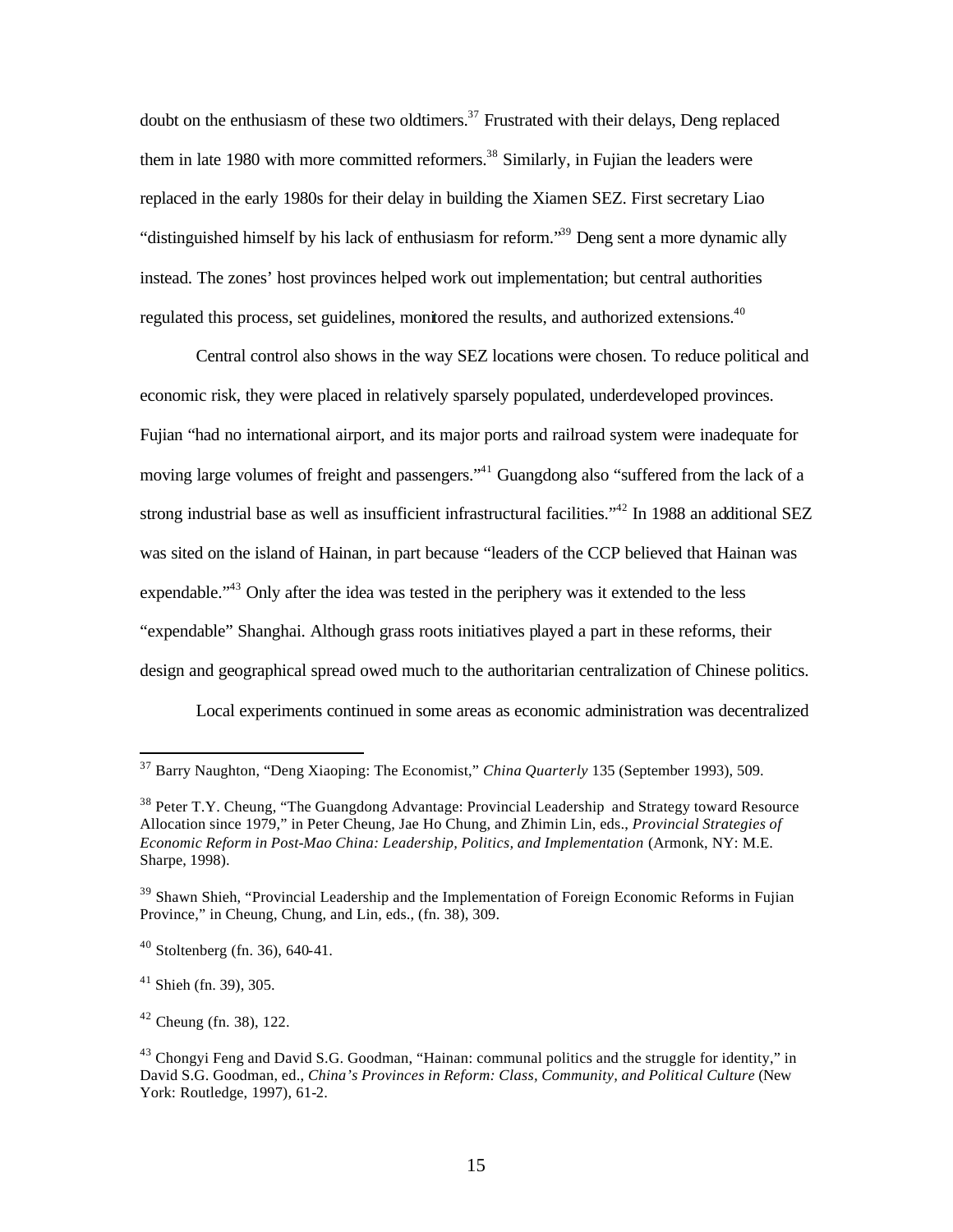in the mid-1980s. The privatization of small state-owned enterprises and of housing began with local experiments. It is hard to measure whether the frequency of experiments increased over time; however, the HRS, SEZs, and SOEs in the late 1970s certainly show decentralization was not necessary for major local policy innovations. As before, some of the later "local" experiments actually began with a lot of central input. For instance, local experiments began in housing privatization in Zhengzhou, Changzhou, Siping and Shashi, and then Yantai in the mid-1980s; they were pilot projects designed and authorized by central authorities.<sup>44</sup>

In sum, most of the experiments that shaped China's reforms were not initiated by innovative, autonomous local leaders in defiance of an ideologically-blinkered center. Most are better seen as gambits in a game played between competing factions centered in Beijing. Vertically structured, pro- and anti-reform factions spanned the state's many tiers. Most often, experiments began in provinces where Deng had strong supporters—Anhui (Wan Li), Sichuan (Zhao Ziyang), Guangdong (Yang Shangkun)—and spread fastest where Deng had allies. Until 1981, the HRS spread fastest "in the provinces like Anhui, Fujian, Gansu, Guangdong, Guangxi, Guizhou, Henan, and Inner Mongolia where Deng's forces dominated, or in the remote areas like Ningxia and Yunnan.<sup>45</sup> When feeling secure, Deng and his allies replaced conservative local leaders with their own men, who then engaged in more "local" experiments.<sup>46</sup> Decentralization was selective and aimed at circumventing Deng's central opponents. As reforms proved effective, Deng promoted provincial supporters such as Zhao and Wan Li to Beijing, from where they could direct reform nationwide. Other Deng allies at the center (Hu Yaobang and Song Renqiong) protected local reformers from party discipline and ideological attacks in the national press.<sup>47</sup>

<sup>44</sup> Ya Ping Wang and Alan Murie, "The Process of Commercialization of Urban Housing in China," *Urban Studies* 33, no. 6 (1996).

 $45$  Huang (fn. 4), 371-5.

<sup>&</sup>lt;sup>46</sup> For instance, in 1985 Beijing sent Liang Buting, a protégé of Hu Yaobang, to serve as party secretary and inject "reformist spirit" into the conservative province of Shandong (Chung (fn. 18), 133).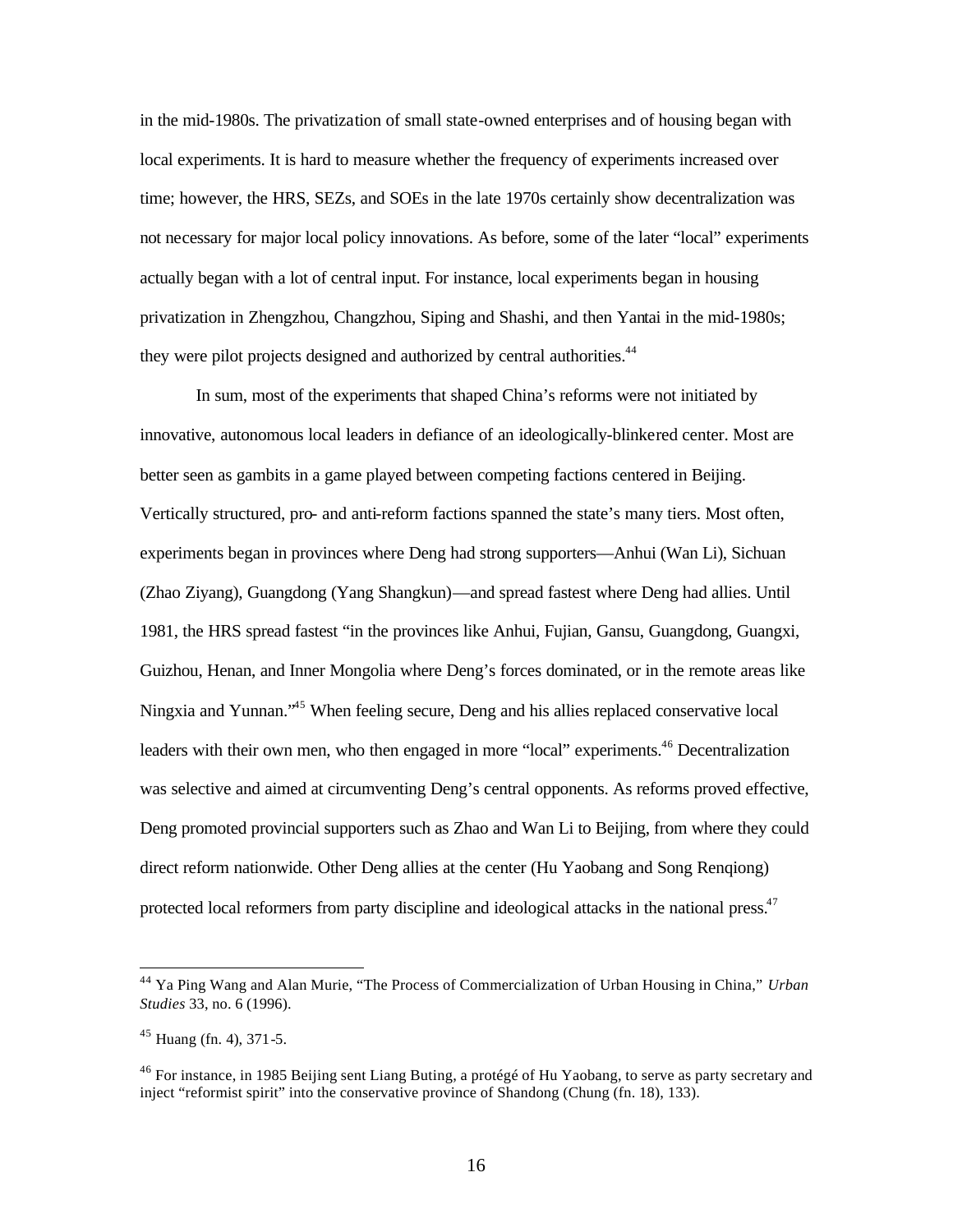Grassroots initiatives were certainly important. But the main battle front ran not between between center and regions but through the heart of Beijing.<sup>48</sup>

#### 5 Resisting central abuses

One argument for decentralization is that powerful local governments can entrench liberal economic policies by coordinating to resist predatory central interventions. Qian and Weingast contend that China's provincial governors have defended economic reform against central hardliners. They point to the reformist governor of Guangdong, Ye Xuanping, who opposed attempts by Premier Li Peng in 1988-90 to recentralize budget revenues: "In China, … the central government tried to reverse local political authority underpinning market-oriented reform in the aftermath of Tiananmen Square in 1989. Led by the Governor of Guangdong, the governors of many provinces resisted so that the central government eventually backed down."<sup>49</sup>

This incident is worth examining. In 1988-90, conservative party leaders sought to rein in inflationary pressures and increase central revenues. Li Peng and his allies wished to replace the fiscal contracting system with one in which tax revenues would be more evenly shared. At several meetings in 1989-90, Ye, sometimes supported by other governors, criticized this. At one conference of provincial governors, his speech was reportedly met by "wild applause."<sup>50</sup> This might have seemed a serious challenge, coming from a popular provincial politician and the son of one of the country's military leaders. Marshal Ye Jianying, Ye Xuanping's father, was one of

 $47$  Huang (fn. 4), 375.

 $48$  For a similar view, see Solinger (fn. 4).

<sup>&</sup>lt;sup>49</sup> Yingyi Qian and Barry R. Weingast, "Federalism as a Commitment to Preserving Market Incentives," *Journal of Economic Perspectives* 11 (Autumn 1997), 90; see also Montinola et al. (fn. 2), and Susan Shirk, *The Political Logic of Economic Reform in China* (Berkeley: University of California Press, 1993), ch. 9.

<sup>50</sup> Frank Gibney, Jr., "China's Renegade Province," *Newsweek International*, February 17, 1990, 35.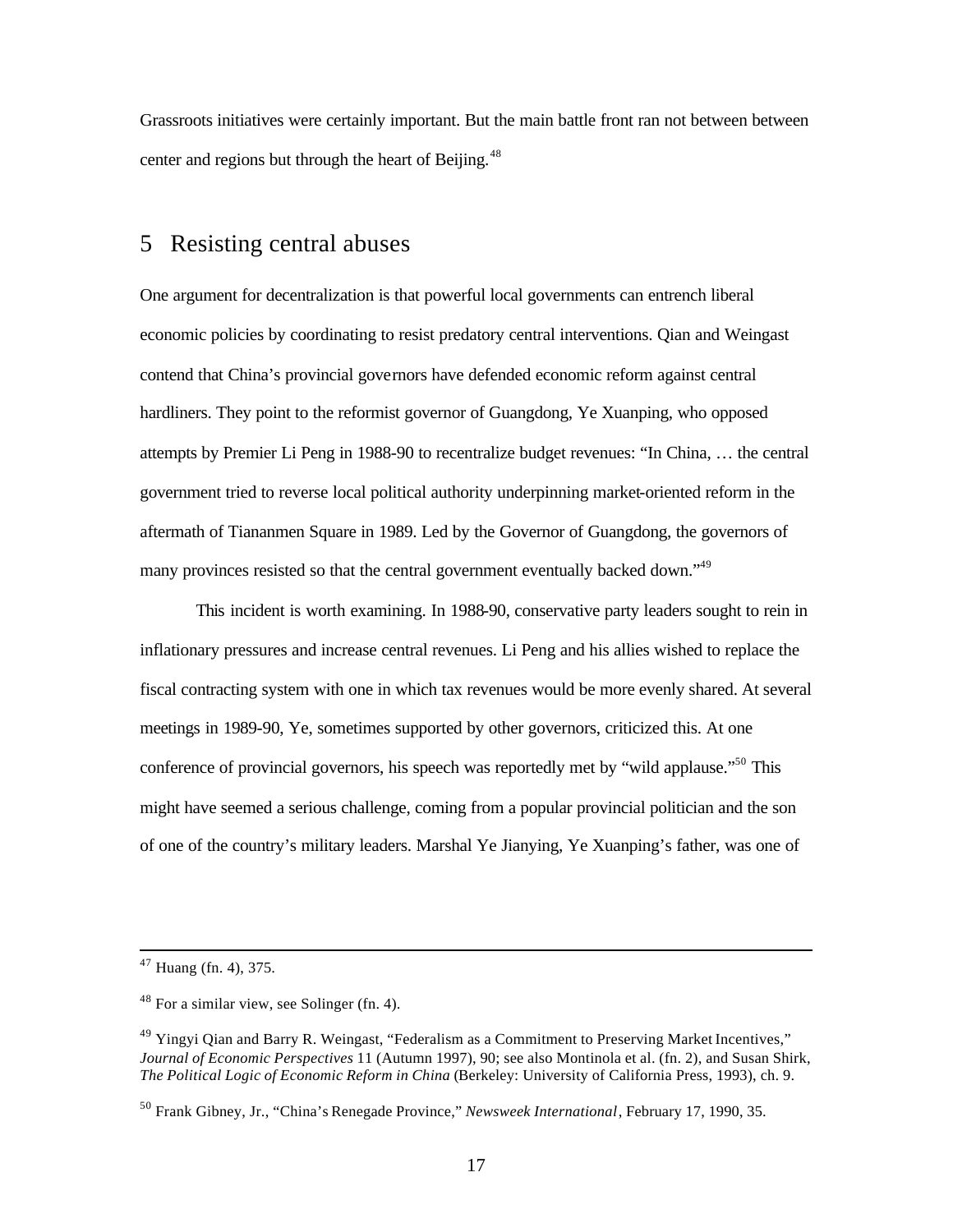the founders of Communist China. In 1977, he had orchestrated the coup that deposed the Gang of Four, making possible Deng's return.<sup>51</sup>

This did not stop Beijing removing Ye Xuanping the following year, along with the Guangdong party secretary, whose term was ending.<sup>52</sup> Two more junior officials, also reformist but more deferential, were appointed. In late 1993, the tax contracting system Ye favored was replaced by Li Peng's preferred arrangement. Provincial governments no longer collected tax for the center, and their share was cut drastically, although they received compensatory transfers. In preparation, the center also removed the Jiangsu party chief, and other regional officials were "dumped for rubbing up Beijing the wrong way."<sup>53</sup> To underline Beijing's victory, Zhu Rongji even praised Guangdong's leaders for serving as a "model for submission by the part to the whole."<sup>54</sup> Ye's resistance had delayed Li's plans a little. But as an effort to block central interventions, it seems a rather limited success.

In fact, it is not clear the image of center-region conflict accurately captures what was going on. Ye's "provincial rebellion" may actually have been instigated from Beijing. Deng feared Li Peng's retrenchment would slow growth and undermine his achievements. Shortly before the 1990 meeting at which Ye challenged Li, Deng reportedly sent his old friend, President Yang Shangkun, to tell Ye that Deng would support resistance to Li.<sup>55</sup> Li's hesitations in responding may also have had as much to do with central politics as provincial pressure. In the post-Tiananmen uncertainty, Li knew too vigorous an attack on the pioneering provinces might

<sup>&</sup>lt;sup>51</sup> Yumin Sheng, "Governing Economic Openness: Provincial Level Evidence from China, 1977-2002" (Manuscript, Yale University, 2004), 11; Baum (fn. 4), 39-47.

 $52$  Ye was reassigned to a ceremonial post in Beijing.

<sup>53</sup> Willy Wo-Lap Lam, "Plenum's Push for Growth Masks a Power Scramble," *South China Morning Post*, November 20, 1993, 11, quoted in Dali L. Yang, *Beyond Beijing: Liberalization and the Regions in China* (New York: Routledge, 1997), 103.

<sup>54</sup> Yang (fn. 53), 104.

<sup>55</sup> Joseph Fewsmith, *China Since Tiananmen: The Politics of Transition* (New York: Cambridge University Press, 2001), 42.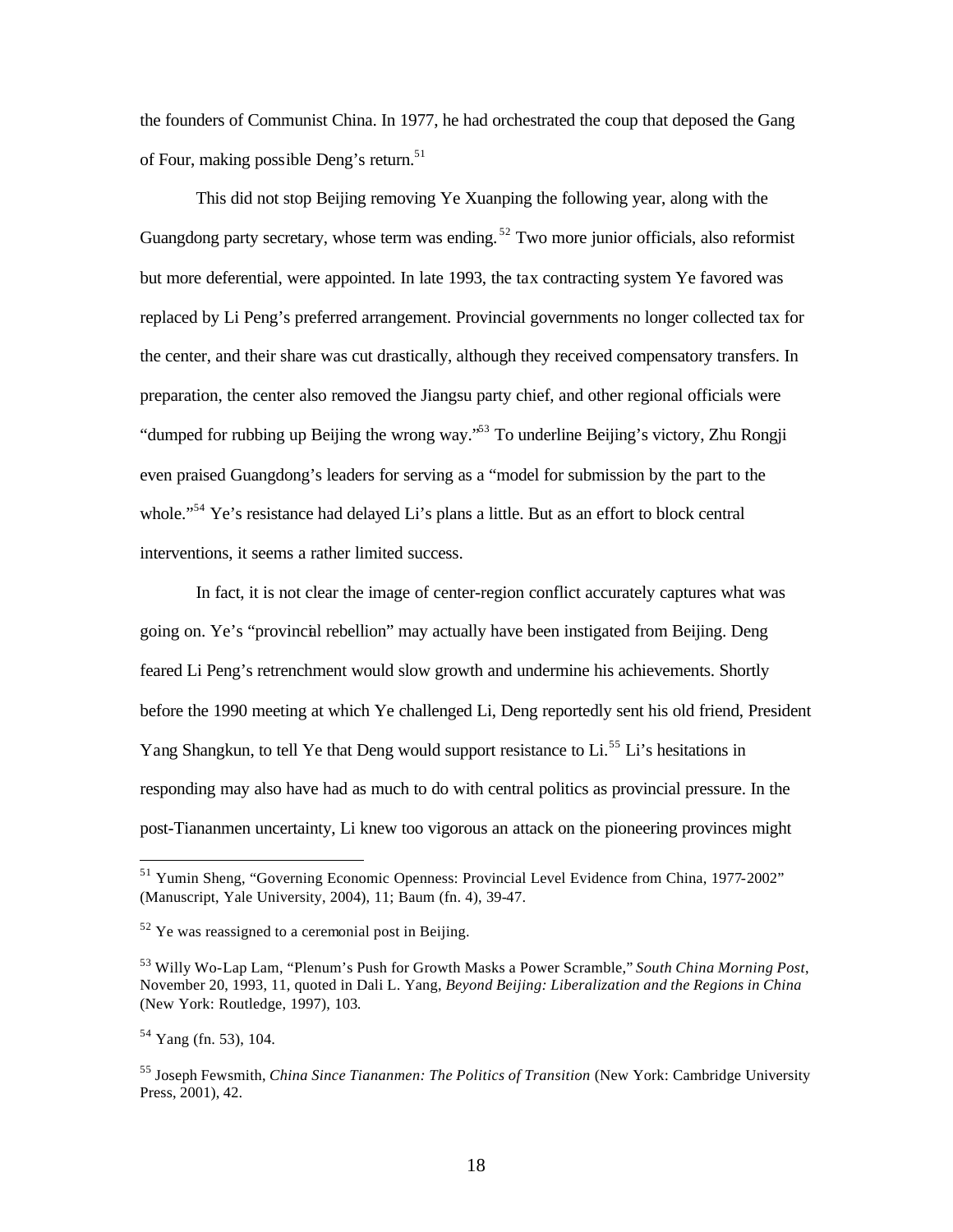provoke a counterattack from central reformers, and very possibly Deng himself.

Central authorities had little trouble removing regional leaders on many other occasions. The average tenure of provincial leaders declined in the 1980s, as cadres were more quickly rotated, promoted, or demoted.<sup>56</sup> Between 1991 and mid-1994, more than 10,000 officials at different levels were moved around, and in late 1994 and early 1995 Beijing reshuffled the leaders of more than half the provinces and major cities.<sup>57</sup> In 1994, while touring Heilongjiang, Vice Premier Zhu Rongji dismissed party boss Sun Weiben on the spot.<sup>58</sup>

Beijing did have temporary difficulty dislodging some recalcitrant governors (as occurred with Ye). But this was not because provincial officials operated some corporate defense mechanism or coordinated to protest violations of some implicit constitution. Rather, individual governors exploited their vertical networks, enlisting protection of powerful patrons at the center.<sup>59</sup> Ye had excellent connections in the party via his father. As a child, he had camped out in the caves of Yan'an along with Mao, Deng, and the other early communists. His appointment in 1985 showed Deng's commitment to reform in Guangdong.<sup>60</sup> This complicated Li Peng's task, but did not save the Guangdong leadership.

China's economic reforms have acquired credibility over time. This reflects the sheer number of citizens and firms with a stake in their continuation and the increasing complexity of the economy, which makes restoration of tight state control hard to imagine. Provincial governors are important players in Beijing politics, as they have almost always been. But the historical record to date does not support the claim that the governors can reliably coordinate to limit

<sup>56</sup> Yasheng Huang, "The Post-Deng Era: Why China Will Not Collapse," *Foreign Policy* 99 (Summer 1995).

<sup>57</sup> Willy Wo-Lap Lam, *The Era of Jiang Zemin* (New York: Prentice Hall, 1999), 216-7.

<sup>58</sup> Ibid.

<sup>59</sup> Huang (fn. 56), 61.

 $60$  Peter T.Y. Cheung, "Changing Relations between the Central Government and Guangdong," in Y.M. Yeung and David K.Y. Chu, eds., *Guangdong: Survey of a Province Undergoing Rapid Change* (Hong Kong: The Chinese University Press, 1998), 27.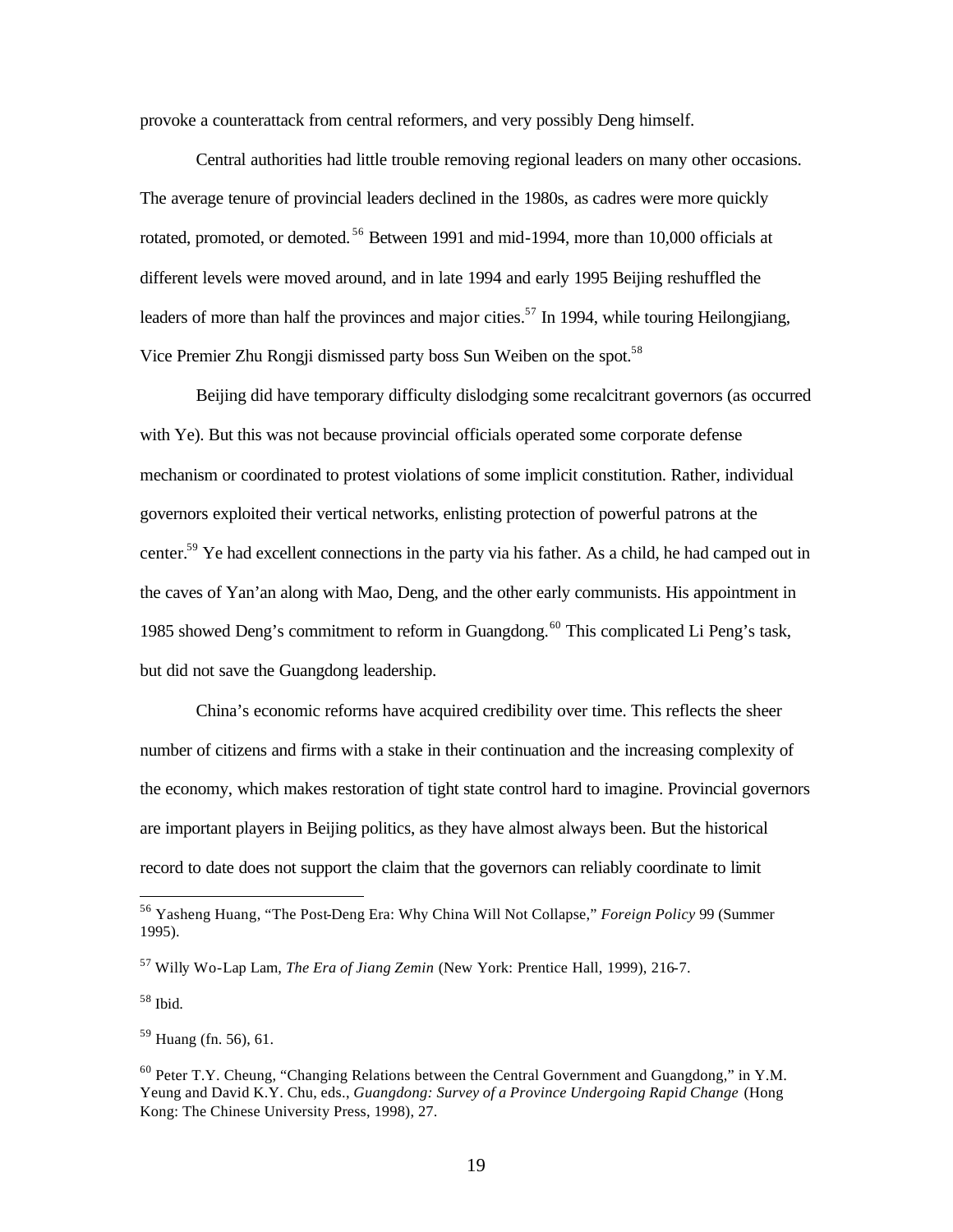central interventions.

#### 6 Fiscal decentralization and incentives

Some scholars argue that fiscal decentralization gave Chinese local officials strong incentives to promote economic growth, contributing to high growth nationwide.<sup>61</sup> By fiscal decentralization, they mean assigning local governments a large share of marginal revenues from profit or income taxes. From 1980, the central authorities began signing fiscal contracts with provincial governments over the division of tax revenues. Jin et al. report that over time these gave provinces ever larger shares of marginal revenues, while becoming increasingly credible.<sup>62</sup> By 1989, more than two thirds of provinces had the right to keep all marginal revenues. These scholars argue that letting local officials retain a larger share of marginal revenues should give them stronger incentives to "grow" the tax base by building infrastructure and reducing regulation and bribery. Jin et al. examined a panel of 29 provinces during 1980-92 and found that higher marginal retention rates were associated with faster employment growth in non-state enterprises and faster reform in state-owned enterprises.

One might argue about whether assigning high marginal retention rates to local governments is a kind of fiscal decentralization at all. It does not require the allocation to local governments of any significant decisionmaking rights or fiscal resources. It is quite possible for local governments to retain 100 percent of revenues at the margin, but still get only a tiny share of *total* locally generated revenues. Jin et al. try controlling for provinces' shares of total tax revenues—a more common measure of fiscal decentralization--but find these are not associated

<sup>&</sup>lt;sup>61</sup> Hehui Jin, Yingyi Qian and Barry R. Weingast, "Regional Decentralization and Fiscal Incentives: Federalism, Chinese Style," *Journal of Public Economics* 89 (2005); Ekaterina V. Zhuravskaya, "Incentives to Provide Local Public Goods: Fiscal Federalism, Russian Style," *Journal of Public Economics* 76 (June 2000); Yingyi Qian, "How Reform Worked in China," in Dani Rodrik, ed., *In Search of Prosperity: Analytical Narratives on Economic Growth* (Princeton: Princeton University Press, 2003).

 $62$  Jin et al. (fn. 61).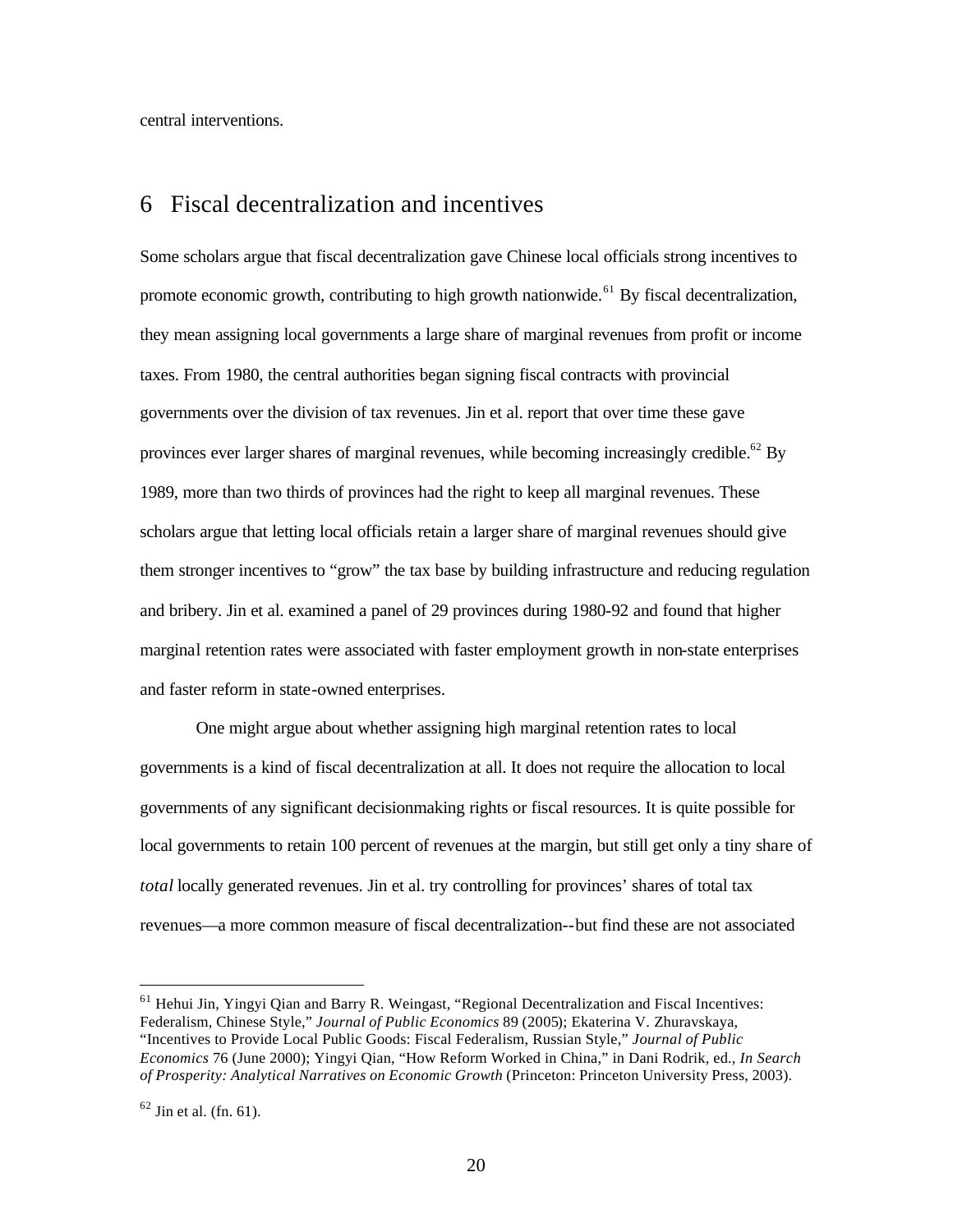with faster economic reform. In fact, the argument seems more aptly characterized as one about high-powered agency contracts. Such contracts can be useful in all types of regimes where agents have the ability to shirk.

Still, accepting the authors' definitions, is the argument compelling? A more specific reason exists to doubt its application to China. Formally, such arguments assume provincial officials maximize an objective function like the following:

$$
U = rstY(e) - C(e)
$$
 (1)

where *Y* is the provincial tax base, which increases with provincial government effort,  $e$ ;  $C$  is the cost of exerting effort, also increasing in  $e$ ;  $t$  is the expected effective tax rate;  $s$  is the proportion of tax revenues that is shared between governments; and *r* is the province's marginal share in shared revenues.<sup>63</sup> Given standard assumptions that *Y* is concave and *C* convex, the provincial government's optimal effort increases with *rst*. If *s* and *t* are fixed, then optimal effort must also increase with *r*. This is the claim about incentives in China. As *r* rose in the 1980s, this should have increased local officials' incentive to support business, generating higher output.

But, in this case, *s* and *t* were anything but fixed.<sup>64</sup> First, *s* fell in the 1980s as the central authorities changed the rules to increase their revenues. Under fiscal contracting, before revenues were shared certain "central fixed revenues" were reserved for the center. These included customs duties, some taxes, and remittances or profit taxes paid by the center's "own" state -owned enterprises.<sup>65</sup> During the 1980s, the central government increased the scope of central fixed revenues, shrinking the pool available for sharing. Consequently, *s* fell from about 85 percent of

 $63$  For a similar formalization, see Jin et al. (fn. 61).

<sup>&</sup>lt;sup>64</sup> Another problem with this argument is that it ignores the central government's potential to either support or impede economic activity (Treisman 2006).

<sup>65</sup> Christine P.W. Wong, Christopher Heady, and Wing T. Woo, *Fiscal Management and Economic Reform in the People's Republic of China* (New York: Oxford University Press, 1995), 86-7.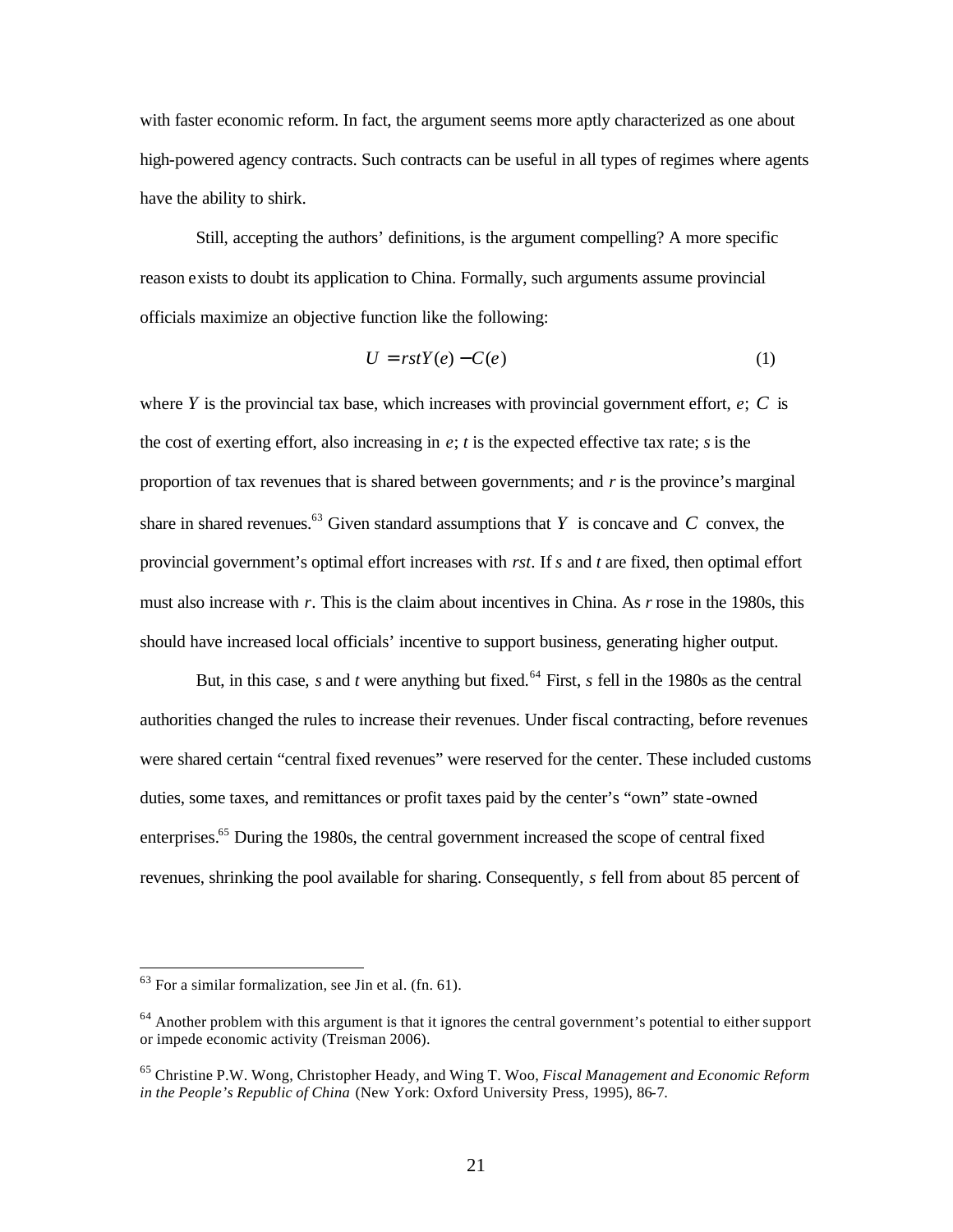total budget revenues to about 60 percent.<sup>66</sup> At the same time, total budget revenues as a share of GDP, which might serve as a proxy for the effective tax rate, *t*, were also falling. Total budget revenues fell from about 28 percent of GDP in 1979 to about 16 percent in 1990, depleted by tax evasion, decline of the old state enterprises, and difficulties collecting from the new non-state sector. (The tax rate, *t*, is the expected—not actual—rate, so one might argue that only the formal rate matters. However, the steady drop in collections was obvious to officials and must have influenced their expectations.)

We estimated the marginal retention rate, *r*, for 29 provinces in 1980-90, based on their existing fiscal contracts. Our measure of the average *r* for these years is close to that presented by Jin et al. in their Figure 1.<sup>67</sup> This increased from around 68 percent in 1980 to a little below 90 percent in 1990. However, the increase in *r* was probably more than offset by simultaneous decreases in *s* and *t* (see Table 1). We estimate that the product *rst* fell from about 15 to about 8 percent. If these figures are approximately right, incentives to stimulate the economy weakened in the average province rather than improving. Although fiscal incentives might explain why growth was faster in some provinces than others, it is unclear—given the fall in shared revenues as a fraction of GDP—how such incentives could explain rapid growth nationwide.

In another sense, the argument about marginal retention rates may miss the point. Throughout this period, local governments could set up various extrabudgetary and "off-budget" funds, all revenues of which they generally got to keep. Local governments usually had "complete authority over determination of tax rates and the amount of fees that fall into the categories of extra budget.<sup>568</sup> Subnational extrabudgetary fund revenues equaled 70 percent of subnational budget revenues in 1995 and 47 percent in 2002. On several occasions, central authorities tried to regain control over such flows, but with limited success. For instance, from

<sup>&</sup>lt;sup>66</sup> Ibid., 90; see Table 1.

 $67$  Jin et al. (fn. 61).

<sup>68</sup> Qian and Weingast (fn. 2), 17.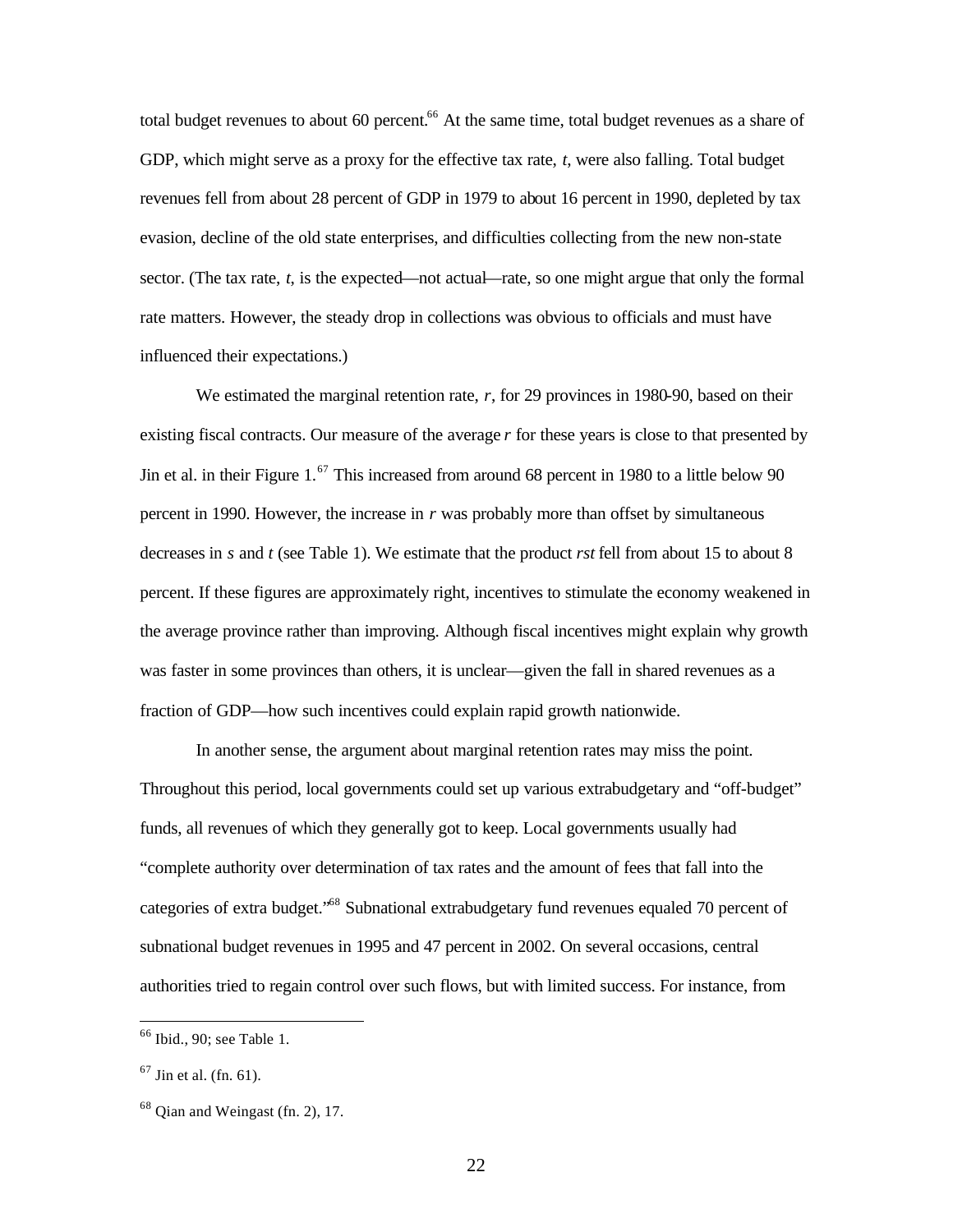January 1983 Beijing imposed a 10 percent tax on extra-budgetary revenues, later increased to 15 percent.<sup>69</sup> Such efforts prompted local governments to move money into off-budget funds, completely outside formal control.<sup>70</sup> Revenue from fees, most of which were paid into local offbudget funds, were estimated at 413 billion RMB in 1996, more than half the country's total budgetary revenues. $71$ 

|      | Table T. Latingting hought incentives, Online 1979-1990 |               |                  |            |
|------|---------------------------------------------------------|---------------|------------------|------------|
|      | Estimated                                               | Estimated     | Total government |            |
|      | marginal                                                | percentage of | revenues as      |            |
|      | retention rate                                          | tax revenues  | percent of GDP   |            |
|      | (average for 29                                         | that was      |                  |            |
|      | provinces)                                              | shared        |                  |            |
|      | R                                                       | s             | t                | <b>Rst</b> |
| 1979 |                                                         | 85.7          | 28.4             |            |
| 1980 | 68.2                                                    | 84.0          | 25.7             | 14.7       |
| 1981 | 69.4                                                    | 79.4          | 24.2             | 13.3       |
| 1982 | 78.1                                                    | 77.0          | 22.9             | 13.8       |
| 1983 | 78.3                                                    | 70.2          | 23.0             | 12.6       |
| 1984 | 78.3                                                    | 65.1          | 22.9             | 11.7       |
| 1985 | 82.2                                                    | 62.1          | 22.4             | 11.4       |
| 1986 | 84.7                                                    | 59.5          | 20.8             | 10.5       |
| 1987 | 85.1                                                    | 61.7          | 18.4             | 9.7        |
| 1988 | 88.7                                                    | 60.2          | 15.8             | 8.4        |
| 1989 | 88.7                                                    | 62.5          | 15.8             | 8.8        |
| 1990 | 88.7                                                    | 58.7          | 15.8             | 8.2        |

Table 1: Estimating fiscal incentives, China 1979-1990

Sources: Marginal retention rates estimated from Roy Bahl and Christine Wallich, *Intergovernmental Fiscal Relations in China* (Washington DC: World Bank, 1992), Wong, Heady and Woo (fn. 65), Michel Oksenberg and James Tong, "The Evolution of Central-Provincial Fiscal Relations in China, 1971-1984: The Formal System," *The China Quarterly* 125 (March 1991), and Roy Bahl, *Fiscal Policy in China: Taxation and Intergovernmental Fiscal Relations* (San Francisco, CA: The 1990 Institute, 1999), (figure for 1984 extrapolated from 1983). Percentage of tax revenues shared estimated from figures in Bert Hofman, "An Analysis of Chinese Fiscal Data Over the Reform Period," *China Economic Review* 4, no.2 (1993); we subtracted "central fixed revenue" from total budgetary revenue. Total government revenues and GDP from *China Statistical Yearbook* 2001, 2005.

Thus, both before and after the decentralizing reforms of the 1980s, local governments

could collect revenues they did not have to share with anyone. If residual claimancy creates

<sup>&</sup>lt;sup>69</sup> See Oksenberg and Tong (in Sources to Table 1), 28.

 $70$  Xin-Qiao Ping, "Fiscal Decentralization in Chinese Economic Reform" (Manuscript, China Center for Economic Research, Peking University, 2000).

 $^{71}$  Ibid., 21.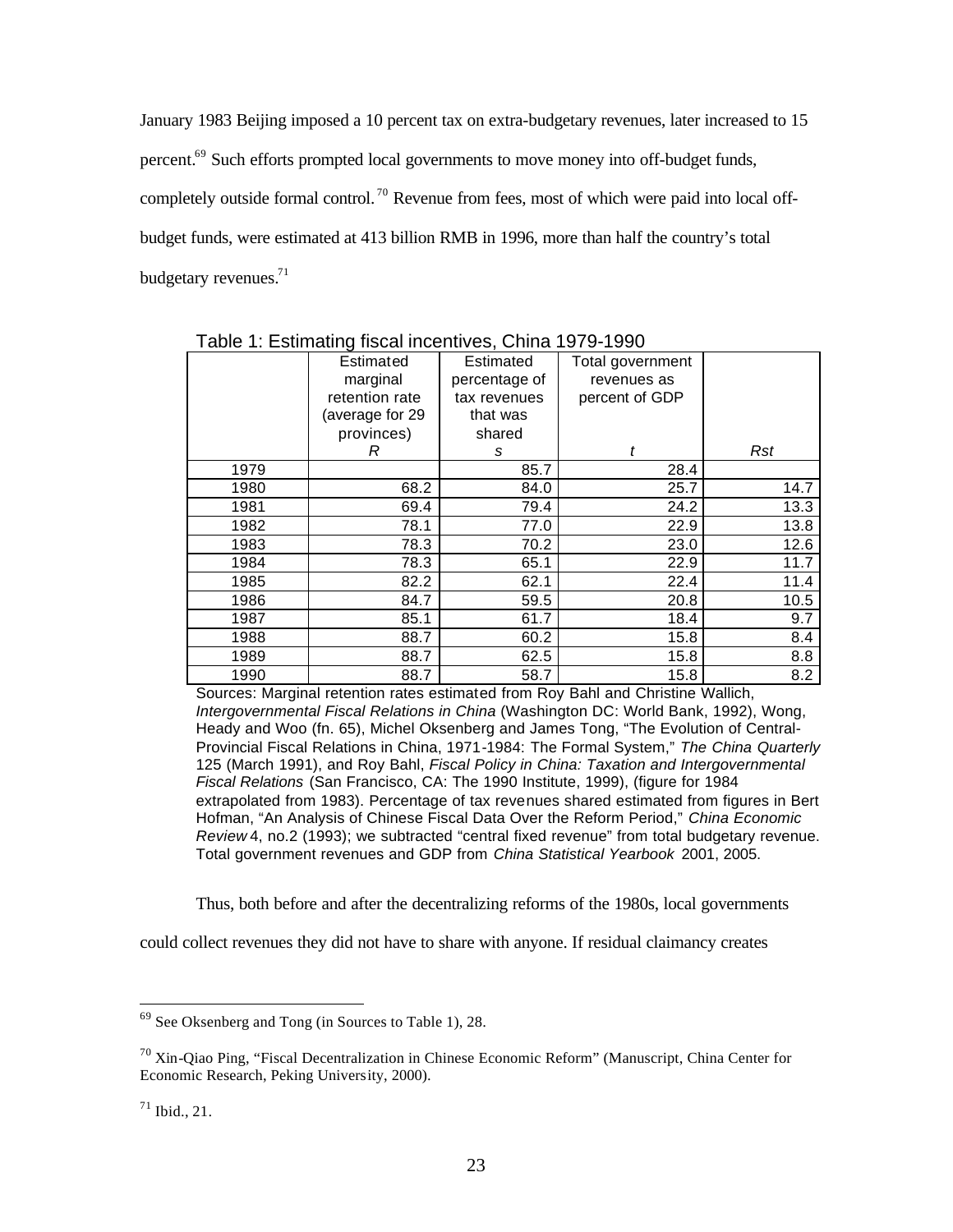incentives to support growth, these incentives existed both before and after the introduction of fiscal contracts.<sup>72</sup> Increases in subnational governments' marginal retention rate for taxes might encourage subnational governments to shift revenues from extrabudgetary or off-budget funds into the formal tax system. It should also reduce incentives for local governments to help enterprises underreport output to evade taxes that would have to be shared with Beijing. This could increase reported output, but it is not clear why local governments would be more supportive of economic activity than they were before.

A final problem with the fiscal incentives argument is that it is inconsistent with experience after 1993. The tax reform implemented in 1994 replaced a system of fiscal contracts with high regional retention rates with one in which the largest tax, VAT, was shared between provinces and center with the provinces retaining only 25 percent. Other taxes were assigned entirely to one level or the other, but their bases often overlapped. If local governments supported the growth of local businesses, for instance, they would get to keep 100 percent of additional business tax receipts, but would get only 25 percent of additional VAT and none of any additional export taxes generated. This must have significantly weakened local incentives. Worse still, a complicated system of compensatory transfers made it hard to tell what the net retention rates actually were. In the early years, according to Wang, "no one knew what constituted real central revenue or local revenue.<sup>73</sup> Yet there was no observable decline in the willingness of local governments to support local business after 1994. Although the fluctuations of the business cycle complicate comparisons, and dwindling opportunities for reallocating labor were reducing potential growth, the average growth rate in the seven years after the reform (1994-2000) was 8.1 percent, exactly the same as that for the seven years before it (1987-2003). The OECD estimates

 $^{72}$  Loosely regulated local extrabudgetary funds also existed in Russia in the 1990s, a country Jin et al. suggest grew more slowly because of poor fiscal incentives.

<sup>73</sup> Shaoguang Wang, "China's 1994 Fiscal Reform: An Initial Assessment," *Asian Survey* 37 (September 1997), 805.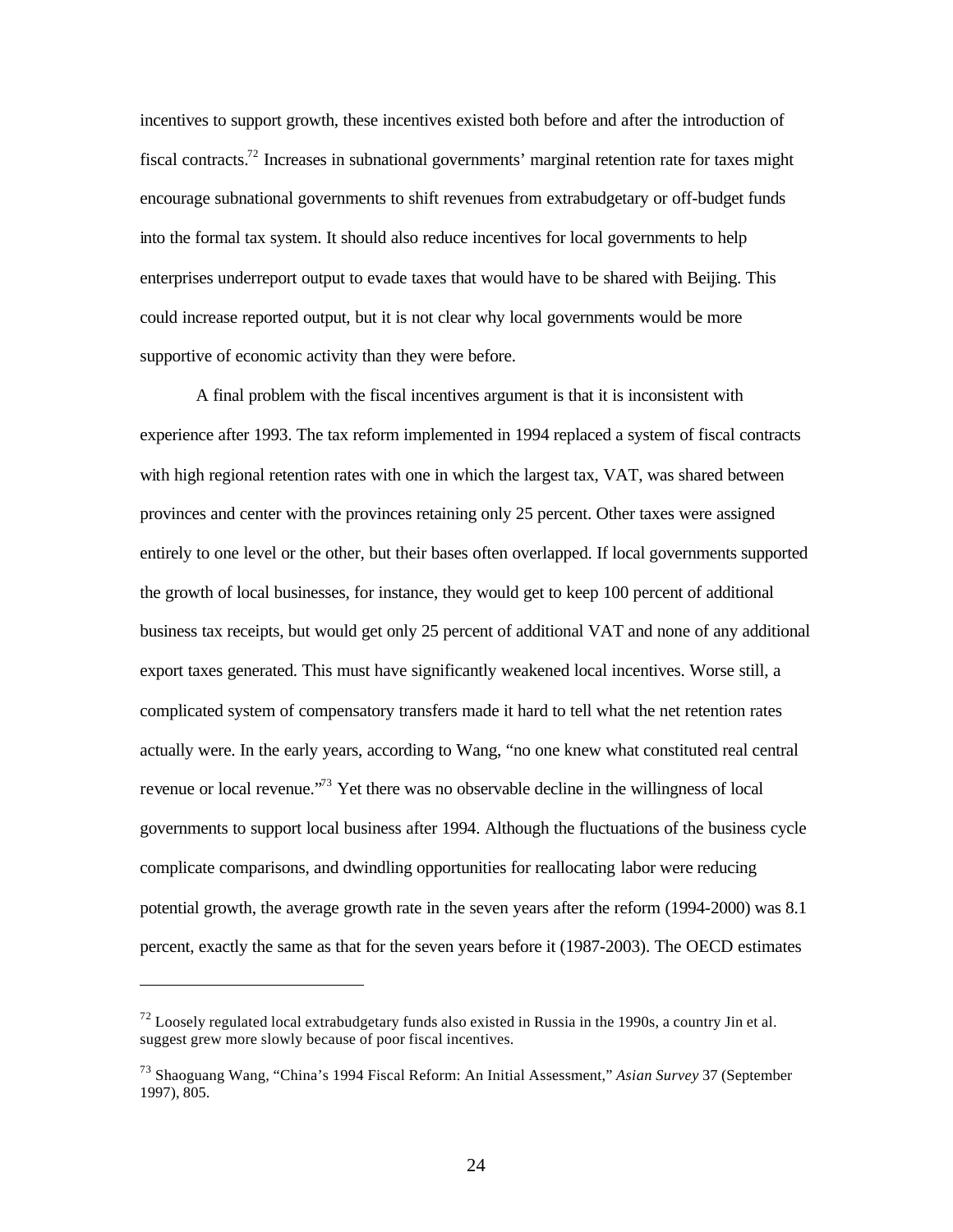that in the period 1993-98, increases in productivity added 3.4 percentage points to annual growth, compared to 1.7 percentage points in 1988-93 and 2.4 points in 1983-88. Increases in capital also added more to growth in the later period.<sup>74</sup>

An alternative explanation would attribute local offic ials' increasing efforts to promote growth precisely to the system's enduring centralization. Subnational officials in China undergo detailed performance reviews by their superiors, and are rewarded or penalized based on their success in achieving specific targets.<sup>75</sup> Promotions, demotions, and job-related benefits all depend on such reviews, which have become increasingly formal. Criteria have varied over time. Under Mao, promotion depended, in part, on ideological conformity. But as reformers came to dominate in the 1980s, targets focused increasingly on economics.<sup>76</sup> As of the mid-1990s, the system for evaluating provincial leaders assigned 60 out of 100 points to targets related to economic performance.<sup>77</sup> This is clear in the results. Li and Zhou examined top officials in 28 provinces in 1979-1995, and found promotions were significantly more likely—and demotions less likely—in provinces with higher growth.<sup>78</sup> Similarly, Maskin et al. found provincial officials were more often promoted to the Party's Central Committee if their province's relative growth rate increased.<sup>79</sup> Career concerns create strong incentives to improve economic performance. They explain better than fiscal factors why the rise of market reformers in Beijing led to reforms and growth in the provinces, continuing after 1994.

<sup>74</sup> OECD, *OECD Economic Surveys: China* (Paris: OECD, 2005), 32.

<sup>75</sup> Kai-yuen Tsui and Youqiang Wang, "Between Separate Stoves and a Single Menu: Fiscal Decentralization in China," *The China Quarterly* 177 (May 2004), 71-90.

 $76$  More recently, criteria have included environmental protection and worker safety.

 $77$  Tsui and Wang (fn. 75), 77.

<sup>78</sup> Hongbin Li and Li-An Zhou, "Political Turnover and Economic Performance: The Incentive Role of Personnel Control in China," *Journal of Public Economics* 89 (September 2005).

 $79$  Maskin et al. (fn. 14).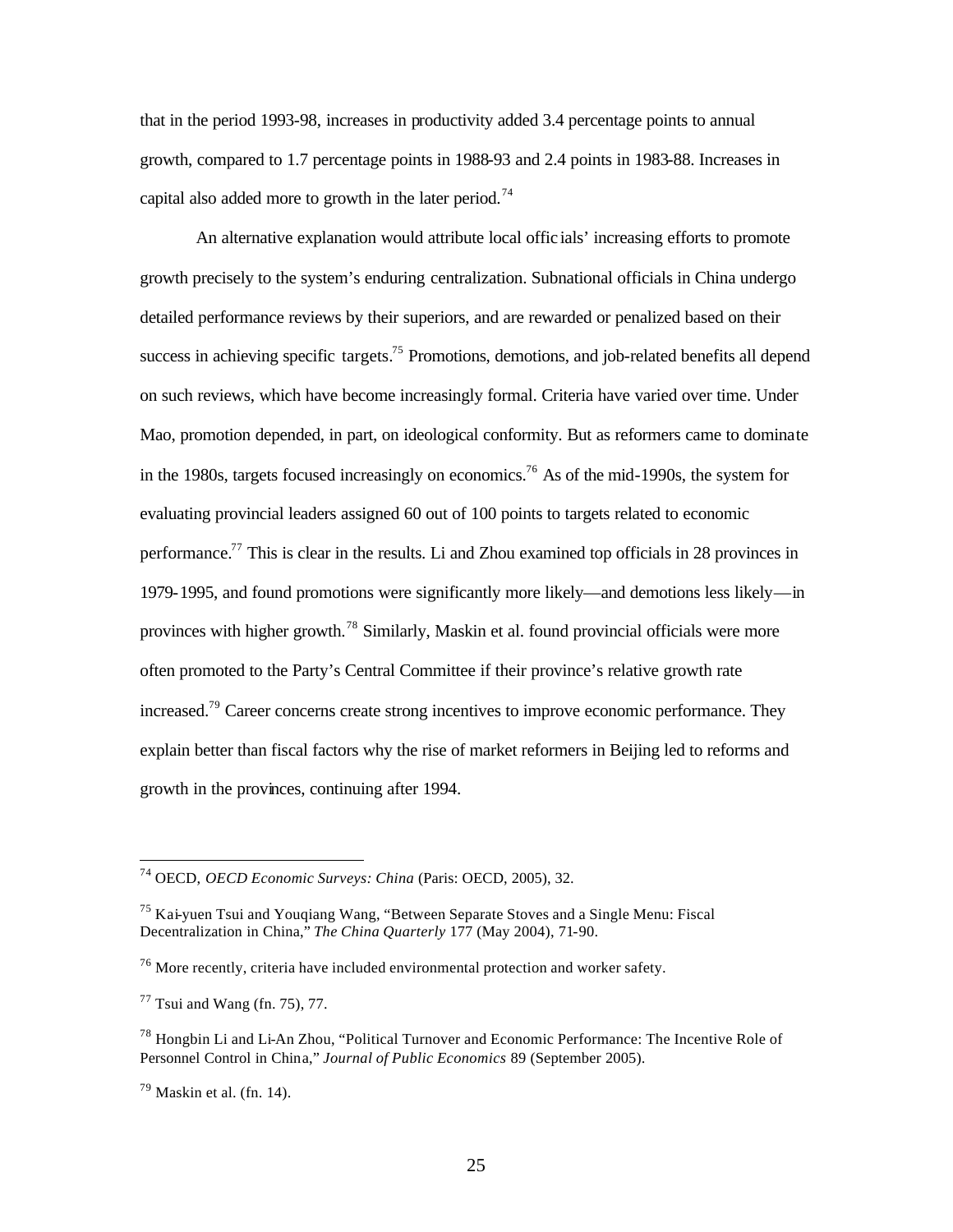### 7 Hard budget constraints

 $\overline{a}$ 

Qian and Roland argue that, when capital is mobile, decentralizing fiscal authority can harden budget constraints on state enterprises.<sup>80</sup> They present a model in which enterprises lobby local but not central—governments for aid. Local governments must divide their budget between building infrastructure—which increases local profitability, and so helps attract capital—and bailing out insolvent firms. Since reducing infrastructure investments prompts an outflow of capital, local governments face a higher opportunity cost of spending on bailouts than a central government would (assuming capital is less mobile across national than regional borders). Thus, local governments should be less eager to provide subsidies than a central government. Qian and Roland contend that such effects have hardened budget constraints on SOEs in China.

The argument is elegant. But it is not clear it establishes that fiscal decentralization contributed to better economic performance in China, for two reasons. First, even if competition for capital hardened budget constraints on some state enterprises, it simultaneously softened them for those, whether private or state -owned, that partnered with external—especially foreign investors. Second, there is little evidence that decentralization and competition for capital did harden budget constraints on state-owned enterprises. On the contrary, they appear to have softened. Financial discipline was tightened in the late 1990s. But this reflected a reimposition of controls by the *central* government, not an increase in political or fiscal decentralization.

To take these points in turn, local governments can compete for mobile capital in various ways. Building infrastructure is only one, and not always the most cost-effective. Investors may be lured to a region precisely by the local government's promises of soft credit, subsidies, or tax breaks. Provincial and municipal governments in China have made such offers quite explicit. The Jiangsu government pledged in a 1986 regulation that: "Problems concerning the funding of the

<sup>80</sup> Yingyi Qian and Gérard Roland, "The Soft Budget Constraint in China," *Japan and the World Economy* 8 (1996); Qian and Roland (fn. 2).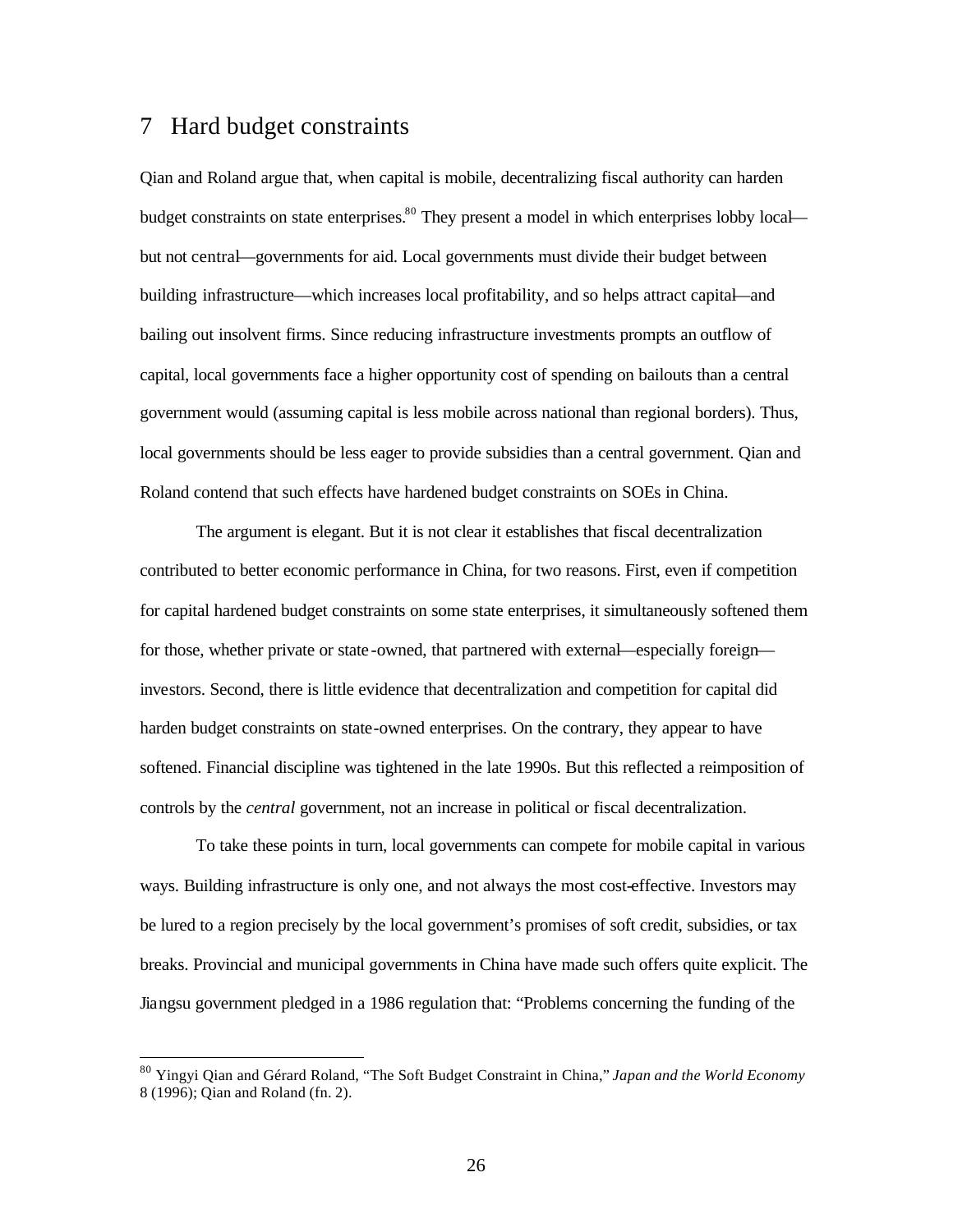investment of the Chinese party to a foreign investment enterprise will be fully resolved…. The various banks with which a foreign investment enterprise has opened an account will give priority when formulating loan targets to guaranteeing availability of working capital loans and short-term working funds for the foreign investment enterprise." Qinhuangdao Municipal Government promised its development company would "be responsible for and partially or wholly handle the loans for short-term working funds needed for production and distribution, as well as for other needed credit of enterprises with foreign investment." Xiamen, Heilongjiang, Guangdong and many other units have made similar commitments.<sup>81</sup> Foreign investors are often required to partner with a Chinese SOE, whose budget constraints are softened by such privileges.

Subnational governments have often pressured local banks and state bank branches to fund favored firms. A 1987 survey found most non-performing state bank loans had been made "under pressure from local governments."<sup>82</sup> Until the late 1990s, local governments helped appoint and promote the directors of local state bank branches.<sup>83</sup> Bank employees relied on local governments for water, electricity, housing, and schooling for their children.<sup>84</sup> Local governments also held shares in many joint equity and commercial banks and continued to meddle in their operations.<sup>85</sup>

Provincial governments have often guaranteed foreign loans, explicitly or implicitly. Some set up financial trust companies to channel government-guaranteed loans to local projects.

 $81$  For details, see www.novexcn.com/sev\_regs\_jiangsu\_encor\_for.html, www.novexcn.com/qinhuangdao\_perf\_treat\_for.html, www.novexcn.com/imp\_forinvest\_inves\_xiamen.html, www.novexcn.com/encou\_for\_inv\_heilongjiang.html, and www.novexcn.com/guangdo\_im\_prov\_encor\_f\_in.html (accessed March 2, 2006).

<sup>&</sup>lt;sup>82</sup> Shaoguang Wang, "Central-Local Fiscal Politics in China," in Hao and Lin, eds., (fn. 33), 100.

<sup>83</sup> OECD (fn. 74), 170.

<sup>84</sup> Jing Jin and Heng-fu Zou, "Soft-Budget Constraints and Local Government in China," in Jonathan Rodden, Gunnar Eskeland, and Jennie Litvack, eds., *Fiscal Decentralization* a*nd the Challenge of Hard Budget Constraints* (Cambridge: MIT Press, 2003).

<sup>85</sup> Y.C. Richard Wong and M.L Sonia Wong, "Competition in China's Domestic Banking Industry," *Cato Journal* 21 (Spring/Summer 2001).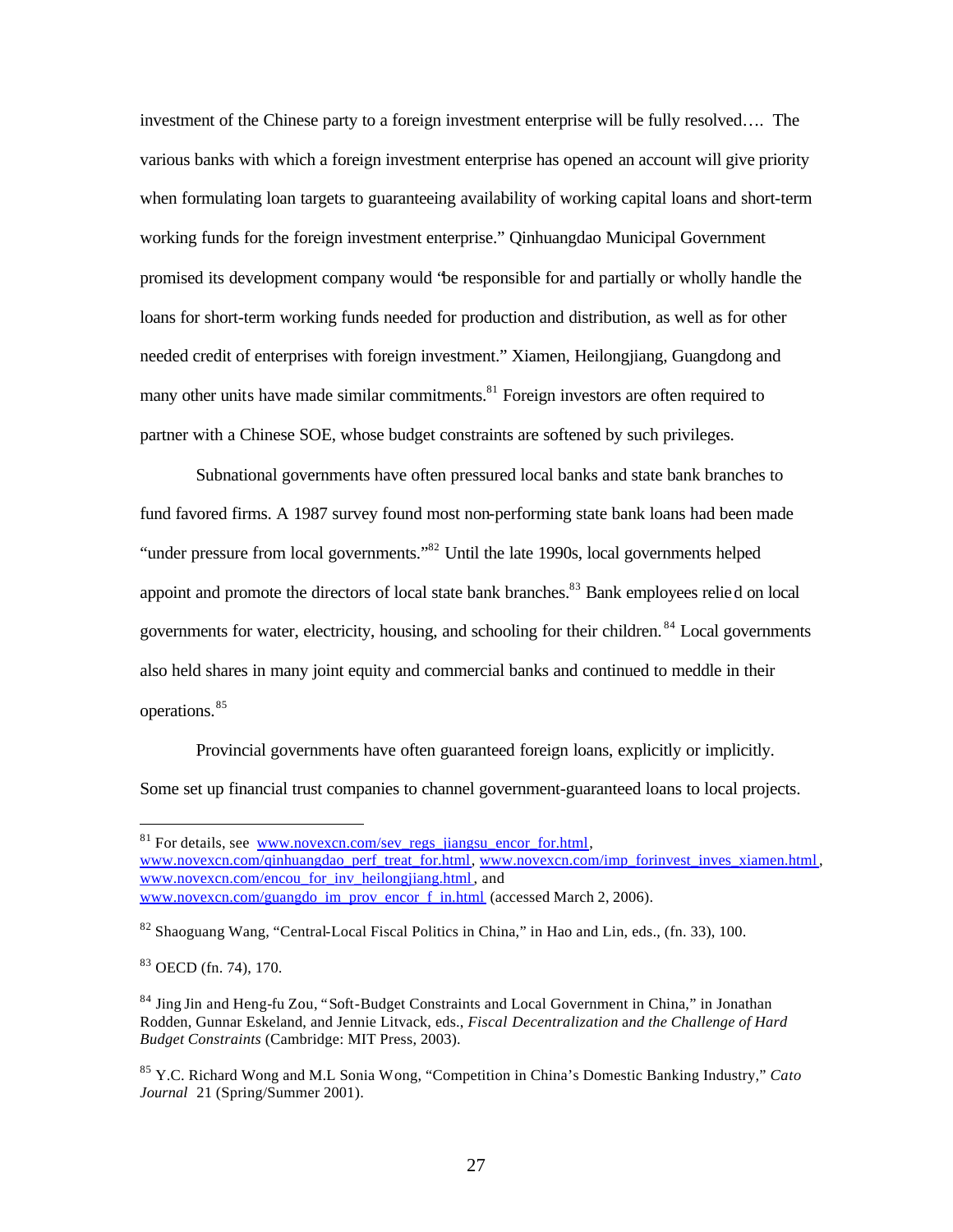|      | Total       |       | of which    |             |  |  |
|------|-------------|-------|-------------|-------------|--|--|
|      |             |       | Central     | Local       |  |  |
|      | billion RMB | % GDP | billion RMB | billion RMB |  |  |
| 1985 | 50.7        | 5.7   |             |             |  |  |
| 1986 | 32.5        | 3.2   |             |             |  |  |
| 1987 | 37.6        | 3.1   |             |             |  |  |
| 1988 | 44.6        | 3.0   |             |             |  |  |
| 1989 | 59.9        | 3.5   | 22.7        | 37.1        |  |  |
| 1990 | 57.9        | 3.1   | 21.0        | 36.9        |  |  |
| 1991 | 51.0        | 2.4   | 23.6        | 27.4        |  |  |
| 1992 | 44.5        | 1.7   | 16.8        | 27.7        |  |  |
| 1993 | 41.1        | 1.2   | 10.2        | 30.9        |  |  |
| 1994 | 36.6        | 0.8   | 5.8         | 30.9        |  |  |
| 1995 | 32.8        | 0.6   | 5.9         | 26.9        |  |  |
| 1996 | 33.7        | 0.5   | 7.2         | 26.6        |  |  |
| 1997 | 36.8        | 0.5   | 9.6         | 27.3        |  |  |
| 1998 | 33.3        | 0.4   | 7.5         | 25.9        |  |  |
| 1999 | 29.0        | 0.4   | 5.2         | 23.8        |  |  |
| 2000 | 27.9        | 0.3   | 4.9         | 23.0        |  |  |
| 2001 | 30.0        | 0.3   | 3.8         | 26.2        |  |  |
| 2002 | 26.0        | 0.2   | 4.6         | 21.4        |  |  |
| 2003 | 22.6        | 0.2   | 3.2         | 19.4        |  |  |
| 2004 | 21.8        | 0.2   | 3.6         | 18.2        |  |  |

| Table 2: State subsidies to loss-making state-owned enterprises |  |  |
|-----------------------------------------------------------------|--|--|
|                                                                 |  |  |

Source: *China Statistical Yearbook* 2001, 2004, 2005; *Finance Statistical Yearbook of China*, 1993, 1999, 2004.

Many were in infrastructure, consistent with Qian and Roland's argument, but other loans went to unpromising state enterprises, often connected to officials. By 1999, China had 242 financial trust companies.<sup>86</sup> One, the Guangdong International Trust and Investment Corporation (GITIC), suffered a spectacular bankruptcy in 1999, having amassed a \$1.8 billion net debt.<sup>87</sup> Provincial officials had promised a bailout just months before. <sup>88</sup> Besides local roads and telecommunications, GITIC had invested in state-controlled enterprises manufacturing cement, glass, soft drinks, beer, and motorcycles. It lent about \$82 million to one fabric manufacturer in

<sup>86</sup> Jonathan Sprague, "Beyond Bankruptcy: The Gitic Failure Puts Foreign Lenders on Alert," *Asiaweek*, January 29, 1999.

 $87$  Ibid. Similar, although smaller, cases occurred in Guangzhou and Dalian (see Kyodo News International, *Asian Economic News*, June 26, 2000).

<sup>88</sup> *Washington Post*, January 12, 1999, A14.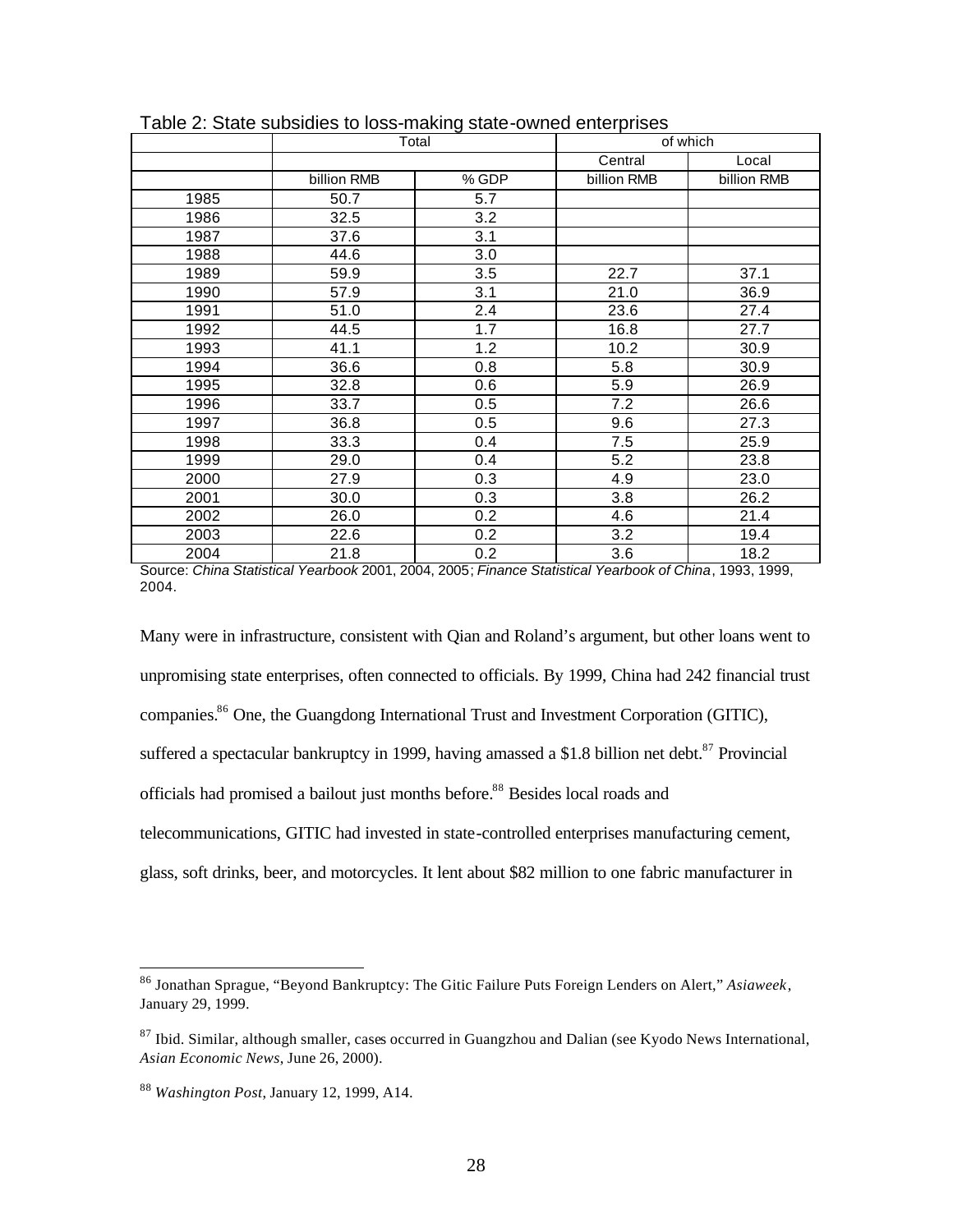Maoming, Guangdong, which later closed, defaulting on the entire loan.<sup>89</sup> Rather than disciplining local officials, foreign investment often served as a screen behind which local officials could—sometimes corruptly—direct state funds to favored firms.

The second problem with this argument is that fiscal and administrative decentralization in the 1980s did not coincide with any noticeable hardening of state enterprise budget constraints. Some economic decision-making authority was devolved to subnational governments in the mid-1980s just as competition for foreign capital was developing. One might therefore expect to see budget constraints harden in this period. Government subsidies to loss-making state enterprises did drop as a percentage of GDP (see Table 2.) But this source of soft finance was merely replaced by others. In part, loss-making enterprises kept afloat by accumulating arrears to suppliers, workers, or public utilities.<sup>90</sup> However, the most important source of funds was bank loans. Bank credit more than doubled as a share of GDP between 1978 and 1998, from 50 percent to an estimated 108 percent. $91$  Most went to state enterprises, which by 1996 were paying less than one third of the interest due.<sup>92</sup> Despite overstating profits—for instance, by counting unpaid interest on non-performing loans as income—the state banks reported sharply falling profitability.

Data on non-performing loans have been available only sporadically. When they are, they are not always comparable (the method of classification changed in 2003), and are believed to greatly understate the problem.<sup>93</sup> Announcements by monetary officials suggest the rate of nonperforming loans was high and increasing in the 1990s, reaching more than one third of the value

 $93$  Lardy (fn. 91), 30.

<sup>89</sup> Jiachun Fang, *Jinrong Tuoguan Jingdian Anli Yanju* (Studies of Classical Cases in Financial Trust) (Beijing: Economic Science Publisher, 2002).

<sup>90</sup> Harry G. Boardman, "The Chinese State as Corporate Shareholder," *Finance and Development* 36 (September 1999).

<sup>&</sup>lt;sup>91</sup> Nicholas Lardy, "The Challenge of Bank Restructuring in China," in Bank for International Settlements, *Strengthening the Banking Systems in China: Issues and Experience* (Basel, Switzerland: Bank for International Settlements, 1999), 20.

 $92$  Nicholas Lardy, "The Case of China" (Manuscript, Brookings Institution, Washington DC, 2000), 24; Boardman (fn. 90).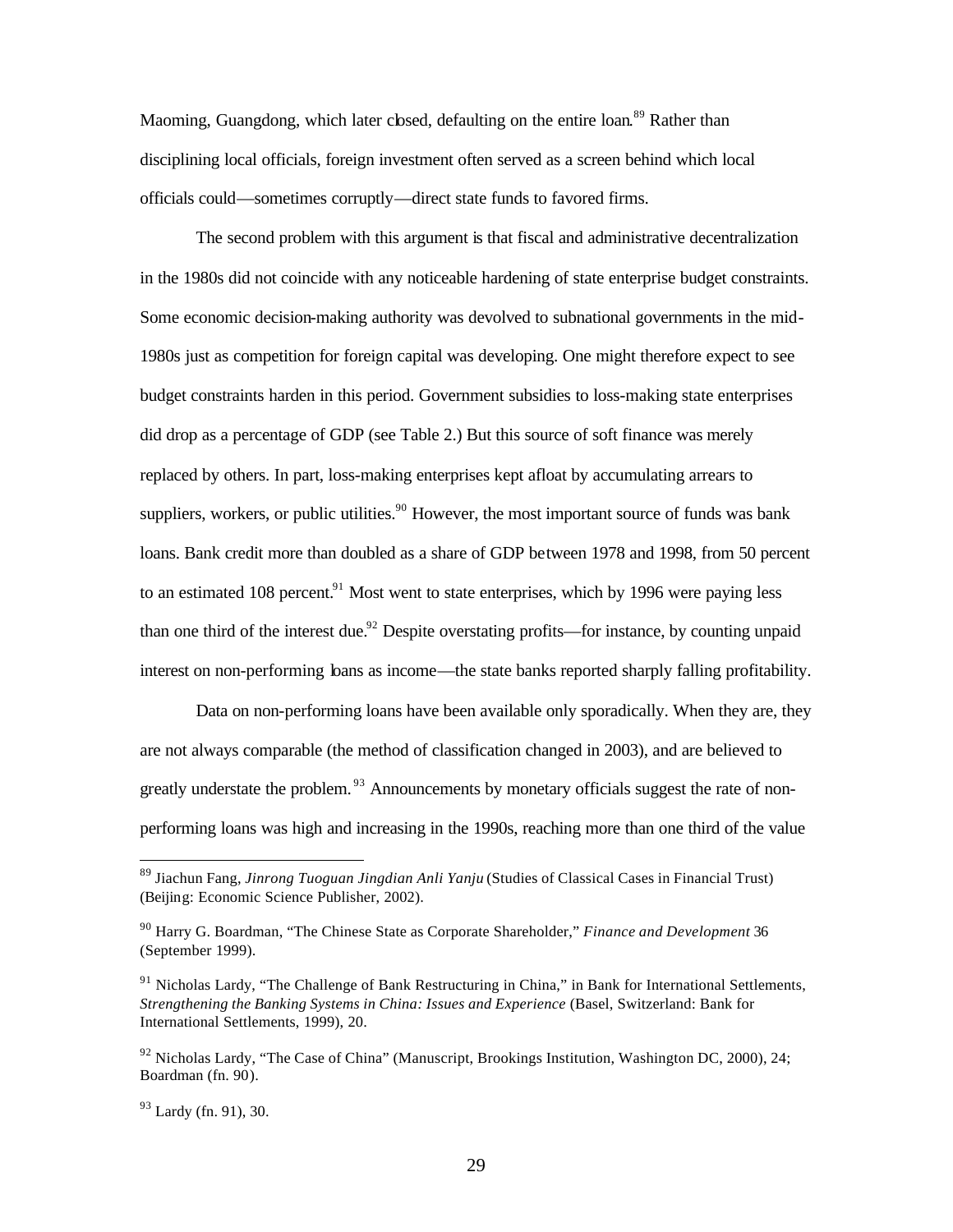of outstanding loans in 1999 (see Table 3). The rate only began to decrease after the central

government intervened to clean up banks' balance sheets, as discussed below.

|      | <b>Table of Holl pollottiming loans of the foar main state barme</b><br>Old classification |         | 5-category classification |         |  |  |
|------|--------------------------------------------------------------------------------------------|---------|---------------------------|---------|--|--|
|      | % of total loans                                                                           | Bn \$US | % of total loans          | Bn \$US |  |  |
| 1994 | 20                                                                                         |         |                           |         |  |  |
| 1995 | 21.4                                                                                       | 79      |                           |         |  |  |
| 1996 | 24.0                                                                                       | 111     |                           |         |  |  |
| 1997 | 28.4                                                                                       | 179     |                           |         |  |  |
| 1998 | 32.2                                                                                       | 239     |                           |         |  |  |
| 1999 | 34.0                                                                                       | 266     |                           |         |  |  |
| 2000 | 29.2                                                                                       | 224     |                           |         |  |  |
| 2001 | 25.4                                                                                       | 213     |                           |         |  |  |
| 2002 | 21.4                                                                                       | 206     |                           |         |  |  |
| 2003 | 16.9                                                                                       | 192     | 20.4                      | 232     |  |  |
| 2004 |                                                                                            |         | 15.6                      | 190     |  |  |

| Table 3: Non performing loans of the four main state banks |
|------------------------------------------------------------|
|------------------------------------------------------------|

Sources: Lardy (fn. 92), 19, for 1994; OECD (fn. 74), 146, for new-classification 2003-4; Ping Xie, "The Problem of Non-Performing Loans in the Chinese Banking Industry," *Contemporary Bankers* (May 2004), for other years. Converted to dollars using official exchange rate, average for period, from World Bank, *World Development Indicators*.

If budget constraints were hardening, one might expect a decrease over time in the proportion of loss-making enterprises (since losses must be financed by subsidies or borrowing).<sup>94</sup> This does not seem to have occurred. Directly comparable data for the entire period since 1978 were not available, but Table 4 shows the trends in two closely related series. The share of lossmaking state-owned industrial enterprises did fall between 1976 and 1985. But then it rose dramatically, from 9.6 percent in 1985 to 47.4 percent in 1998. Total losses increased by more than 30 times, from 2.7 billion to 85 billion RMB. In 1996, the state-owned enterprise sector as a whole was in the red. Budget constraints do appear to have tightened somewhat in the late 1990s. Between 1998 and 2000, the share of loss-making state-owned or state -controlled industrial enterprises fell from 40.6 to 34.1 percent, before stabilizing around 35 percent. Did this reflect increasing competitive pressures on local governments as capital mobility intensified?

 $94$  One might expect a temporary increase if discipline were increasing, but if the proportion continues to rise year after year, some source of financing must be covering the losses.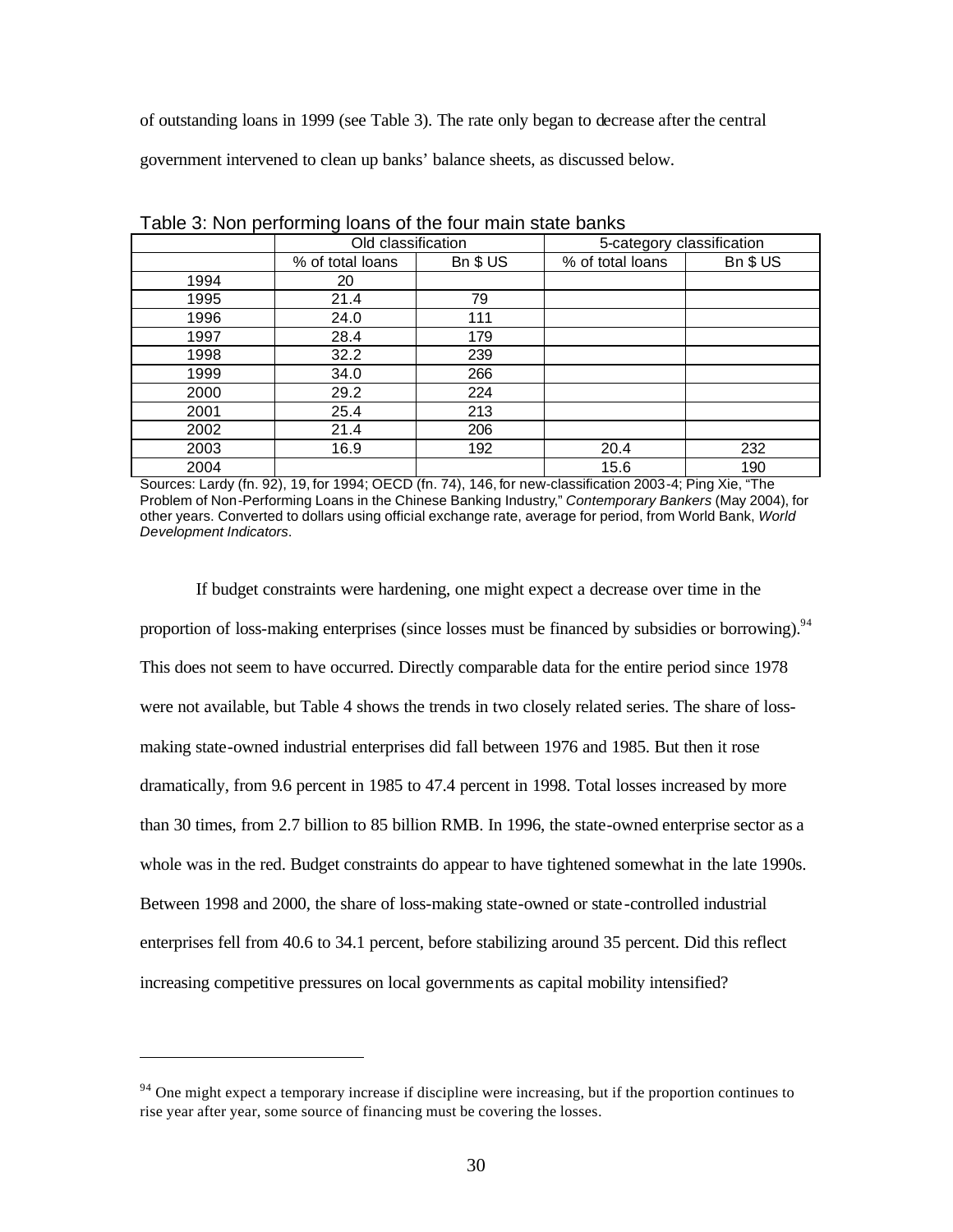|      | Share of state<br>industrial production<br>enterprises that are<br>loss making (%) | Losses of loss-<br>making state<br>industrial production<br>enterprises (100m<br>Yuan) | Share of state and<br>state-controlled<br>industrial enterprises<br>that are loss making<br>(%) | Losses of loss-<br>making state and<br>state-controlled<br>industrial enterprises<br>(100m Yuan) |
|------|------------------------------------------------------------------------------------|----------------------------------------------------------------------------------------|-------------------------------------------------------------------------------------------------|--------------------------------------------------------------------------------------------------|
| 1975 | 31.4                                                                               | 52.0                                                                                   |                                                                                                 |                                                                                                  |
| 1976 | 37.2                                                                               | 72.5                                                                                   |                                                                                                 |                                                                                                  |
| 1977 | 27.4                                                                               | 57.5                                                                                   |                                                                                                 |                                                                                                  |
| 1978 | 23.9                                                                               | 44.3                                                                                   |                                                                                                 |                                                                                                  |
| 1979 | 23.4                                                                               | 36.9                                                                                   |                                                                                                 |                                                                                                  |
| 1980 | 22.4                                                                               | 31.9                                                                                   |                                                                                                 |                                                                                                  |
| 1981 | 27.7                                                                               | 42.4                                                                                   |                                                                                                 |                                                                                                  |
| 1982 | 25.1                                                                               | 42.7                                                                                   |                                                                                                 |                                                                                                  |
| 1983 | 14.6                                                                               | 28.6                                                                                   |                                                                                                 |                                                                                                  |
| 1984 | 10.5                                                                               | 22.9                                                                                   |                                                                                                 |                                                                                                  |
| 1985 | 9.6                                                                                | 27.1                                                                                   |                                                                                                 |                                                                                                  |
| 1986 | 13.4                                                                               | 47.1                                                                                   |                                                                                                 |                                                                                                  |
| 1987 | 12.8                                                                               | 50.7                                                                                   |                                                                                                 |                                                                                                  |
| 1988 | 10.7                                                                               | 71.3                                                                                   |                                                                                                 |                                                                                                  |
| 1989 | 15.9                                                                               | 128.0                                                                                  |                                                                                                 |                                                                                                  |
| 1990 | 30.3                                                                               | 278.8                                                                                  |                                                                                                 |                                                                                                  |
| 1991 | 28.0                                                                               | 300.2                                                                                  |                                                                                                 |                                                                                                  |
| 1992 | 22.7                                                                               | 300.1                                                                                  |                                                                                                 |                                                                                                  |
| 1993 | 29.8                                                                               | 281.7                                                                                  |                                                                                                 |                                                                                                  |
| 1994 | 32.6                                                                               | 273.8                                                                                  |                                                                                                 |                                                                                                  |
| 1995 | 33.3                                                                               | 364.8                                                                                  |                                                                                                 |                                                                                                  |
| 1996 | 37.5                                                                               | 501.4                                                                                  |                                                                                                 |                                                                                                  |
| 1997 | 43.9                                                                               | 607.2                                                                                  |                                                                                                 |                                                                                                  |
| 1998 | 47.4                                                                               | 850.2                                                                                  | 40.6                                                                                            | 1150.7                                                                                           |
| 1999 |                                                                                    |                                                                                        | 39.2                                                                                            | 966.7                                                                                            |
| 2000 |                                                                                    |                                                                                        | 34.1                                                                                            | 704.3                                                                                            |
| 2001 |                                                                                    |                                                                                        | 36.0                                                                                            | 752.2                                                                                            |
| 2002 |                                                                                    |                                                                                        | 36.1                                                                                            | 668.5                                                                                            |
| 2003 |                                                                                    |                                                                                        | 35.2                                                                                            | 680.0                                                                                            |
| 2004 |                                                                                    |                                                                                        | 35.0                                                                                            | 669.5                                                                                            |

Table 4: Loss-making among state enterprises in Chinese industry, 1975-2004

Sources: 1975-98, *Finance Statistics Yearbook of China,* 1999; 1998-2004, *Statistics Yearbook of China*, 2005.

In fact, there is a simpler explanation. The central government intervened to reimpose control over state bank local branches and tighten credit administratively. In late 1998, the People's Bank of China replaced its provincial branches with nine regional offices. Local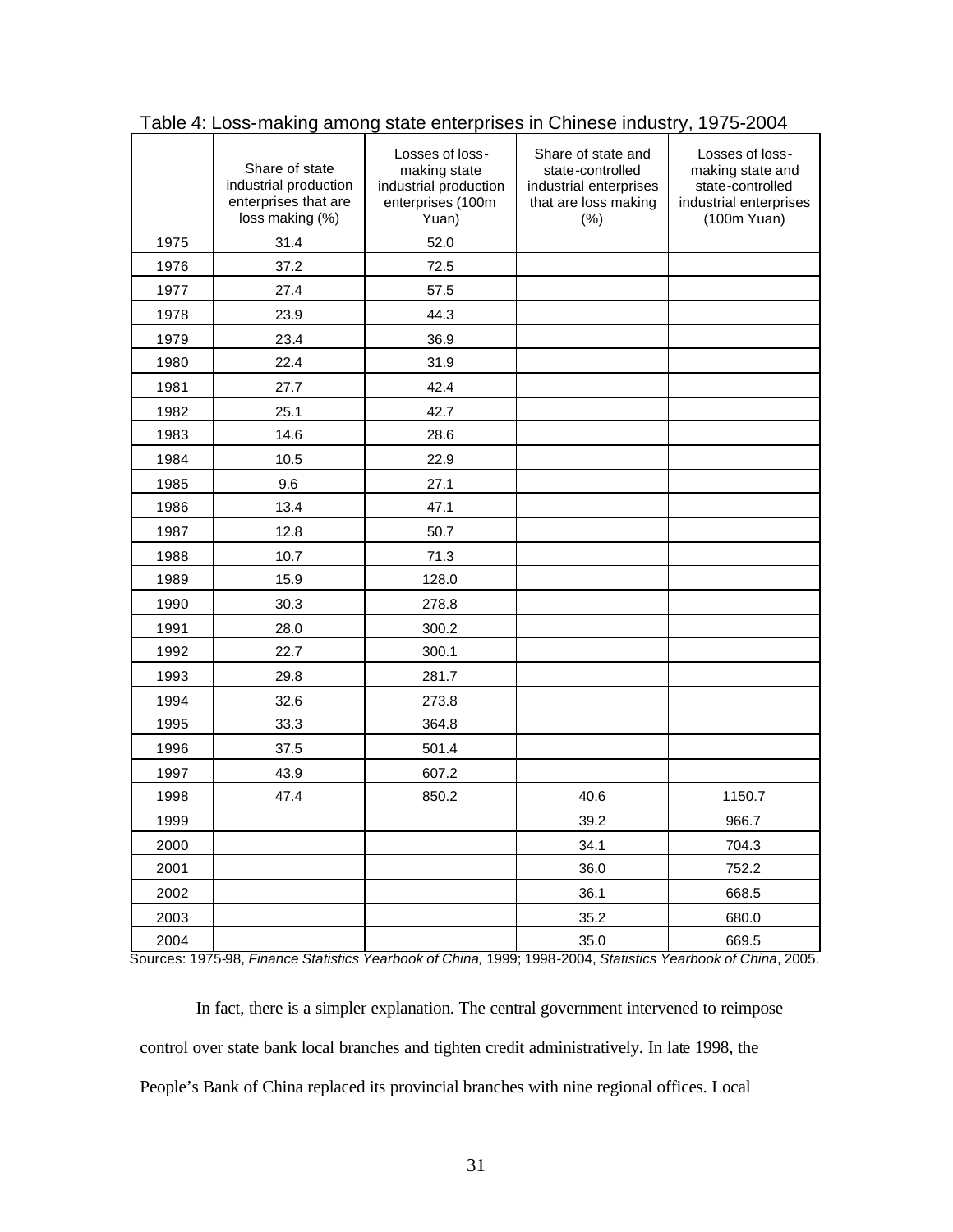governments lost influence over appointments of bank personnel, now chosen and monitored by a vertical party committee system. Premier Zhu Rongji ordered state banks to cut wages of managers who authorized bad loans or fire them.<sup>95</sup> Simultaneously, Beijing launched a massive bailout, creating four asset management companies to take over bad loans, and providing 2,295 billion RMB (\$277 billion) between 1998 and 2005 in emergency funds.<sup>96</sup> Some provincial investment companies were forced into bankruptcy.

Even local government subsidies to loss-making enterprises fell much more slowly than central ones (see Table 2), although this partly reflects the transfer of some unprofitable central enterprises to local control. Thus, harder budget constraints could be attributed more plausibly to *centralization* of authority in China, the continuing ability of Beijing to dictate subnational economic policy. Any additional effect of interregional capital competition is difficult to detect.

In fairness, Qian and Roland explicitly acknowledge most of these points. A key condition for fiscal competition to work in their model is that local governments cannot increase the money supply. They recognize this was not true during the period of fiscal decentralization in the 1980s, and do not argue budget constraints hardened until the late 1990s. They even associate this hardening with Beijing's recentralization of monetary policy. Nevertheless, they conclude that: "China benefited greatly from regional decentralization in its first 15 years of reforms, and the Chinese experience shows that decentralization of fiscal authority has helped in advancing the Reform. $\cdot^{97}$  It is this conclusion that we question.

<sup>&</sup>lt;sup>95</sup> Victor Shih, "Dealing with Non-Performing Loans: Political Constraints and Financial Policies in China," (Manuscript, Northwestern University, Department of Political Science, 2005), 17-18.

 $96$  OECD (fn. 74), 43.

 $97$  Qian and Roland (fn. 80), 222.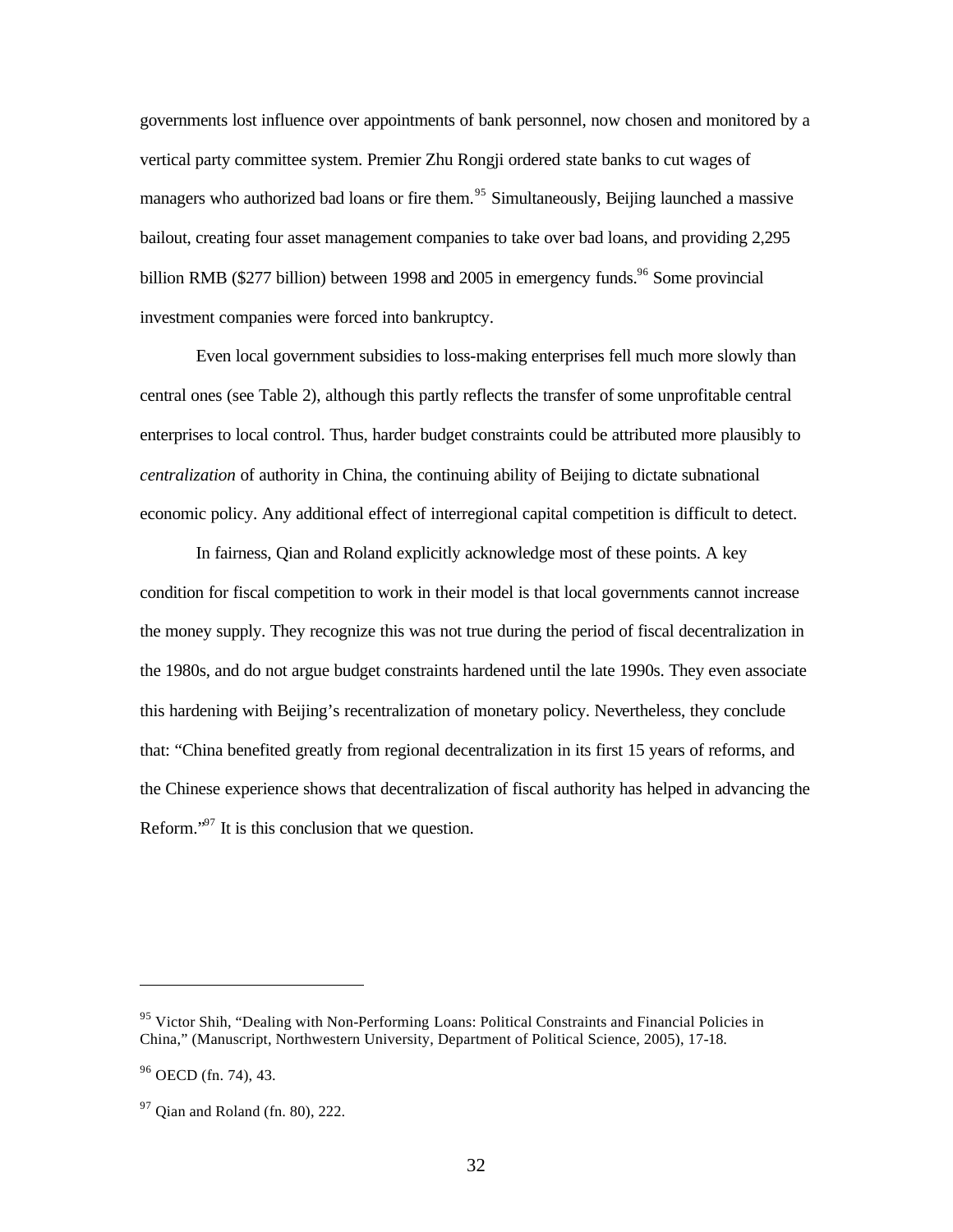## 8 Conclusion

 $\overline{a}$ 

China's remarkable growth coincided with a decentralization of practical decisionmaking on various economic matters in the 1980s, followed by some recentralization in the 1990s. It occurred in a system in which a large share of expenditure and tax collection was at subnational levels. Some scholars believe decentralization facilitated market reforms and catalyzed the country's economic development. Although sophisticated and thought-provoking arguments along these lines have been developed and are quite widely accepted both in China and in the West, they are ultimately not convincing.

Decentralization could not have stimulated the main policy experiments that shaped China's reforms since these experiments began in the late 1970s and early 1980s, before any significant political or administrative decentralization occurred. China was, at that time, a hierarchical Leninist autocracy. Considerable administrative decentralization occurred later, but it did not create a credible check on central economic interventions; Beijing remained fully able to fire disobedient provincial governors and impose its policies. Provincial governors who managed to delay central policies did so via vertical ties to central patrons rather than mobilizing horizontal organizations of governors or coordinating a common response. (We have not found evidence of such coordination in the work of other scholars.) Improved local fiscal incentives in the 1980s cannot explain higher growth because the increase in the provincial share of marginal revenues was offset by rapid shrinking of the fiscal pie. Nor could fiscal decentralization have hardened budget constraints on state enterprises because budget constraints did not harden until fiscal authority was recentralized. The relative economic self-sufficiency of China's provinces may have rendered them less vulnerable to disruption. But this is a fact about the country's inherited economic structure, not political, administrative, or fiscal decentralization.

Of course local actors were important in the story of Chinese reforms.<sup>98</sup> But they were

<sup>&</sup>lt;sup>98</sup> For an interpretation of agricultural reforms that emphasizes local initiatives, see Yang (fn. 29).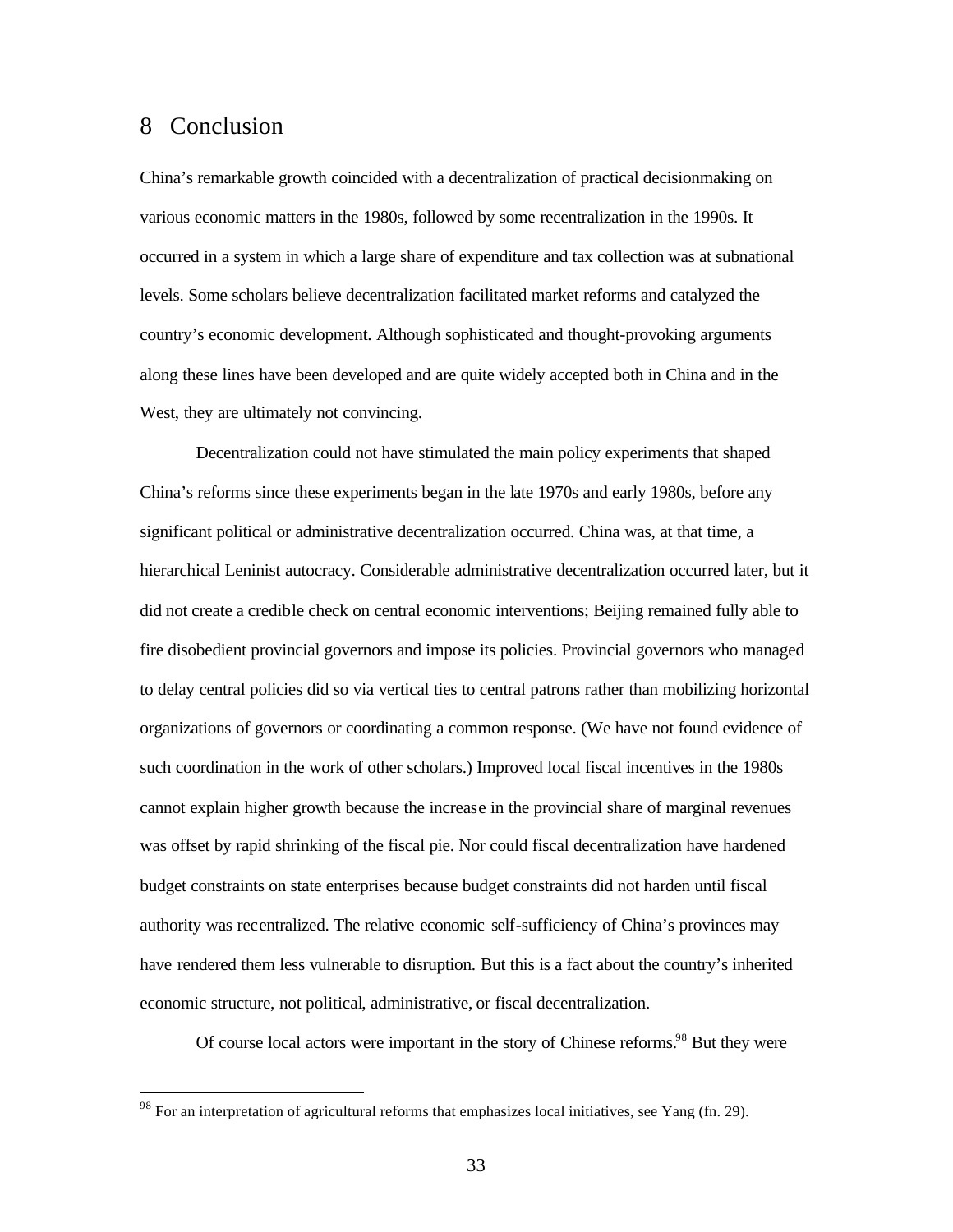important as actors in a game directed from Beijing. The driving force was not political pressure from subnational officials, spontaneous innovation by them, or competition among them to attract capital. It was competition between *central* political factions of different ideological flavors, whose leaders sought to win support within the party by demonstrating the effectiveness of their favored policies. Central factions enlisted the aid of sympathizers at all levels, and built vertical networks. Grass roots initiatives, both of reformers and anti-reformers, aimed to win the initiator favor and promotions from the relevant faction leaders. Deng and his associates repeatedly promoted reformers from the provinces to central positions—not just Zhao Ziyang and Wan Li, but later Li Ruihuan and Zhu Rongji—and Deng sent trusted lieutenants to stimulate reforms in lagging areas. In short, this was the kind of competition between vertical teams one would expect in a centralized, multi-tier system.

Administrative decentralization coincided with reform in the 1980s, in part because decentralization was itself a reform promoted by Deng and his supporters, in part because Deng sought to circumvent opposition at the center by empowering his allies in the provinces. But economic reforms continued in the 1990s, accelerating in some areas, despite a shift toward recentralization of control and revenues. Table 5 shows our estimates of trends in administrative decentralization, economic reforms, and the strength of pro-reform factions at the center for the first two decades of reform. (The specific events on which these classifications are based, along with the sources, are listed in Table A1 in the Appendix.) Although this exercise obviously involves some subjectivity, we found a great deal of scholarly consensus about the timing of economic reform and the history of factional politics. While the ups and downs of the central proreform faction correlate quite closely with the ebbs and flows of economic reform, there is no clear correlation between reform and the degree of administrative decentralization.

We do not mean to suggest centralization always leads to reform and rapid growth. Obviously this is not the case, as China's history from 1945 to 1978 demonstrates. It was quite possible that pro-reform factions would lose or win only temporary victories, as had happened

34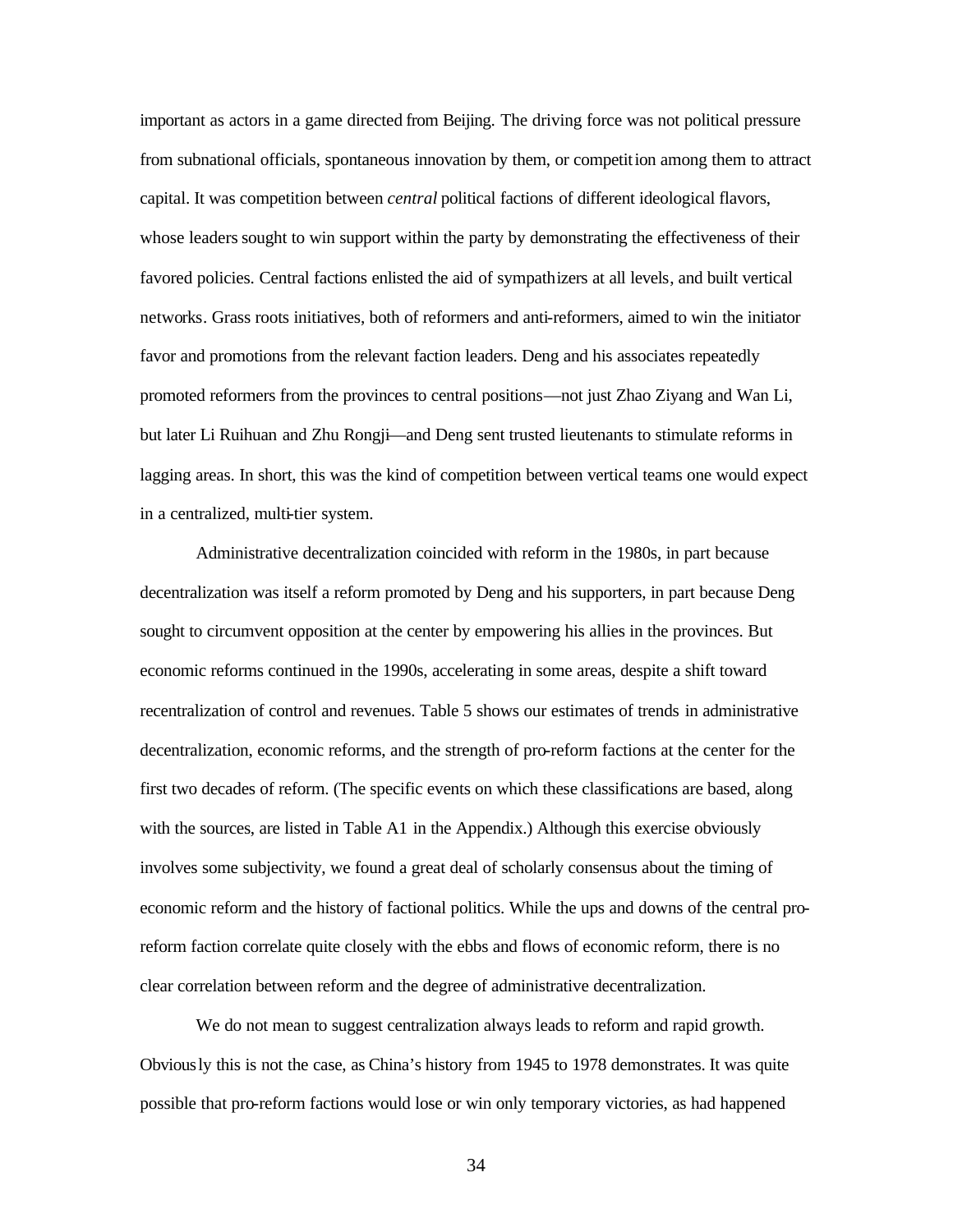many times before. Nor did all the central reformers' choices reflect an even-handed commitment to liberalization and growth: they played favorites, supporting some subnational units such as Guangdong and later Shanghai, at the expense of others.<sup>99</sup> Since 1992, when the goal of marketization was essentially accepted by all, factional lines have reflected less fundamental divisions—geographical or institutional loyalties, personal ties, and more muted conflicts over the balance between liberalization and income redistribution.<sup>100</sup> Nevertheless, factional competition continues to influence central politics and policy, as illustrated by the greater emphasis on development of inland provinces since the more populist faction of Hu Jintao overtook the Shanghai-centered network of Jiang Zemin.

Understanding the role of political and fiscal decentralization in China's reforms is important since the country's experience is often taken as an example for other countries. Those who praise China's gradualist, incremental approach often associate this with decentralization.<sup>101</sup> Decentralization is sometimes presented as almost a functional equivalent of privatization, an alternative to more fundamental property rights reforms, $102$  or as a source of pluralism—perhaps accountability—even in the absence of democracy. If one accepts decentralization had little to do with the success of China's reforms, one must seek other explanations for the country's performance.

<sup>&</sup>lt;sup>99</sup> On the case of Wuhan, see Dorothy Solinger, "Despite Decentralization: Disadvantages, Dependence and Ongoing Central Power in the Inland—The Case of Wuhan," *China Quarterly* 145 (March 1996).

 $100$  This is, of course, a matter of degree. Personal connections were always important in shaping the support group of the usually pragmatic Deng.

 $101$  Chen (fn. 2).

 $102$  For example, Qian and Roland (fn. 2), 1156.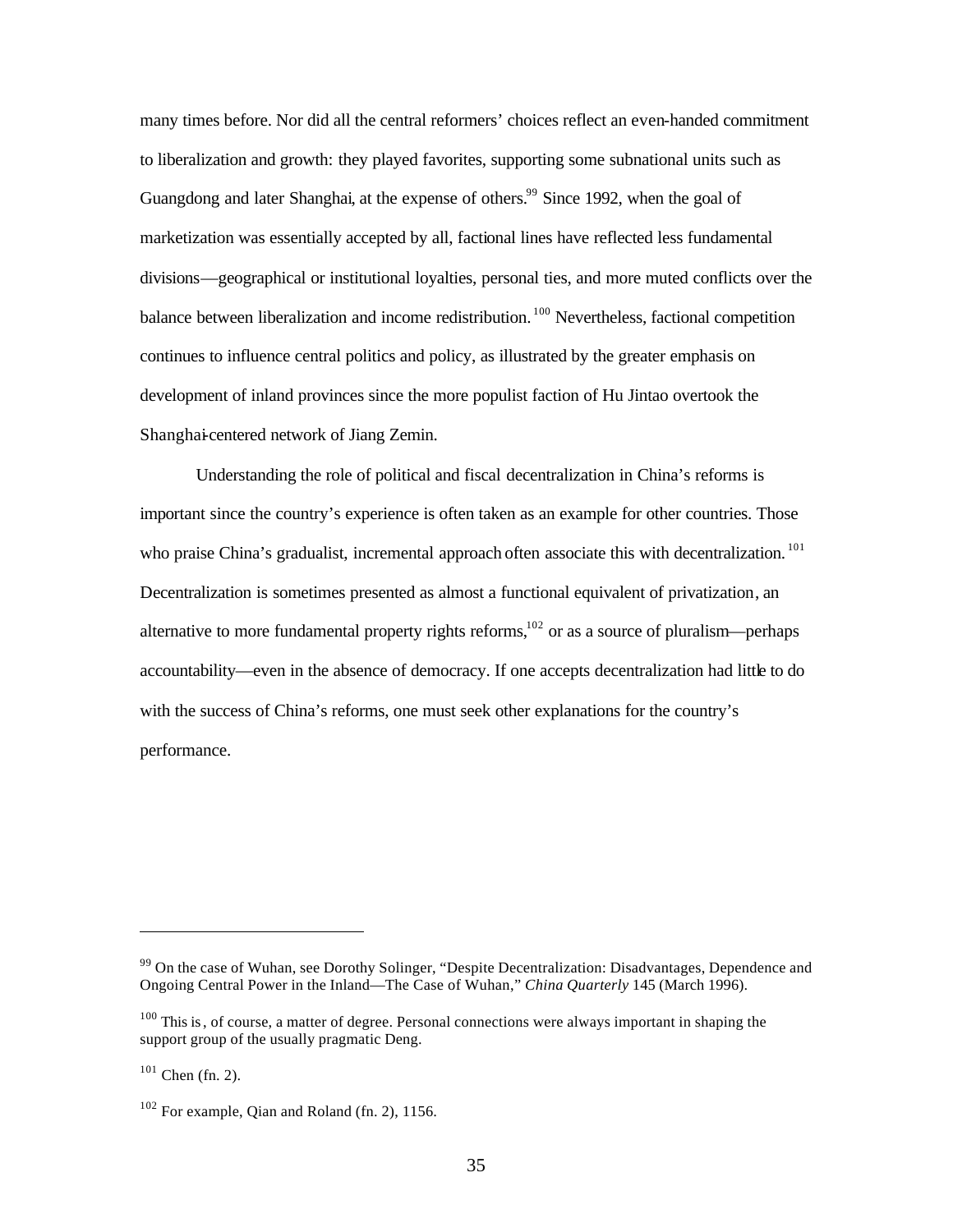#### Table 5: Decentralization, factional competition, and economic reforms in China, 1978-98

|                                     | 1978                                                                                                                                                                                                     | 1979                                                           | 1980 | 1981                                                   | 1982                                                                                 | 1983                                                                                                                                                          | 1984                             | 1985 | 1986                         | 1987 | 1988 | 1989                                                                                                                                                                                                         | 1990               | 199                                                                   | 1992                                                                                                                             | 1993                  | 1994                                                                                      | 1995 | 1996 | 1997 | 1998 |
|-------------------------------------|----------------------------------------------------------------------------------------------------------------------------------------------------------------------------------------------------------|----------------------------------------------------------------|------|--------------------------------------------------------|--------------------------------------------------------------------------------------|---------------------------------------------------------------------------------------------------------------------------------------------------------------|----------------------------------|------|------------------------------|------|------|--------------------------------------------------------------------------------------------------------------------------------------------------------------------------------------------------------------|--------------------|-----------------------------------------------------------------------|----------------------------------------------------------------------------------------------------------------------------------|-----------------------|-------------------------------------------------------------------------------------------|------|------|------|------|
| Administrative<br>Decentralization  | Centralized                                                                                                                                                                                              |                                                                |      | Gradually becoming more administratively decentralized |                                                                                      |                                                                                                                                                               |                                  |      | Re-centralizing <sup>a</sup> |      |      |                                                                                                                                                                                                              |                    | Stabilized at intermediate level<br>of decentralization. <sup>a</sup> |                                                                                                                                  |                       |                                                                                           |      |      |      |      |
| Factional<br>Competition            | faction.                                                                                                                                                                                                 | Reformers, protected<br>by Deng, competing<br>with Hua Guofeng |      | increasingly                                           | dominant, but<br>conservatives fight<br>back with "spiritual<br>pollution" campaign. | Reformers (Hu, Zhao)<br>Reformers dominant, but conservative<br>opposition growing, Deng increasingly<br>concerned about political instability,<br>$96 - 88.$ |                                  |      |                              |      |      | Deng returns-tour of<br>South-fights back<br>Tiananmen.<br>against Li Peng, gets<br>Conservatives (Li<br>Zhu promoted, then<br>Peng) dominant,<br>Deng in background.<br>gradually passes<br>power to Jiang. |                    |                                                                       |                                                                                                                                  | Li Peng, increasingly | Jiang consolidating power,<br>triangulating between Zhu and<br>supporting Zhu and reform. |      |      |      |      |
| Economic<br>Reforms                 |                                                                                                                                                                                                          | First experimental reforms in<br>agriculture, SOEs, SEZs.      |      |                                                        | Reforms<br>slower.                                                                   |                                                                                                                                                               | Reforms accelerate again.        |      |                              |      |      |                                                                                                                                                                                                              | Reforms slow down. |                                                                       | Renewal and continuation of reforms. Privatization.<br>external opening, support of private enterprise, banking<br>system reform |                       |                                                                                           |      |      |      |      |
| Strongest Ec.<br>Reform<br>Momentum |                                                                                                                                                                                                          | .                                                              |      |                                                        |                                                                                      |                                                                                                                                                               | .<br>111111111<br>111111111<br>. |      |                              |      |      |                                                                                                                                                                                                              |                    | .                                                                     |                                                                                                                                  |                       |                                                                                           |      |      |      |      |
|                                     | For detailed sources, see Appendix Table A1. <sup>8</sup> There is some question about how to characterize the year-to-year changes in the degree of centralization in the 1990s. Administrative reforms |                                                                |      |                                                        |                                                                                      |                                                                                                                                                               |                                  |      |                              |      |      |                                                                                                                                                                                                              |                    |                                                                       |                                                                                                                                  |                       |                                                                                           |      |      |      |      |

in 1993-4 had some decentralizing consequences. Lam (fn. 57) characterizes the 1995-8 period as one of "aggressive efforts" by the center to claw back powers, albeit with only partial success. However, there is agreement that the 1990s witnessed a trend toward re-centralization compared to the late 1980s.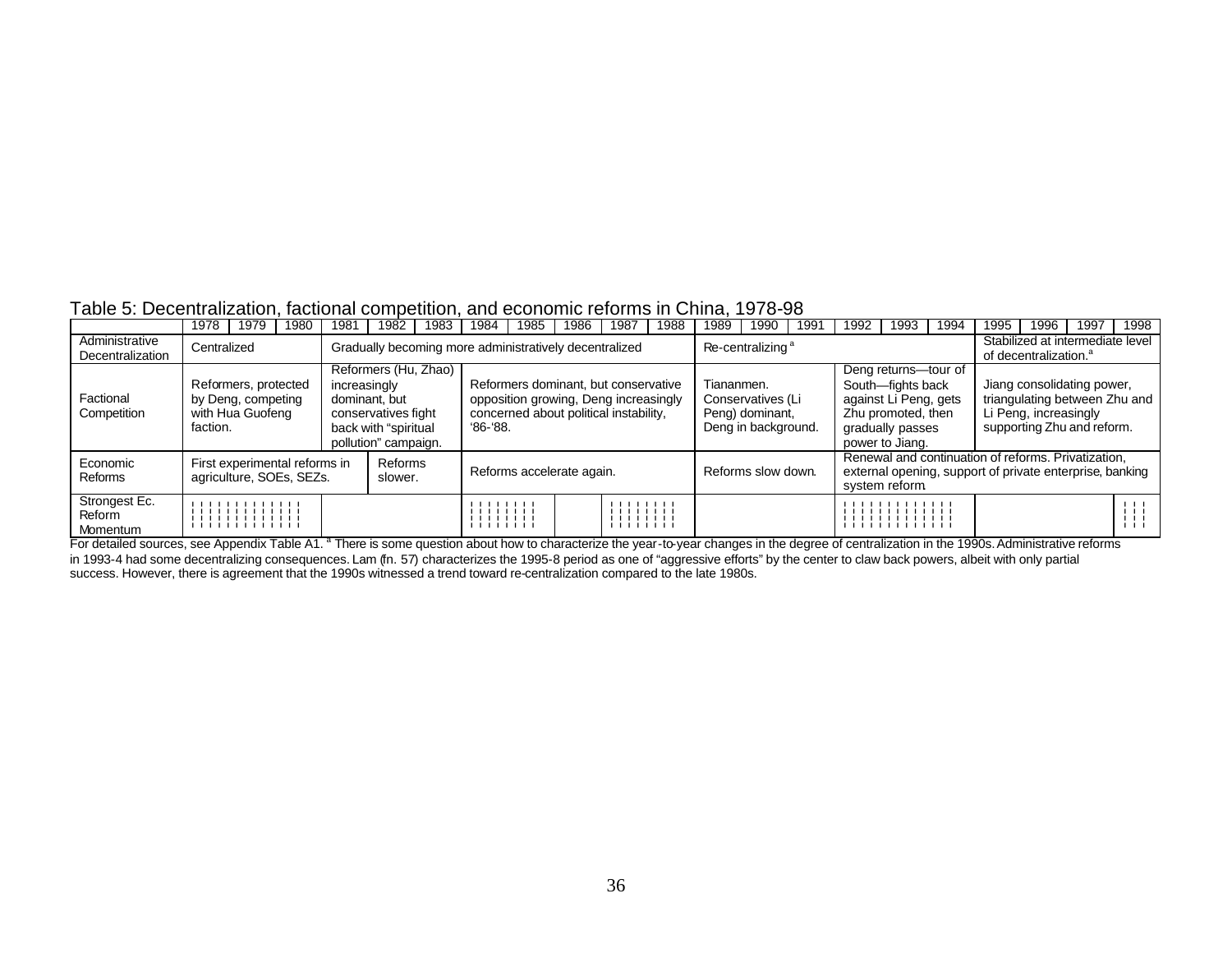# Appendix

## Table A1. Timeline of events related to decentralization, economic reforms, and factional competition, China, 1978-1998

| Administrative and political<br>decentralization                                                                                                                                                                                                                                     | Economic reforms                                                                                                                                                                                                   | <b>Factional competition</b>                                                                                                                                                                                                                         |
|--------------------------------------------------------------------------------------------------------------------------------------------------------------------------------------------------------------------------------------------------------------------------------------|--------------------------------------------------------------------------------------------------------------------------------------------------------------------------------------------------------------------|------------------------------------------------------------------------------------------------------------------------------------------------------------------------------------------------------------------------------------------------------|
| 1979-80: 4 SEZs established in Guangdong and<br>Fujian. Local authorities in them can grant tax<br>breaks, approve small investments, set some other<br>economic policies.<br>Some provinces allowed to set up own foreign trade<br>corporations. Transfer of control over many SOEs | 1978: Household Responsibility System introduced<br>in agriculture.<br>1979: Procurement prices in agriculture increased.<br>Restrictions on rural markets relaxed.                                                | 1978-80: Deng, with pro-reform proteges Hu<br>Yaobang, Zhao Ziyang, Wan Li, and help from his<br>friends in the military (and Party Elder Chen Yun<br>initially) wins the battle for supremacy with<br>moderate conservative faction of Hua Guofeng. |
| from central to subnational governments.                                                                                                                                                                                                                                             | 1979: Joint venture law adopted.                                                                                                                                                                                   | Dec 1978: At 3 <sup>rd</sup> Plenum of 11 <sup>th</sup> CC, Deng's allies<br>brought into Politburo and other leadership roles.                                                                                                                      |
| 1984: 14 coastal cities become development zones.<br>Nomenklatura changed so that central officials<br>appoint only provincial leaders, their deputies, but<br>not most heads of provincial level bureaus.                                                                           | 1978-9: First reforms of profit retention and<br>autonomy in state owned enterprises.<br>1979-80: First 4 SEZ's established.                                                                                       | 1980: In February, Zhao and Wan Li added to the<br>Standing Committee of the Politburo, and Hu<br>becomes general secretary of the Central<br>Committee. In September, Zhao becomes premier.                                                         |
| 1988: Hainan becomes SEZ, Provincial<br>governments allowed to authorize investments up to<br>50 million yuan.                                                                                                                                                                       | 1982: First enterprise shares issued.<br>1981-3: reform of industrial enterprises slowed. In<br>1983, campaign against "spiritual pollution".                                                                      | 1980-83: Chen resists. "Spiritual pollution"<br>campaign in 1983. Deng sides with Chen on need<br>to maintain faith in socialism, but protects the                                                                                                   |
| 1989: Village level elections introduced.<br>1990: Pudong area in Shanghai given SEZ                                                                                                                                                                                                 | 1983: profit remittances replaced by taxes for<br>SOE <sub>s</sub> .                                                                                                                                               | economic reformers.<br>1984-5: Reformers Hu and Zhao in strong position,                                                                                                                                                                             |
| privileges. Nomenklatura changed to reinstate some<br>central state and party control over appointments                                                                                                                                                                              | 1983: first wholly foreign owned enterprises set up                                                                                                                                                                | with Deng's backing.                                                                                                                                                                                                                                 |
| that had been delegated to lower governments in<br>1984. Central authorities also get to directly appoint<br>heads of SEZs.                                                                                                                                                          | in SEZs.<br>Early 1980s: township village enterprises expand-                                                                                                                                                      | 1984: Deng tours the SEZs of Shenzhen and<br>Zhuhai and Xiamen.                                                                                                                                                                                      |
| 1992: More special development zones designated.                                                                                                                                                                                                                                     | 7% of employment in 1978, 11 percent in 1984, 21<br>percent in 1995 (Sachs and Woo 1997, p.33).                                                                                                                    | 1985-89: Strengthening backlash from hardliners<br>such as Deng Liqun and supporters of Chen. July<br>1985 Chen's supporters in the Discipline Inspection                                                                                            |
| Early 1990s: Size of investments provincial<br>governments can independently authorize cut to 30<br>million yuan.                                                                                                                                                                    | 1984: Two-track pricing system introduced, first for<br>agricultural, then industrial, commodities, gradually<br>extended to additional products through 1988.<br>Gradual reduction in share of goods allocated by | Commission pursue two cases of major corruption<br>and smuggling in Fujian and Guangdong. (Zhang<br>p.394). Campaign against "bourgeois liberalization".<br>Deng and supporters try to ride the wave by                                              |
| 1991-5: increased rotation of provincial leaders. In<br>late 1994-5, leaders moved from more than half of                                                                                                                                                                            | central planning.                                                                                                                                                                                                  | launching their own anti-corruption campaign.<br>But Deng makes Hu "resign" in January 1987 as                                                                                                                                                       |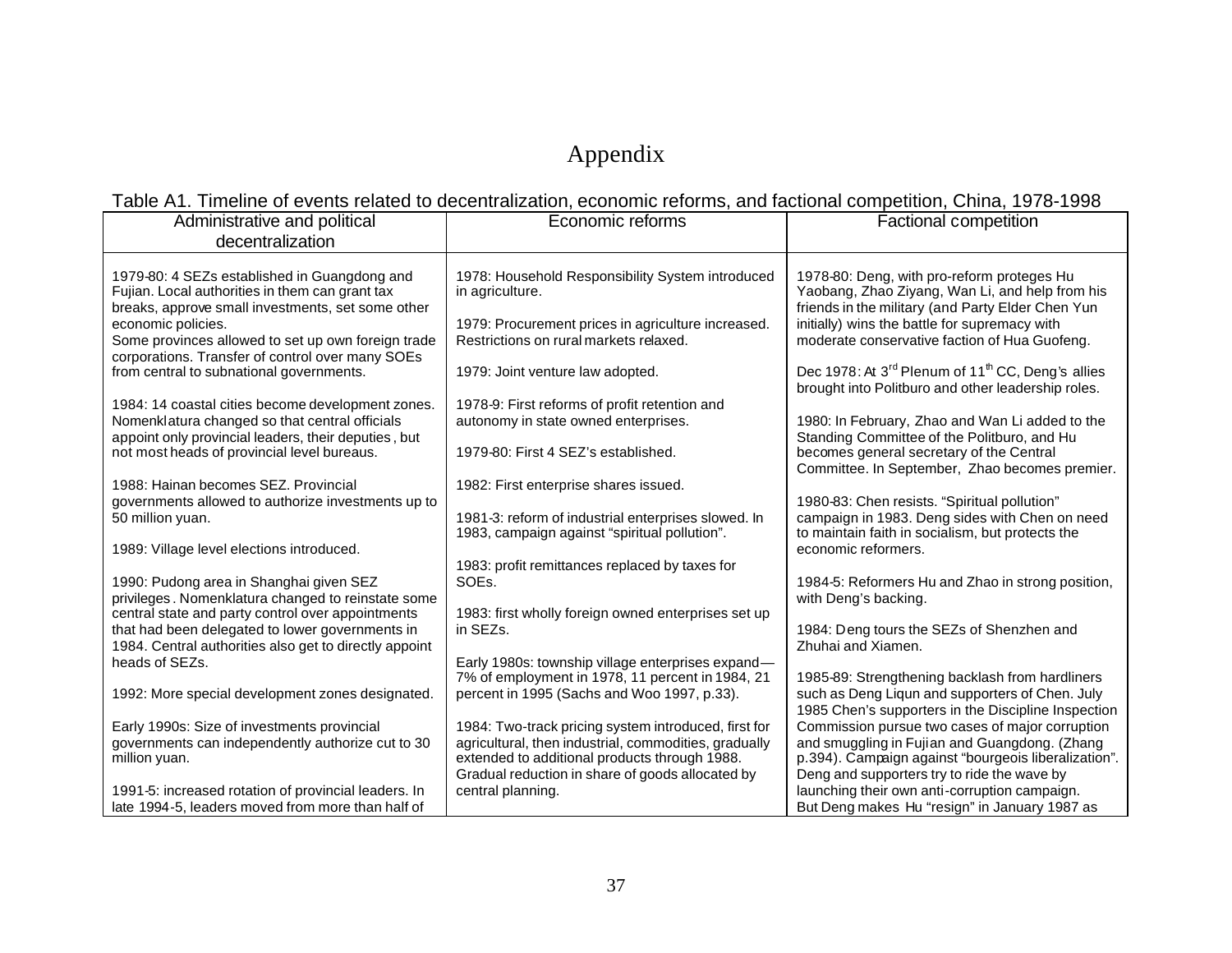| provinces and major cities.                         | 1984: Additional 14 coastal cities become            | scapegoat for student protests and insufficient                                                          |
|-----------------------------------------------------|------------------------------------------------------|----------------------------------------------------------------------------------------------------------|
|                                                     | development zones.                                   | discipline on liberal party members.                                                                     |
| 1993: Right to grant tax reductions and exemptions  |                                                      |                                                                                                          |
| recentralized to the State Council. 2,500           | 1984: New State Council regulations expand           | Deng moves Zhao to Gen Secretary of CCP.                                                                 |
| development zones abolished, leaving about 495.     | autonomy of enterprise directors.                    | Conservative Li Peng becomes premier in 1987.                                                            |
| Local governments no longer permitted to make       |                                                      | Inflation and appearance of growing chaos                                                                |
| loans.                                              | 1984: Contract period for private plots extended     | consolidates the hardliners.                                                                             |
|                                                     | from 5 to 15 years (for annual crops).               |                                                                                                          |
| 1994: Tax reform reduces provincial revenues.       |                                                      | May 1989, Jiang Zemin becomes Party Secretary                                                            |
| Authority to collect central and shared taxes taken | 1985: Mandatory purchase quotas in agriculture       | (supported by Chen Yun, but apparently also by                                                           |
| from local governments and given to new national    | replaced by voluntary contracts.                     | Deng).                                                                                                   |
| tax bureau. Right of provinces to retain foreign    |                                                      |                                                                                                          |
| exchange earnings abolished-these must be           | 1986: Contract responsibility system replaces profit | 1989 Tiananmen student protests. Deng orders                                                             |
| deposited in centrally controlled banks. Budget     | remittances by taxes in state enterprises. Shift to  | troops to disperse crowds. Massacre. Deng fires                                                          |
| Implementation Law prohibits local governments      | Contract employment.                                 | Zhao Ziyang.                                                                                             |
| from running deficits.                              |                                                      |                                                                                                          |
|                                                     | 1986: Bankruptcy law enacted.                        | 1989-91: Hardliners around Li Peng assertive, Deng                                                       |
| 1995-8: Work teams of investigators and ministerial | 1988: Constitution amended to authorize private      | behind the scenes gradually rebuilding pro-reform<br>forces, neutralizing leftist opposition, making new |
| officials sent to provinces to enforce policy       | enterprise.                                          | allies in Shanghai.                                                                                      |
| compliance. Regional tours by Politburo m embers    |                                                      |                                                                                                          |
| increased. Quotas imposed on local cadres for grain | 1988: New enterprise law to make SOEs                | 1992: Deng reappears. Tours the South, calling for                                                       |
| production, reductions in poverty.                  | autonomous corporations.                             | accelerated reform, Jan-Feb. 14 <sup>th</sup> Party Congress in                                          |
|                                                     |                                                      | October endorses Deng's economic reforms. Deng                                                           |
|                                                     | 1988: Hainan becomes SEZ.                            | gets Zhu Rongji promoted to executive vice-premier                                                       |
|                                                     |                                                      | in charge of economy.                                                                                    |
|                                                     | 1989-90: prices temporarily frozen                   |                                                                                                          |
|                                                     |                                                      | 1992-4 Deng gradually passing power to Jiang,                                                            |
|                                                     | 1990: First stock exchange set up in Shanghai.       | while Zhu directs economic reform.                                                                       |
|                                                     |                                                      |                                                                                                          |
|                                                     | 1990: Pudong open economic zone set up in            | 1995-1997 Jiang consolidating power, triangulating                                                       |
|                                                     | Shanghai.                                            | between Li Peng (conservative) and Zhu Rongji<br>(pragmatic reformer), promoting allies from             |
|                                                     | 1989-91: discussions of re-collectivization of       | Shanghai. Jiang purges Beijing party boss Chen                                                           |
|                                                     | agriculture.                                         | Xitong. Li weakened by aging and deaths among                                                            |
|                                                     | 1989-91: Bank loans and materials supplies to        | conservative party elders.                                                                               |
|                                                     | TVEs restricted, although resumed later.             |                                                                                                          |
|                                                     |                                                      | 1997: Jiang forces potential challenger Qiao Shi to                                                      |
|                                                     | 1989-91: Tight controls imposed on fixed             | resign.                                                                                                  |
|                                                     | investment. Investment quotas established for each   |                                                                                                          |
|                                                     | province, and governor made personally               | 1998: Zhu becomes premier, replacing Li.                                                                 |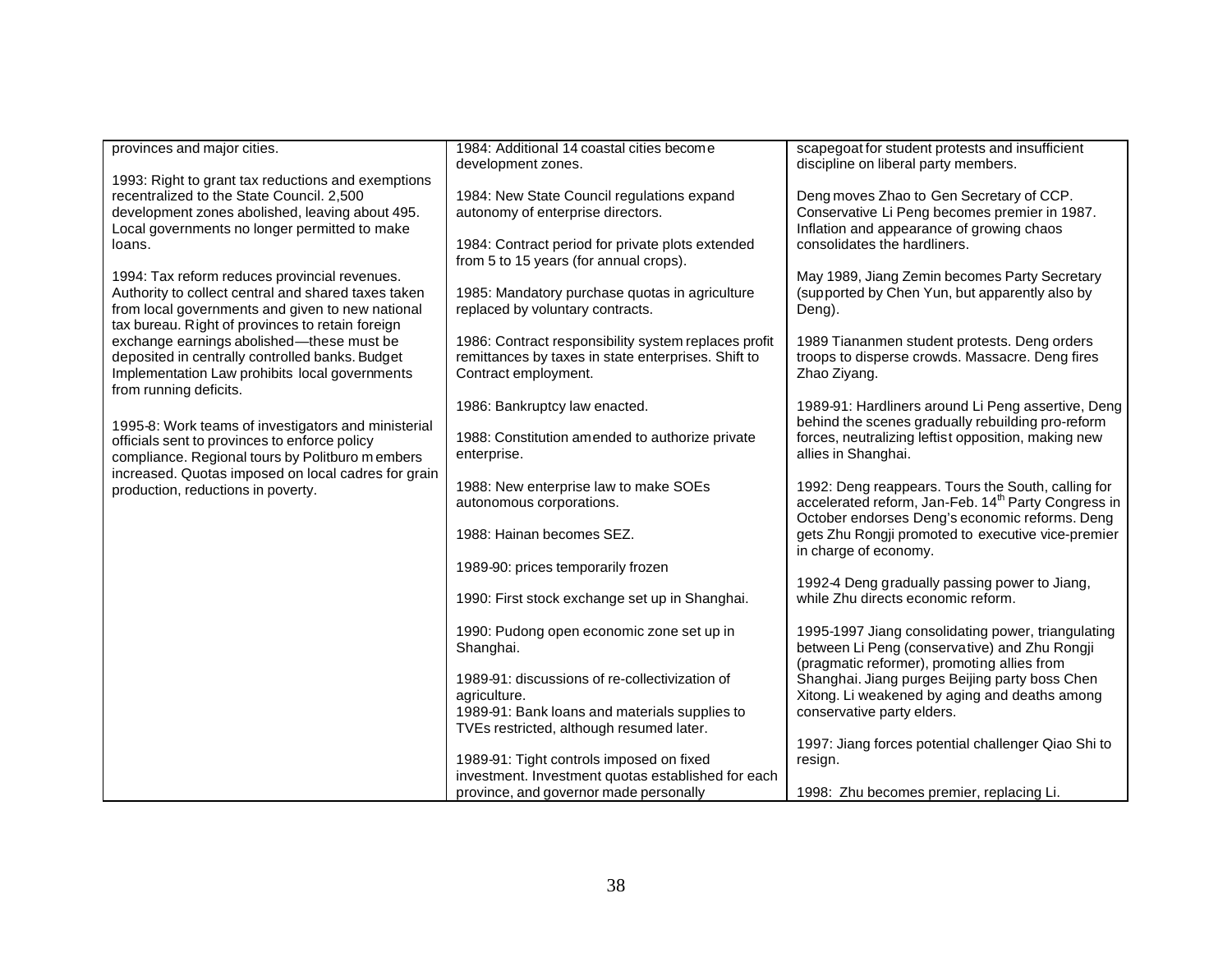| responsible.                                                                                                                                                        |  |
|---------------------------------------------------------------------------------------------------------------------------------------------------------------------|--|
| 1992: 14 <sup>th</sup> National Congress of Communist Party<br>endorses goal of a "socialist market economy"                                                        |  |
| 1992: more special development zones designated.                                                                                                                    |  |
| 1992-3: Major decontrol of prices.                                                                                                                                  |  |
| Late 1991-2: economic privileges extended to<br>additional cities and zones.                                                                                        |  |
| Early 1990s: Grain prices decontrolled.                                                                                                                             |  |
| From 1992: greater autonomy for state enterprises.                                                                                                                  |  |
| 1994: exchange rate unified.                                                                                                                                        |  |
| 1994: labor law enacted.                                                                                                                                            |  |
| 1995: 90,000 small SOEs transferred to private<br>sector. "Grasp the large, release the small".                                                                     |  |
| 1995: Contract period for private plots extended<br>from 15 to 30 years.                                                                                            |  |
| 1995: First private bank opens.                                                                                                                                     |  |
| 1996: External tariffs reduced by one third.                                                                                                                        |  |
| 1996: Currency fully convertible for current account<br>transactions.                                                                                               |  |
| 1997: Plan to restructure state-enterprises.                                                                                                                        |  |
| 1998-2002: Zhu reduces staff of central and<br>provincial administrations by almost half. Reduces<br>number of ministries. Army commercial enterprise<br>curtailed. |  |
| 1998: Central Bank reformed.                                                                                                                                        |  |